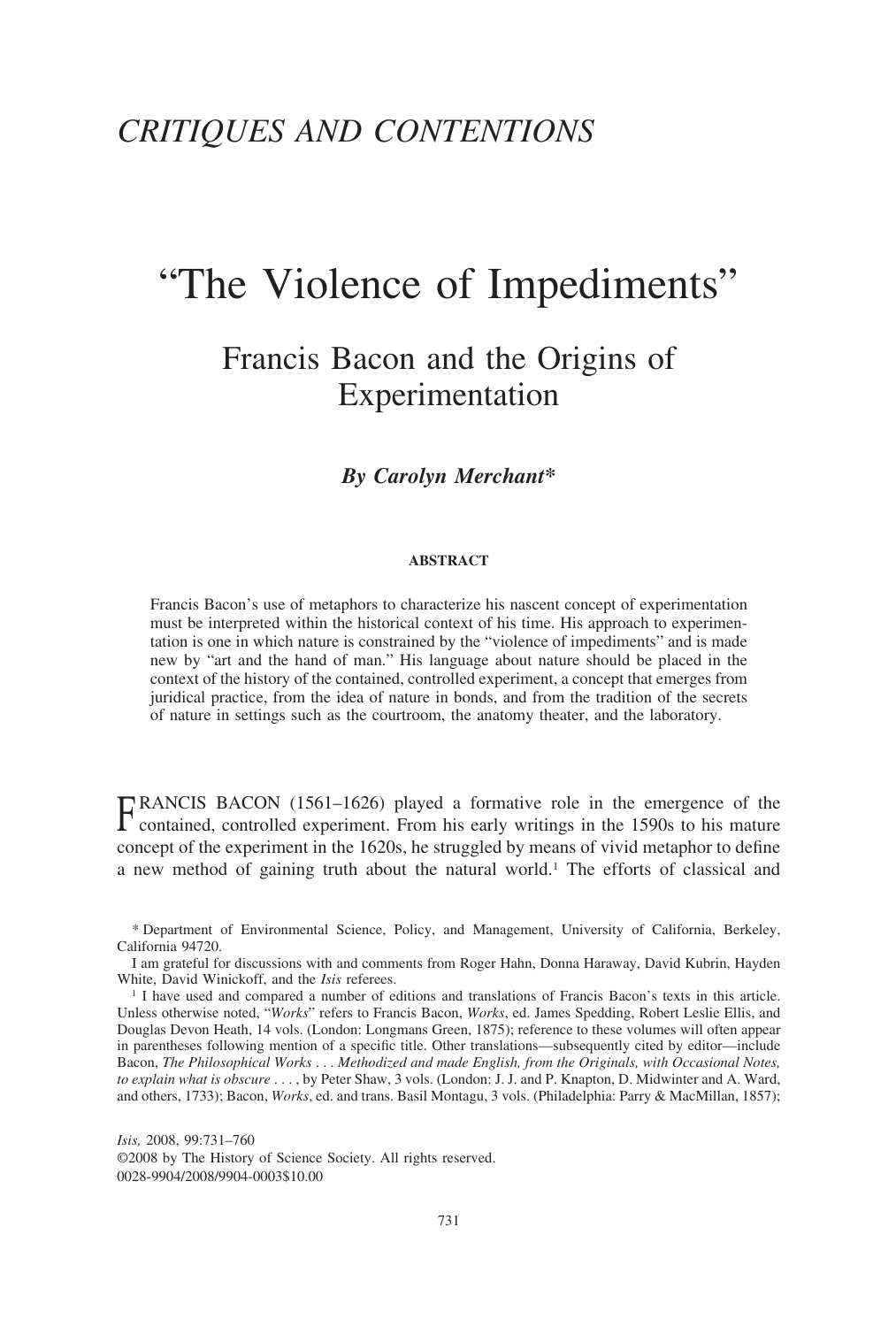medieval writers that led merely to individualistic and arcane insights became a foil against which he developed a new mode of extracting secrets from nature. His vast knowledge of ancient and contemporary writers, in combination with his judicial life in the service of Elizabeth I and James I of England, contributed elements to the language he used to describe his new method. Of equal importance to his metaphorical style, however, was his immersion in the cultural, social, and economic fabric of *fin-de-siècle* Europe and the physical settings of his everyday life.

To appreciate the significance of Bacon's achievement, one must go beyond a textual analysis of the words he used in his published writings. It is necessary to examine the emergence of his nascent concept of the contained, controlled experiment. The ingredients of his idea included an active inquisitor (scientist) who posed a question, a subject/object that held the answer as a veiled secret, witnesses who could verify and if necessary replicate the experience, and a practical outcome that would improve the life of humankind. Although ambiguity may exist about the meanings of some of Bacon's terms, their relevance becomes clear if they are placed in the context of his times.

Here I explicate Bacon's movement toward the concept of the contained, controlled experiment in ways not heretofore discussed by historians (who have mainly focused on his inductive method) and respond to critics such as Peter Pesic who have debated his metaphors and objectives.2 I respect and appreciate Pesic's research arguing that Bacon did not use the words "nature on the rack" or "torturing nature to reveal her secrets," although later authors have attributed those sayings to him.3 I argue, however, that

<sup>2</sup> Peter Pesic, "Proteus Rebound: Reconsidering the Torture of Nature," *Isis*, 2008, *98*:304 –317 (hereafter cited as **Pesic, "Proteus Rebound"**); Pesic, "Wrestling with Proteus: Francis Bacon and the 'Torture of Nature,'" *ibid.*, 1999, *90*:81–94 (hereafter cited as **Pesic, "Wrestling with Proteus"**); Pesic, "Nature on the Rack: Leibniz's Attitude towards Judicial Torture and the 'Torture' of Nature," *Studia Leibnitiana*, 1997, *29*:189 –197; Carolyn Merchant, "The Scientific Revolution and *The Death of Nature*," *Isis*, 2006, *97*:513–533 (part of a special Focus section entitled "Getting Back to *The Death of Nature*: Rereading Carolyn Merchant") (hereafter cited as **Merchant, "The Scientific Revolution and** *The Death of Nature***"**); Merchant, "Secrets of Nature: The Bacon Debates Revisited," *Journal of the History of Ideas*, 2008, *69*:147–162; Merchant, *The Death of Nature: Women, Ecology, and the Scientific Revolution* (San Francisco: HarperCollins, 1980) (hereafter cited as **Merchant,** *Death of Nature*); and Merchant, *Reinventing Eden: The Fate of Nature in Western Culture* (New York: Routledge, 2003).

<sup>3</sup> Pesic states that "works like Carolyn Merchant's *The Death of Nature* rely on such imagery"—i.e., "the torture of nature" (Pesic, "Proteus Rebound," p. 305). My argument in the book does not "rely" on the "torture of nature," and to make such a claim is a serious misrepresentation of the argument there. I did *not* claim "that Francis Bacon *advocated* that nature should be 'tortured' or 'put on the rack'" in order to reveal her secrets (*ibid.* [emphasis added]). I *did* use the term "torture" in my chapter on Bacon. I stated that Bacon's imagery "*treats* nature as a female to be tortured through mechanical inventions" and "strongly *suggests* the interrogations of the witch trials and the mechanical devices used to torture witches" (Merchant, *Death of Nature*, p. 168 [emphasis added]). I stated that "the interrogation of witches as symbol for the interrogation of nature, the courtroom as model for its inquisition, and torture through mechanical devices *as a tool for the subjugation of disorder* were fundamental to the scientific method as power" (*ibid.*, p. 172 [emphasis added]). To say that the fact that the inquisition and the torture of witches were prevalent in Bacon's cultural milieu and subtly influenced his language (e.g., "the inquisition of nature") is not the same as stating that Bacon *advocated* torture. Moreover, agreeing with Pesic that Leibniz may have been the first to attribute to Bacon the idea of putting nature on the rack does not mean (as he claims) that I believe that Leibniz himself advocated those views (Pesic, "Proteus Rebound," p. 314). Similarly, quoting a paragraph from Thomas Kuhn in which he (erroneously) attributes the phrase "twisting the lion's tail" to Bacon does not mean that I agree with Kuhn that Bacon used that particular

Benjamin Farrington, *The Philosophy of Francis Bacon* (Liverpool: Liverpool Univ. Press, 1964); Bacon, *Novum Organum*, trans. Michel Malherbe and Jean-Marie Pousseur (Paris: Presses Univ. France, 1986); Bacon, *The New Organon*, ed. and trans. Lisa Jardine and Michael Silverthorne (Cambridge: Cambridge Univ. Press, 2000); and Bacon, *The* Instauratio magna, *Pt. 2:* Novum organum *and Associated Texts*, ed. Graham Rees with Maria Wakely (Oxford Francis Bacon, 11) (Oxford: Clarendon, 2004). For a comprehensive list of editions and translations of Bacon's works to 1750 see R. W. Gibson, *Francis Bacon: A Bibliography of His Works and of Baconiana to the Year 1750* (Oxford: Scrivener, 1950).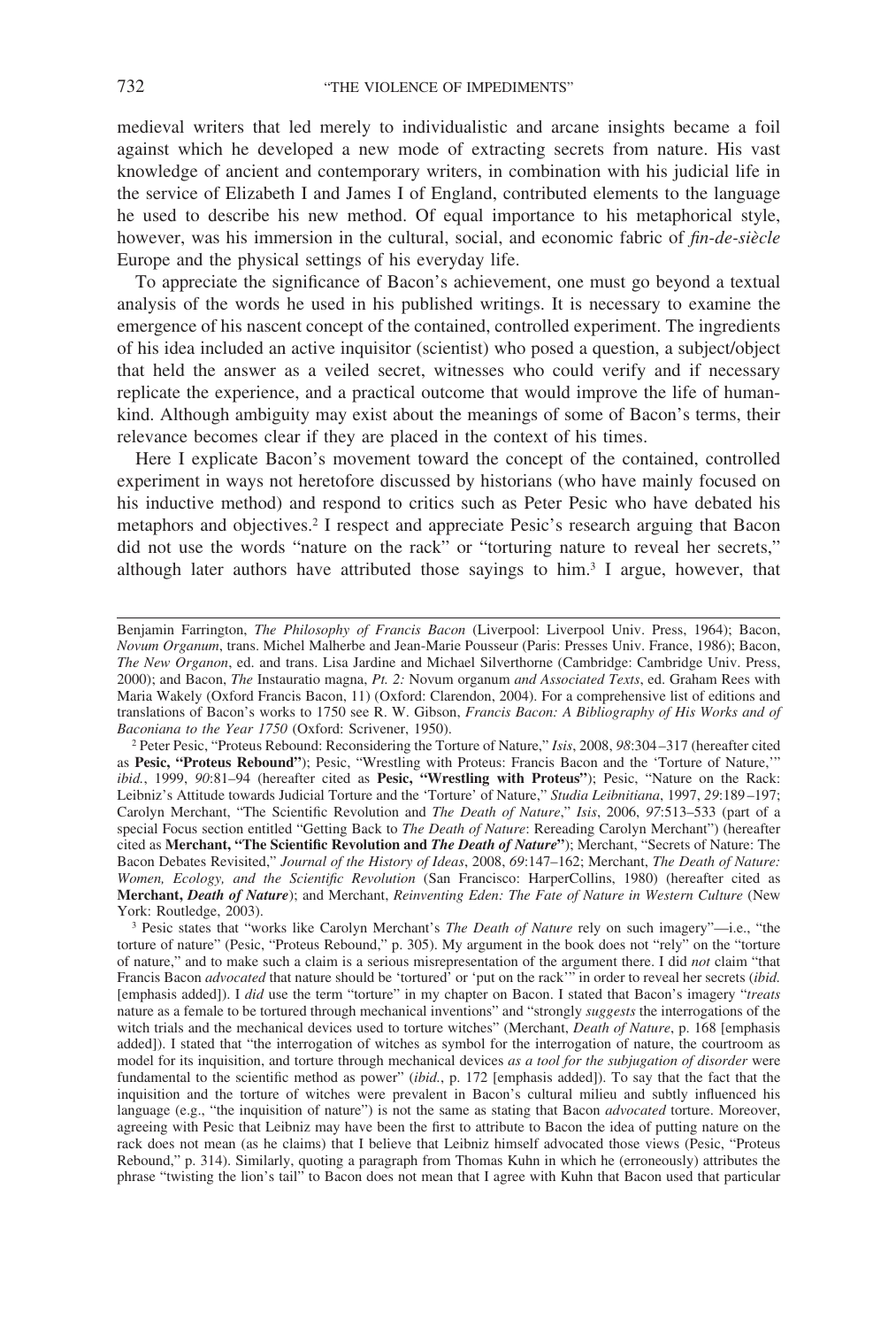Bacon's concept of experiment entailed a nature constrained by the "violence of impediments" and transformed by "art and the hand of man."4 I disagree with Pesic that the dominant assessment of Bacon's approach to science historically was or should be that of a "heroic struggle" with nature,<sup>5</sup> in which he confronts "her inherent greatness"<sup>6</sup> and in which both "the scientist and nature ... are tested and purified" (i.e., "wrestling with Proteus").<sup>7</sup> I show instead how the contained, controlled experiment emerges from

phrase (*ibid.*, pp. 313–314). Moreover, to imply that I "blame Bacon and science for abusive experiments and ecological disaster" (*ibid.*, p. 308) contradicts my statements in *The Death of Nature* that "Bacon was not responsible for subsequent uses of his philosophy" (Merchant, *Death of Nature*, p. 165) and in "The Scientific Revolution and *The Death of Nature*" that "obviously Bacon cannot be held individually responsible for the positive or negative implications or applications of his ideas" (Merchant, "Scientific Revolution and *The Death of Nature*, p. 533). To claim that I hold the view that because "science and experiment *have* been abused, they *must* be intrinsically abusive" is a serious distortion of my argument (Pesic, "Proteus Rebound," p. 308). In my 2006 *Isis* Focus paper, "The Scientific Revolution and *The Death of Nature*," I argued that "witch trials served as models of interrogation to reveal hidden secrets that could be used to convict the accused and levy the death sentence" (p. 525) and that "to [later philosophers], the rack *exemplified* the constraint of nature in a closed, controlled system, responding to questions posed by an inquisitor before witnesses—the very core of experimentation itself" (p. 528 [emphasis added]). It was in this sense that I rather brashly concluded that "Bacon's efforts to define the experimental method were buttressed by his rhetoric" and that "the very essence of the experimental method arose out of techniques of human torture transferred onto nature" (*ibid.*, p. 532), and Pesic and Alan Sokal are right to question that last phrase (the latter in a private communication). There are indeed other contexts out of which the idea of the contained, controlled experiment emerged in the seventeenth century, three of which I discuss later in this essay.

<sup>4</sup> Bacon, *De Augmentis Scientiarum*, Bk. 2, Ch. 2 (*Works*, Vol. 4, p. 295); and Bacon, *Parasceve*, Aphorism 1 (*Works*, Vol. 4, p. 253). See Tables 1, 2, and 3 and ensuing discussion. Because of ambiguities in the meanings associated with the Latin word "*vexare*" ("vex"), some early (as well as recent) Bacon scholars have interpreted Bacon's Latin to mean the "torture" of nature. (See notes 30, 39, 47, 58, and 77, below, and Table 3.)

<sup>5</sup> Pesic, "Wrestling with Proteus," pp. 81, 93. There are many possible readings of Bacon, and I suspect that Pesic and I will have to agree to disagree on the meanings and interpretations of many of Bacon's metaphors and their historical impact. Even if Bacon could be shown to have thought of his own work as a "heroic struggle that will ennoble humanity," that was not his primary message to the world or why his work was of such fundamental importance for history. Pesic, of course, is entitled to his own opinion, based on his own selection of texts and his own reading of them; nor do I believe that his opinion will change based on other interpretations, other readings, or my arguments herein; but perhaps a truce can be called. Pesic assigns benign meanings to words such as "force," "vex," and "hound" and does not discuss terms such as "power," "empire," and "dominion" that were at the crux of Bacon's program for the improvement of humankind; nor does he place Bacon's work in the larger political and economic context of his times. Certainly some of Bacon's metaphors, terms, and examples are indeed benign and nonviolent (see the ensuing discussion), as is appropriate to his overall goal of mimicking and speeding up nature's processes through art and experiment, but the vast majority of them implied some form of violence toward nature.

<sup>6</sup> I disagree with Pesic that Bacon held that "man cannot enter nature's 'inner courts' without confronting *her inherent greatness*" (here Pesic himself represents nature as female) (Pesic, "Wrestling with Proteus," p. 93 [emphasis added]). In the preface to *The New Organon*, Bacon joins the conquering of nature with the penetration of its inner chambers and does not use the phrase "her inherent greatness." He states: "But any man whose care and concern is not merely to be content with what has been discovered and make use of it, but to *penetrate* further; and not to defeat an opponent in argument but to *conquer* nature by action; and not to have nice, plausible opinions about things but sure, demonstrable knowledge; let such men (if they please), as true sons of the sciences, join with me, so that we may pass the ante-chambers of nature which innumerable others have trod, and eventually open up access to the inner rooms" (Bacon, *New Organon*, ed. and trans. Jardine and Silverthorne, p. 30 [emphasis added]).

<sup>7</sup> Many of Pesic's points are efforts to assign benign meanings to everything Bacon said and to science itself. Thus to claim in "Proteus Rebound" that Bacon opposed the rape of nature because he wrote derisively about the excessive use of fire as exemplified in "Vulcan's attempt to rape Minerva" strains credibility (Pesic, "Proteus Rebound," p. 308; see also Pesic, "Wrestling with Proteus," p. 93, and note 73, below). To equate the phrase "you may deceive nature sooner than force her" with "a robust basis for ecological concern" is likewise illogical (Pesic, "Proteus Rebound," p. 309). To claim that "entering into these holes and corners" refers to the "vast *antrum* where Aeneas met the Sibyl and found the way to the underworld" again badly stretches credulity (Pesic, "Proteus Rebound," pp. 309 –310); and neither Pesic nor William Waterhouse ("Letter to the Editor," *Isis*, 1999, *90*:770 –771, on p. 771), on whom he relies, has presented any evidence that, for Bacon, "*antra*" (in the Latin phrase "penetratione intra hujusmodi antra et recessus" [*De Augmentis* (*Works*, Vol. 1, p. 498)]), which means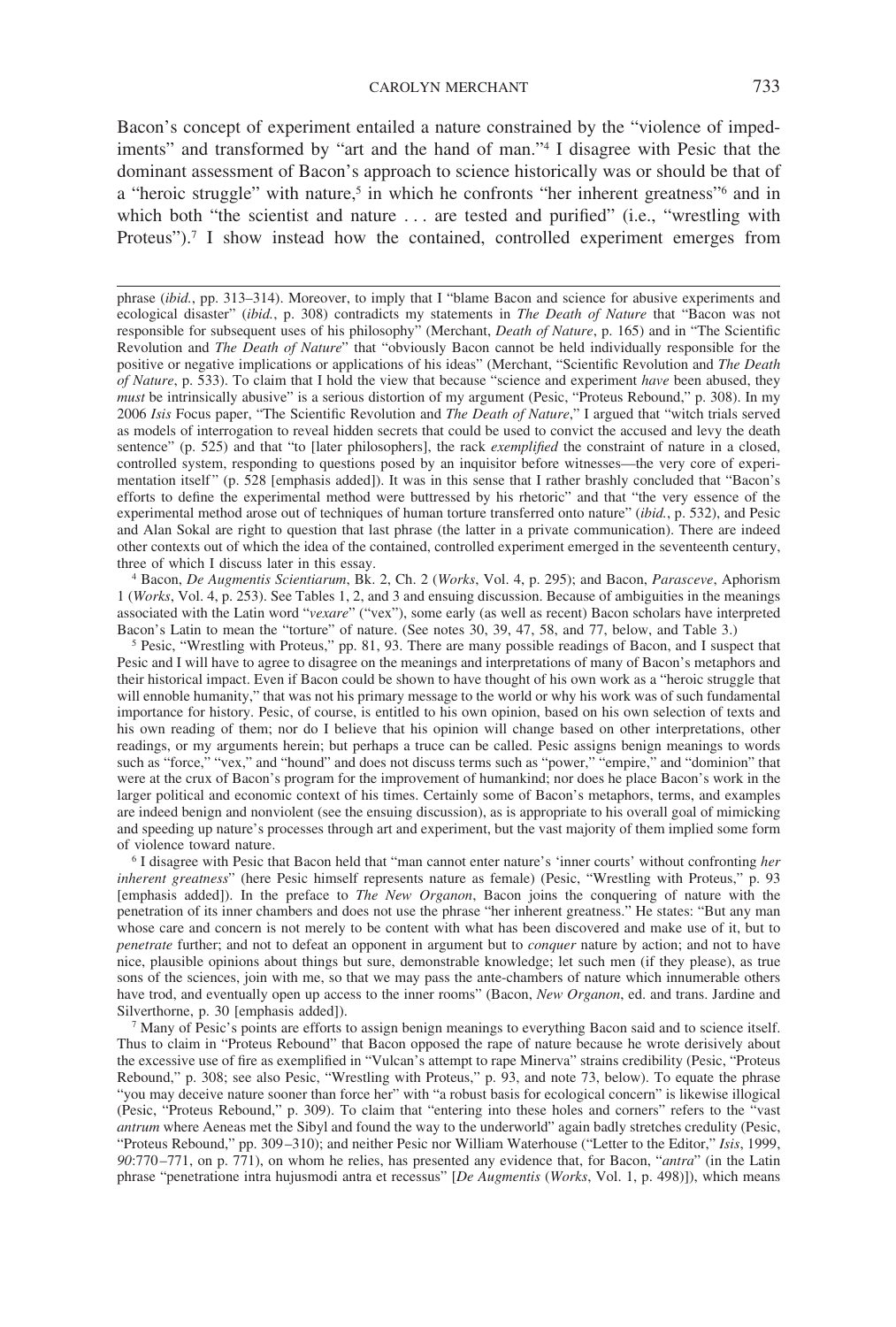Bacon's early interest in the practical and mechanical arts; the role of his 1609 *Wisdom of the Ancients* in developing his tripartite division of nature as free, erring, and in bonds; and how particular settings in Bacon's cultural milieu contribute to and illustrate experimentation. Bacon's ultimate objective was to recover the "dominion over creation" lost in the Fall from Eden in order to benefit humanity in material terms.<sup>8</sup> That dominion, however, was achieved by the constraint of nature through technology, a process that exacted heavy costs from nature itself.

Interpretations of Bacon and his role in the rise of experimental science have a long history and have been discussed in numerous books and articles. At one end of the spectrum is the view of the Frankfurt School philosophers, who see Bacon as initiating a tradition of human power and dominion over nature.<sup>9</sup> Thus mechanistic science itself, as it emerged in the seventeenth century, may be seen as complicit in some of humanity's current ecological, medical, and human survival problems.10 At the other end of the scale are those who view Bacon as the humble servant of nature who gave humanity new tools to uncover the truths of nature.<sup>11</sup> A modicum of middle ground, however, may exist

<sup>10</sup> In *The Death of Nature*, I argued that "the mechanistic style of problem solving" (as opposed to ecological science) "pays little regard to the whole ecosystem of which people are only one part. The antithesis of holistic thinking, mechanism neglects the environmental consequences of synthetic products and the human consequences of artificial environments" (p. 186). For Pesic to claim that my "arguments too sweepingly condemn all the interventions of science, as if all of them equally acted to despoil the environment" (Pesic, "Proteus Rebound," p. 316), is a misreading of the argument of both my book and my chapter on Bacon. Throughout "Proteus Rebound" he treats my work as being opposed to all science, stating that in my "distress over Bacon's project of dominion over nature" I "ignore the pressing need to relieve human suffering" (*ibid.*, p. 317). To the contrary, I in fact agree with the quotation he cites (in opposition) from Perez Zagorin to the effect that "should the world succeed in coping with its present environmental problems, it will do so, not by opposition to or rejection of science, but by the intelligent and humane use of science coupled with the existence of a public and governments capable of making sensible decisions about the application of science and its limits" (*ibid.*). Where I disagree is with the claim that science must be accomplished through the domination of nature. For more detail, see my work on chaos and complexity theories in science and on partnership with nature in Merchant, *Reinventing Eden* (cit. n. 2), Chs. 9, 10.

<sup>11</sup> On this side of the debate is Nieves Mathews, "Francis Bacon: Slave Driver or Servant of Nature," http://www.sirbacon.org/mathewsessay.htm. Mathews's objections are intensely political. She writes: "In 1942 Herbert Marcuse, the patron saint of a generation of leftist extremists, described Bacon as the 'evil animus' of modern science, while Martin Heidegger, who was still celebrating in 1953 what he called 'the inner truth and greatness of Nazism,' denounced in Bacon the symbol of a nefarious identification of science with technology. During those same decades Bacon's reputation as a scientist was also at its lowest ebb." See also Mathews, *Francis Bacon: The History of a Character Assassination* (New Haven, Conn.: Yale Univ. Press, 1996). Other defenders of Bacon include Alan Soble, "In Defense of Bacon," *Philosophy of the Social Sciences*, 1995, *25*:192–215, rpt. with additions and corrections in *A House Built on Sand: Exposing Postmodernist Myths about Science*, ed. Noretta Koertge (New York: Oxford Univ. Press, 1998), pp. 195–215; Iddo Landau, "Feminist

a cavity (especially in the body), implies any such thing. Furthermore, to argue that Bacon was implying that "those who believe in witchcraft are fools" (Pesic, "Proteus Rebound," p. 311) contradicts Bacon's own claim that "superstitious narrations of sorceries, witchcrafts, dreams, divinations, and the like" are not to "be altogether excluded" (Bacon, *De Augmentis Scientiarum*, Bk. 2, Ch. 2 [*Works*, Vol. 4, p. 296]).

<sup>8</sup> Francis Bacon, *Novum Organum*, Bk. 2, Aphorism 52 (*Works*, Vol. 4, pp. 247–248); Bacon, *Novum Organum*, in *Works*, ed. and trans. Montagu, Vol. 3, p. 425; and Bacon, *Novum Organum*, ed. and trans. Jardine and Silverthorne, p. 221. See also Merchant, *Reinventing Eden* (cit. n. 2), Ch. 4 and pp. 74 –75.

<sup>9</sup> Max Horkheimer and Theodor Adorno, *Dialectic of Enlightenment*, trans. John Cumming (New York: Herder & Herder, 1972); William Leiss, *The Domination of Nature* (New York: Braziller, 1972); David Kubrin, "How Sir Isaac Newton Restored Law and Order to the West," *Liberation*, 1972, pp. 32-41; Brian Easlea, *Witch-hunting, Magic, and the New Philosophy: An Introduction to Debates of the Scientific Revolution, 1450 –1750* (Sussex: Harvester, 1980); Michel Foucault, *Power/Knowledge: Selected Interviews and Other Writings, 1972–1977*, ed. Colin Gordon (New York: Pantheon, 1980); Morris Berman, *The Reenchantment of the World* (Ithaca, N.Y.: Cornell Univ. Press, 1981); Peter Linebaugh and Marcus Rediker, *The Many-Headed Hydra: Sailors, Slaves, Commoners, and the Hidden History of the Revolutionary Atlantic* (Boston: Beacon, 2000), Ch. 2; and Jose´ Marı´a Rodrı´guez-Garcı´a, "Scientia Potestas Est—Knowledge Is Power: Francis Bacon to Michel Foucault," *Neohelicon*, 2001, *28*:109 –122.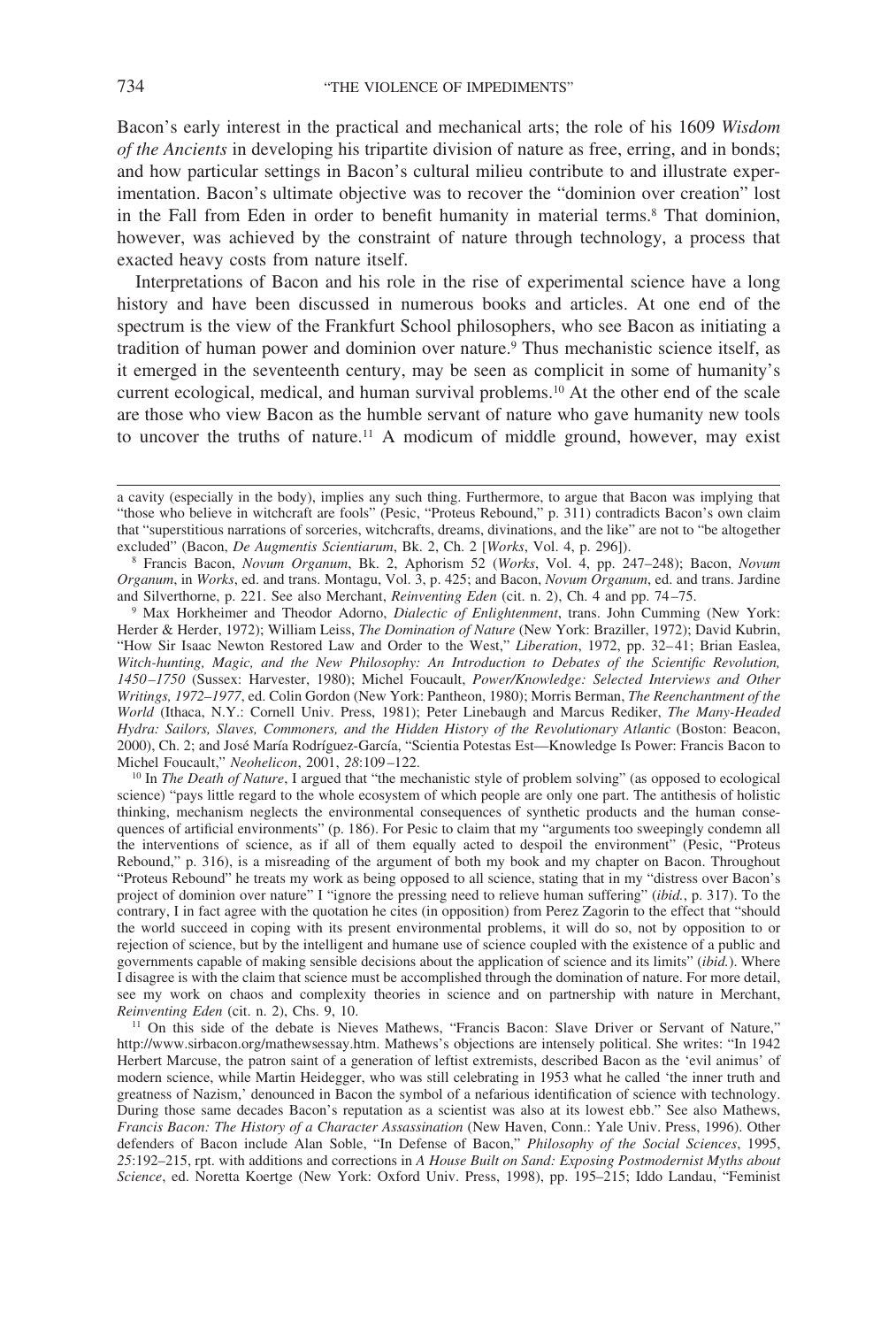between the two perspectives when larger political and social issues underlying his concept of power are taken into consideration.

## **"THE DOMINION OF MAN OVER THE UNIVERSE"**

Francis Bacon lived on the cusp between the Renaissance and the Enlightenment, during the expansion of preindustrial capitalism. All over Europe a new flurry of activities that transformed nature through machines and inventions was taking place. Tunneling into the earth for coal and metals, building forges for refining ores and hammering metals, constructing mills powered by wind and water, and erecting machines for lifting and boring provided humanity with a new sense of power over nature. The development of the coal and iron industries, the enclosure of the commons for wool production for the textile industry, the cutting of enormous tracts of timber for shipbuilding, and the expansion of trade changed the natural landscape. Knowledge of crafts, mechanics, inventions, and the properties of matter was essential to creating a storehouse of reliable, replicable information about the practical arts that would be available not just to the few, but to the many.<sup>12</sup>

A number of works of the late sixteenth century provided Bacon with ample illustration of the constraint of nature by technology and the arts that would undergird his emerging concept of experiment. From Hugh Platt, author of the *Jewell House of Art and Nature: Conteining divers rare and profitable inventions, together with sundry new experiments in the art of husbandry, distillation, and moulding* (1594), Bacon learned of numerous practical inventions that would benefit the common good. From Bernard Palissy, author of the *Discours Admirable* (1580), he knew of the techniques and economic impact of the craft traditions. From Georg Agricola's *De Re Metallica* (1546), he recognized the enormous importance of the techniques of mining and metallurgy for extracting ores and metals from the earth and applying them to the advancement of civilization. These works contained numerous illustrations showing men operating alembics, crucibles, ovens, and distillation equipment, digging tunnels into the earth and extracting ores, operating forges and fires, pounding metals and stone, and constructing and operating waterwheels and windlasses—all examples of the constraint of nature under technology. One of Bacon's earliest (though posthumously published) works, "The Masculine Birth of Time" (written in 1602–1603), already contained the subtitle that would characterize his mature program of the 1620s: "The Great Instauration of the Dominion of Man over the Universe." Out of this early interest in the mechanical and practical arts, Bacon began to develop an experimental method by which nature could be studied and altered by "art and the hand

Criticisms of Metaphors in Bacon's Philosophy of Science," *Philosophy*, 1998, *73*:47– 61; and Perez Zagorin, *Francis Bacon* (Princeton, N.J.: Princeton Univ. Press, 1998), pp. 121–122. See also Peter Pesic, *Labyrinth: A Search for the Hidden Meaning of Science* (Cambridge, Mass.: MIT Press, 2000); Pesic, "Proteus Unbound: Francis Bacon's Successors and the Defense of Experiment," *Studies in Philology*, 2001, *98*:428 – 456; and Pesic, "Clue to the Labyrinth: Francis Bacon and the Decryption of Nature," *Cryptologia*, 2000, *24*(3), http:// www.sirbacon.org/pesic.htm. Graham Rees, "Introduction: The *Novum Organum* in Context," in Bacon, *The* Instauratio magna, *Pt. 2:* Novum organum *and Associated Texts*, ed. Rees and Wakely, pp. xxii–xxxviii, discusses the fluctuating responses to Bacon since the early seventeenth century and recent efforts to rehabilitate his reputation.

<sup>12</sup> Walter E. Houghton, Jr., "The History of Trades: Its Relation to Seventeenth Century Thought," in *Roots of Scientific Thought*, ed. Philip P. Wiener and Aaron Noland (New York: Basic, 1953), pp. 355–360; Edgar Zilsel, "The Genesis of the Concept of Scientific Progress," *ibid.*, pp. 251–255; and John U. Nef, *The Rise of the British Coal Industry* (New York: Routledge & Kegan Paul, 1932), Vol. 1.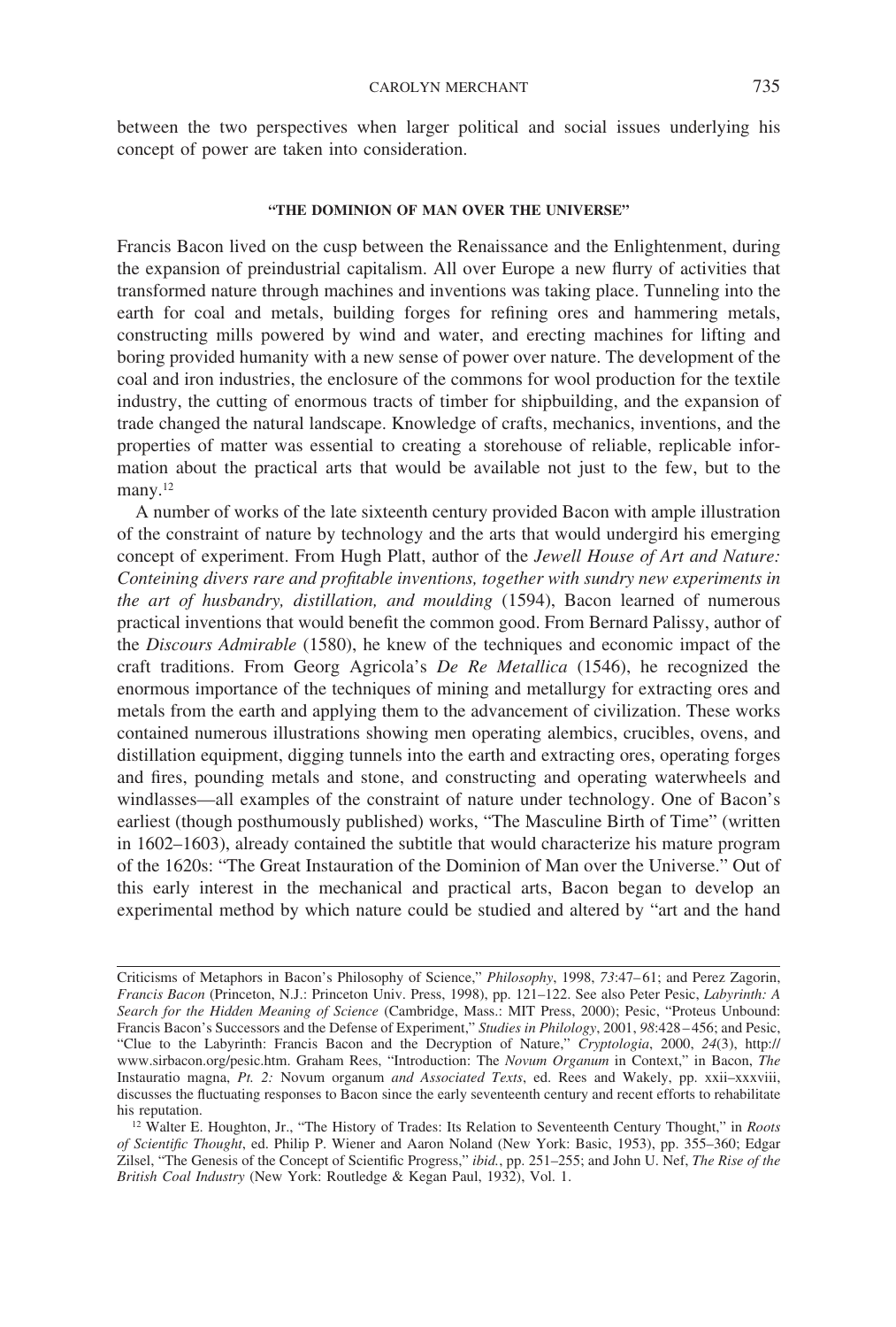of man" in the vast project of extending "the power and dominion of the human race itself over the universe."<sup>13</sup>

In 1878, during the height of the English Industrial Revolution, Friedrich Engels praised Bacon as the founder of English materialism and the experimental method. But he criticized both Bacon and John Locke for an approach that removed science and philosophy from its external context:

The analysis of Nature into its individual parts, the grouping of the different natural processes and natural objects in definite classes, the study of the internal anatomy of organic bodies in their manifold forms—these were the fundamental conditions of the gigantic strides in our knowledge of Nature which have been made during the last four hundred years. But this method of investigation has also left us as a legacy the habit of observing natural objects and natural processes in their isolation, detached from the whole vast interconnection of things; and therefore not in their motion, but in their repose; not as essentially changing, but as fixed constants; not in their life, but in their death.<sup>14</sup>

The result of the mechanistic revolution was to break down nature into parts—atoms and molecules—that could be manipulated by external forces. Nature itself was viewed as a machine that could be repaired and reconstructed from outside by a human mechanic. Treating nature as a machine removed it from its external, environmental context, isolating it in a confined, controlled space. The fundamental characteristic of the experimental method is isolation from outside factors so that variables can be controlled. Parts can be removed and interchanged; one atom can be substituted for another; one organism can be introduced and another removed. Nature becomes an instrument and the human mind itself an instrument operating on nature.

In *Dialectic of Enlightenment*, Max Horkheimer and Theodor Adorno castigated Bacon for the disaster of instrumental reason that they saw as the downfall of the Enlightenment, a program that sought to dominate nature: "The 'many things' which, according to Bacon, 'are reserved,' are themselves no more than instrumental," they wrote. "What men want to learn from nature is how to use it in order wholly to dominate it and other men." The result, they stated, was that "the fully enlightened earth radiates disaster triumphant. The program of the Enlightenment was the disenchantment of the world, the dissolution of myths, and the substitution of knowledge for fancy. Bacon, the 'father of experimental philosophy,' had defined its motives."15

The disenchantment of the world was "the extirpation of animism"—the removal of animistic and spiritual features from all things and the reduction of nature to mere matter. Instrumental reason separated morality from rationality, leaving individuals free to act so as to maximize power over other people and nature itself. Horkheimer and Adorno were especially strident in their critique of the concept of power over humans and nature that

<sup>13</sup> Farrington, *Philosophy of Francis Bacon*, pp. 14 –15, 18, 33, 53, 59; Bacon, *De Augmentis Scientiarum*, "Plan of the Work" (*Works*, Vol. 4, p. 29), Bk. 2, Ch. 2 (*Works*, Vol. 4, p. 294 [quotation]); and Bacon, *Novum Organum*, Bk. 1, Aphorism 129 (*Works*, Vol. 4, p. 114 [quotation]).

<sup>&</sup>lt;sup>14</sup> Friedrich Engels, *Herr Eugen Dühring's Revolution in Science (Anti-Dühring)* (1878), ed. C. P. Dutt, trans. Emile Burns (1939; New York: International Publishers, 1966), pp. 26 –29, as quoted in Howard L. Parsons, ed., *Marx and Engels on Ecology* (Westport, Conn.: Greenwood, 1972), p. 130. See also Karl Marx and Engels, *The Holy Family* (1844) (Los Angeles: Progress Publishers, 1956), p. 172: "The real founder of *English materialism* and all *modern experimental* science was *Bacon*. For him natural science was true science and *physics* based on perception was the most excellent part of natural science" (quoted in Parsons, ed., *Marx and Engels on Ecology*, p. 136).

<sup>&</sup>lt;sup>15</sup> Horkheimer and Adorno, *Dialectic of Enlightenment* (cit. n. 9), pp. 3–4.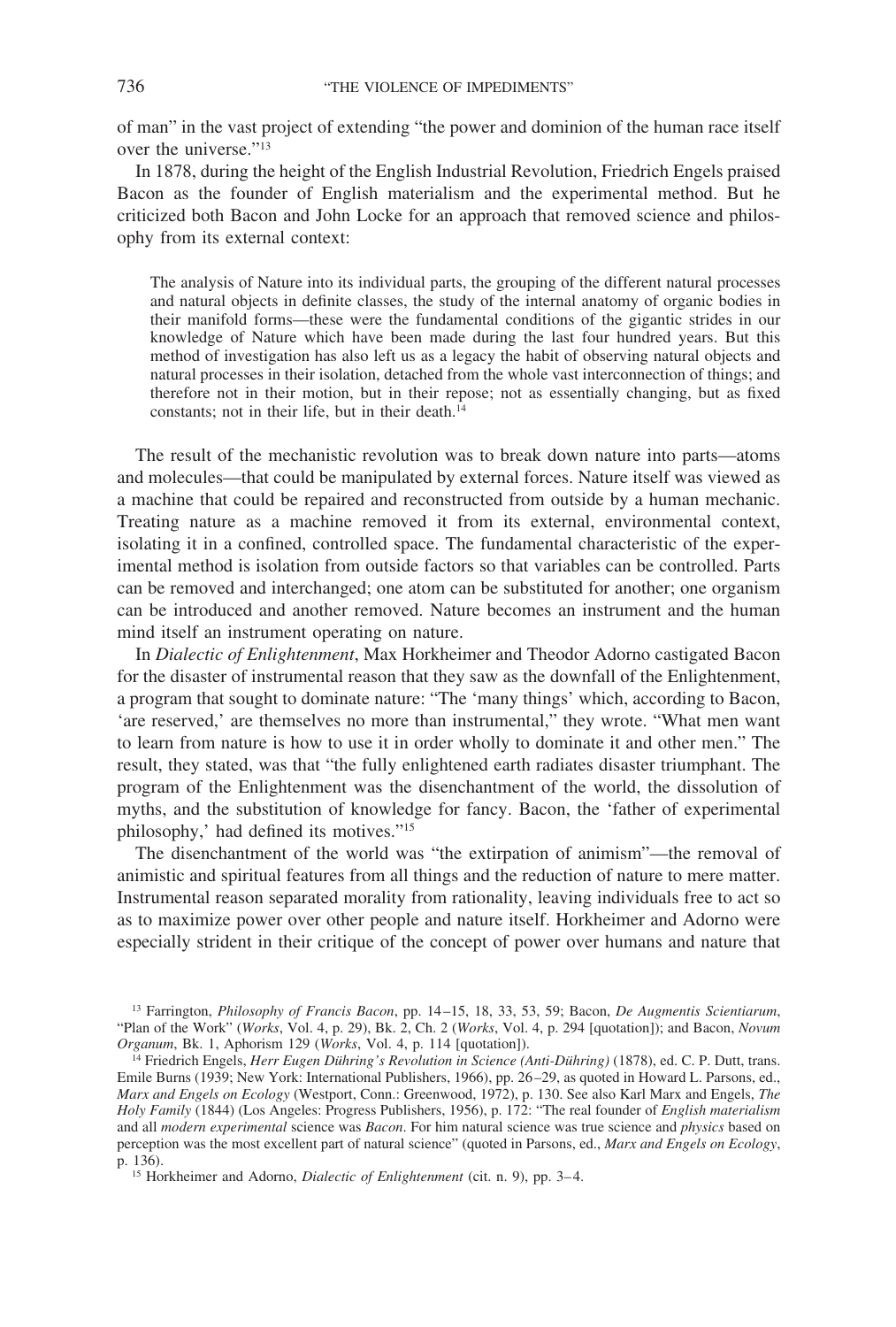they saw as the root problem of the Enlightenment. They wrote: "The concordance between the mind of man and the nature of things that [Bacon] had in mind is patriarchal: the human mind, which overcomes superstition, is to hold sway over a disenchanted nature. Knowledge, which is power, knows no obstacles."16

This skeptical analysis of Bacon's ultimate contribution to science and philosophy arises in part from Bacon's insights into how knowledge of the world intersects with power over it. One must understand the causes of nature in order to understand and use its effects. One cannot command (dominate) nature without first understanding its laws. In Aphorism 3 of the *Novum Organum* (literally, the "New Instrument"), he joined the two ideas of knowledge and power into one concept: "Human knowledge and human power meet in one; for where the cause is not known the effect cannot be produced. Nature to be commanded must be obeyed."17

The problem of domination becomes the problem of the Scientific Revolution. Does humanity remain the victim of nature, fatalistically accepting the hand that nature deals in the form of failed harvests and deaths from unknown diseases, droughts, and fires? Or can humanity, by understanding those causes through science and manipulating them through technology, gain the upper hand? As William Leiss pointed out in *The Domination of Nature*, "the consequence of this view is to set the relationship of man and the world inescapably in the context of domination: man must either meekly submit to these natural laws (physical and economic) or attempt to master them." For Bacon, the path was clear. Through the arts and sciences, "the human race [could] recover that right over nature which belongs to it by divine bequest."<sup>18</sup>

It is therefore only through understanding the laws of nature that humanity has a chance of controlling its own destiny. The scholastics, alchemists, and mechanics of the Middle Ages could not achieve those ends. What they knew, argued Bacon, had been arrived at by chance and arranged in a "nice" order. What they had not done was find a new method.

<sup>18</sup> Leiss, *Domination of Nature* (cit. n. 9), pp. 150 –151; and Bacon, *Novum Organum*, Bk. 1, Aphorism 124 (*Works*, Vol. 4, p. 115).

<sup>&</sup>lt;sup>16</sup> *Ibid.*, pp. 3–4. See also p. 42: "Today, when Bacon's utopian vision that we should 'command nature by action'—that is, in practice— has been realized on a tellurian scale, the nature of the thralldom that he ascribed to unsubjected nature is clear. It was domination itself."

<sup>17</sup> Francis Bacon, "Aphorisms Concerning the Interpretation of Nature and the Kingdom of Man," in *Novum Organum*, Bk. 1, Aphorism 3 (*Works*, Vol. 4, p. 47). Shaw's 1733 translation of *Novum Organum Scientiarum: A New Machine for Rebuilding the Sciences*, in Bacon, *Philosophical Works*, ed. Shaw, Vol. 2, p. 344, renders Aphorism 3 as "The *Knowledge* and *Power* of Man are coincident: for whilst ignorant of the Causes, he can produce no *Effects*: Nor is Nature to be conquer'd but by Submission." Shaw explains that "the only method by which Men can rule Nature, must depend upon learning her Ways" (*ibid.*, Vol. 2, p. 344, note c), and "Man himself being necessarily subject to the laws of nature; tho' within the compass of these laws he has a very extensive Power, that will always be commensurate to knowledge" (*ibid.*, Vol. 1, p. 564, note a). Montagu's translation uses "subdued by submission": "Knowledge and human power are synonymous, since the ignorance of the cause frustrates the effect. For nature is only subdued by submission, and that which in contemplative philosophy corresponds with the cause, in practical science becomes the rule" (Bacon, *Works*, ed. and trans. Montagu, Vol. 3, p. 345). Jardine and Silverthorne's translation uses "conquered only by obedience": "Human knowledge and human power come to the same thing, because ignorance of cause frustrates effect. For Nature is conquered only by obedience; and that which in thought is a cause, is like a rule in practice" (Bacon, *New Organon*, ed. and trans. Jardine and Silverthorne, Bk. 1, Aphorism 3, p. 33). Malherbe and Pousseur's French translation is "Science et puissance humaines aboutissent au même, car l'ignorance de la cause prive de l'effet. On ne triomphe de la nature qu'en lui obeisant; et ce qui dans la spéculation vaut comme cause, vaut comme règle dans l'opération" (Bacon, *Novum Organum*, trans. Malherbe and Pousseur, Bk. 1, Aphorism 3, p. 101). Rees and Wakely translate it as "Human knowledge and power come to the same thing, for ignorance of the cause puts the effect beyond reach. For nature is not conquered save by obeying it; and that which in thought is equivalent to a cause, is in operation equivalent to a rule" (Bacon, *The* Instauratio magna, *Pt. 2:* Novum organum *and Associated Texts*, ed. Rees and Wakely, Bk. 1, Aphorism 3, p. 65).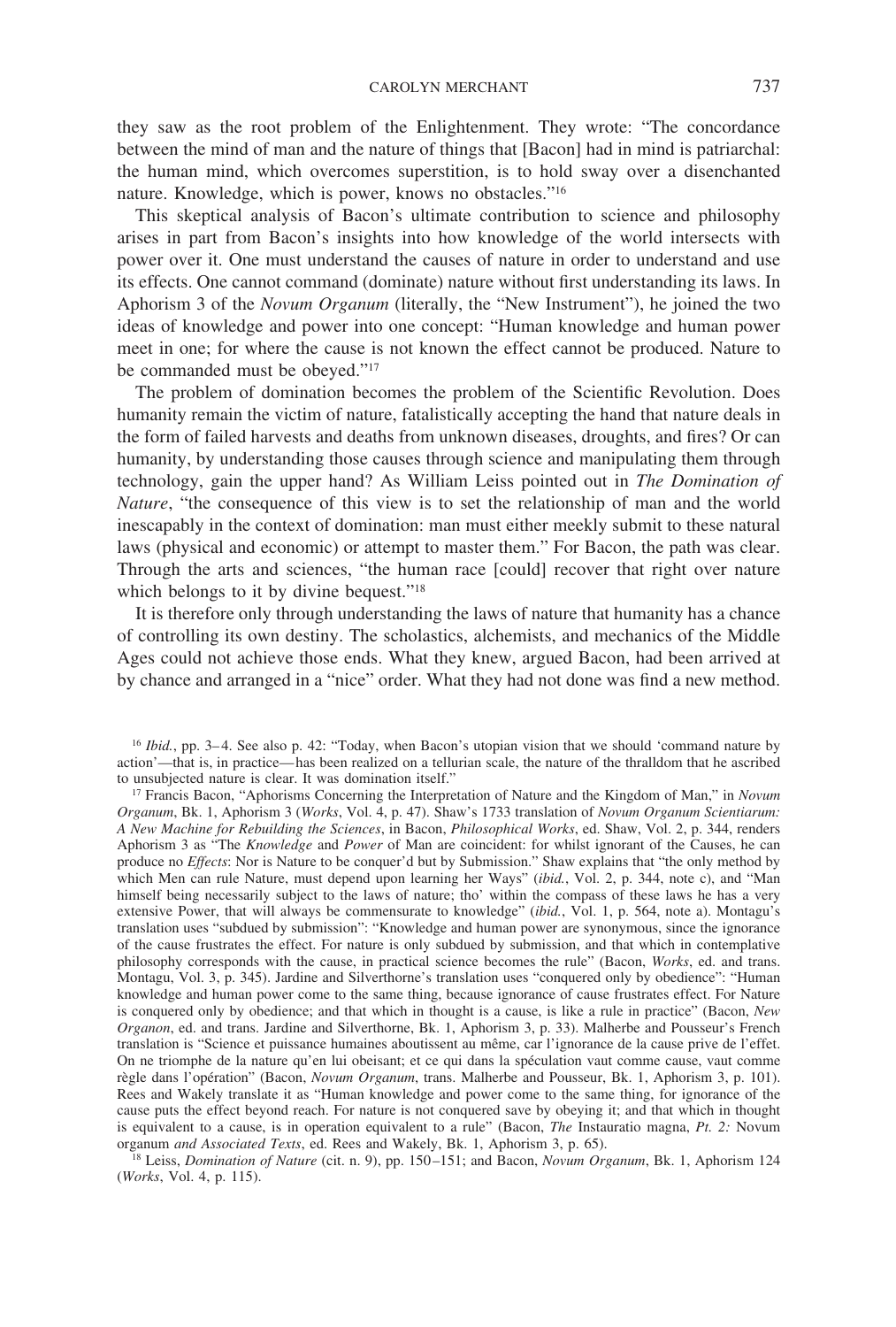It was that new method that Bacon sought; he found it in the experimental method, a method grounded in observations, particulars, and facts. The instruments of the mind guided the instruments of the hand. Only what had been observed could lead to an understanding of nature. It is in this sense that Bacon stated, in Aphorism 1 of the *Novum Organum* (1620), that "Man, being the servant [*minister*] and interpreter of Nature, can do and understand so much and so much only as he has observed in fact or in thought of the course of nature."19 By understanding and obeying nature, mankind can command nature. There is thus no daylight between servant and commander. They are one and the same, for (as he stated in Aphorism 3) "nature to be commanded must be obeyed." As servant, humanity achieves knowledge; as commander, it achieves power. The two meet as one.<sup>20</sup>

If power and knowledge meet as one, the issue dividing the critics and defenders of Bacon is how power/knowledge is used and toward what ends. The ways in which both capitalist culture and the state use scientific knowledge to enhance power is the issue raised by the conjunction of power/knowledge. Michel Foucault states, "There is no power relation without the correlative constitution of a field of knowledge, nor any knowledge that does not presuppose and constitute at the same time power relations."21

The domination of nature may be set in a liberatory or a repressive framework. In some cases those uses may be benign, in other cases neutral or malign. The confined, controlled experiment may result in violence toward nature or in the liberation of nature and human society. As I stated in *The Death of Nature*, "Bacon himself was not responsible for subsequent uses of his philosophy," but "because he was in an extremely influential social position and in touch with the important developments of his time, his language, style, nuance, and metaphor become a mirror reflecting his class perspective."22 In that mirror

<sup>19</sup> Bacon, *Novum Organum*, Bk. 1, Aphorism 1 (*Works*, Vol. 4, p. 47). The Montagu translation reads "Aphorisms on the Interpretation of Nature and the Empire of Man. Aphorism 1: Man, as the minister and interpreter of nature, does and understands as much as his observations on the order of nature, either with regard to things or the mind, permit him, and neither knows nor is capable of more" (Bacon, *Works*, ed. and trans. Montagu, Vol. 3, p. 345). Michèle Le Doeuff writes, "What can be the meaning of a statement such as the one that opens the *Novum Organum*: 'Homo naturae minister et interpres?' . . . Supposing that Bacon's Latin had entirely reverted to the language of Cicero, the phrase must be translated by 'man, servant of nature,' ... consequently minister is the opposite of a master. On the other hand, if one has doubts as to the perfect success of the reCiceronization of modern Latin . . . and if one ventures to refer then to medieval Latin, *minister* must be translated by 'administrator' or even by 'artisan,' the term being synonymous with *artifex*, and the French word for 'craft,' *metier* being derived from it. 'Man, the craftsman of Nature . . .' might be the right translation" (Michèle Le Doeuff, "Man and Nature in the Gardens of Science," in *Francis Bacon's Legacy of Texts*, ed. William A. Sessions [New York: AMS Press, 1990], pp. 119–138, on pp. 120–121). Following this line of reasoning, the phrase could also be translated as "Man, the administrator of Nature." Both "craftsman" and "administrator" convey a sense of control over nature and hence are closer to the idea of commanding nature. Other possible translations are "Man, the agent," "Man, the assistant," or "Man, the helper" of Nature—all of which convey a more active or managerial role than does "servant." Jardine and Silverthorne translate the phrase as "Man is Nature's agent and interpreter" (Bacon, *New Organon*, ed. and trans. Jardine and Silverthorne, Bk. 1, Aphorism 1, p. 33). Malherbe and Pousseur's French translation is "Homme, minister et interprète de la nature" (Bacon, *Novum Organum*, trans. Malherbe and Pousseur, Bk. 1, Aphorism 1, p. 101). Rees and Wakely retain Spedding's rendering of "*minister*" as "servant": "Man, the servant and interpreter of nature" (Bacon, *The* Instauratio magna, *Pt. 2:* Novum organum *and Associated Texts*, ed. Rees and Wakely, Bk. 1, Aphorism 1, p. 65).

<sup>20</sup> Bacon, *Novum Organum*, Bk. 1, Aphorism 3 (*Works*, Vol. 4, p. 47).

<sup>21</sup> Michel Foucault, *Discipline and Punish: The Birth of the Prison*, trans. Alan Sheridan (New York: Pantheon, 1978), p. 27, quoted in Rodríguez-García, "Scientia Potestas Est—Knowledge Is Power" (cit. n. 9), p. 113. In his analysis of Foucault's conflation of power/knowledge, Rodríguez-García argues that Bacon's position(s) as the king's representative in the judiciary influenced his view of nature as a prisoner who must be forced to reveal its secrets (p. 120).

<sup>22</sup> Merchant, *Death of Nature*, p. 165. Bacon's own vision of the contained, controlled experiment occurs in *The New Atlantis* (see below). Other examples, from the seventeenth century to the present (which Bacon did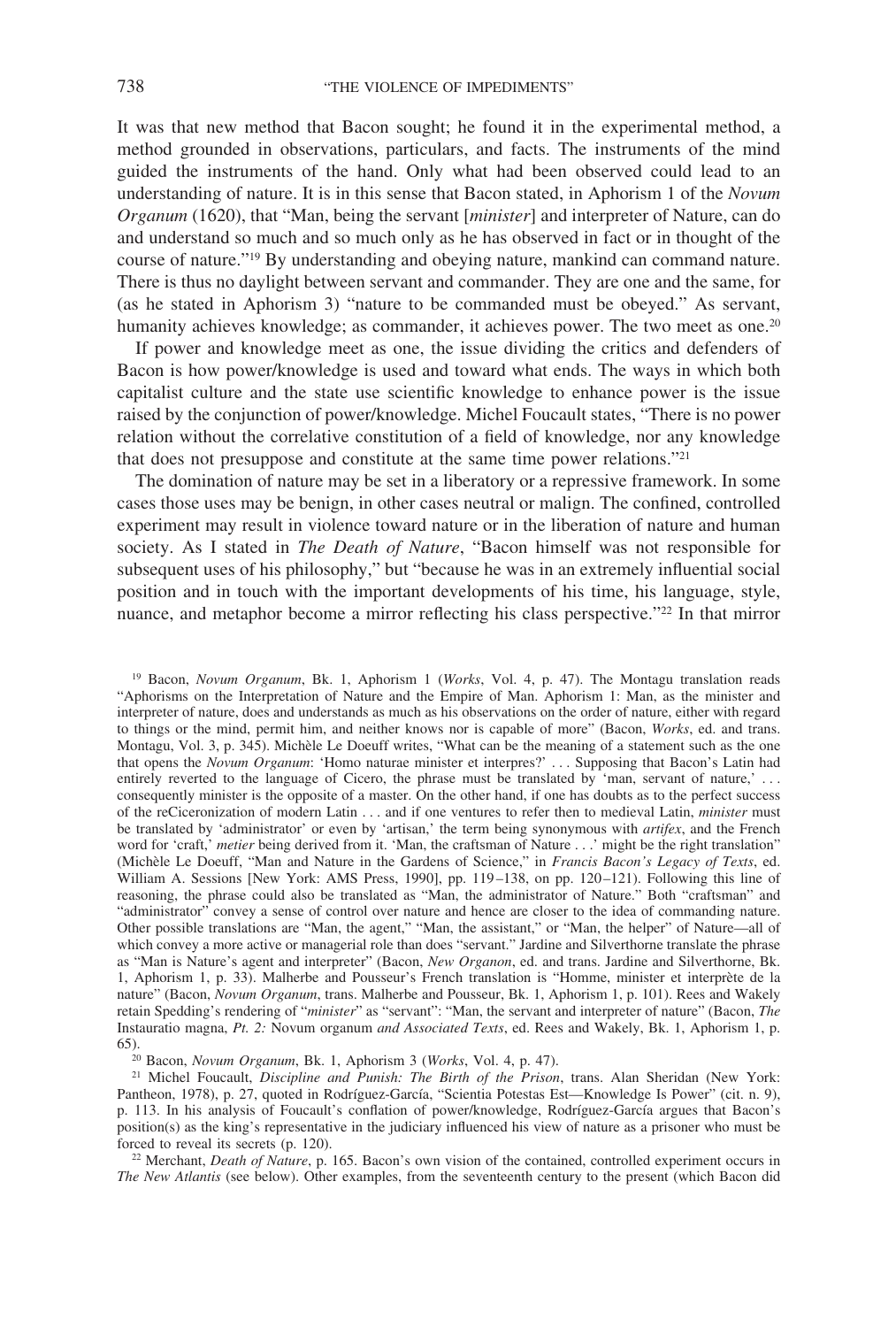was the image of nature as female—source of secrets to be extracted for economic advancement and revealed through experiment.

#### **NATURE AS FEMALE**

Nature for Francis Bacon and nearly everyone else in the Renaissance and Scientific Revolution was female. More than a metaphor, Nature was the servant of God in the mundane world—the bringer and reproducer of life and the meter of rewards and punishments. Accepted as both reality and metaphor by the lower, as well as the upper classes, Nature represented a fusion of ancient, Renaissance, and Christian symbols. Depicted as female by a host of artists, writers, philosophers, and ordinary people, Nature was a personification of the cosmos, the earth, and the human writ large.<sup>23</sup>

Like the human and the cosmos, Nature as a living being had a body, soul, and spirit. Nature personified had breasts, a bosom, and a womb, as well as circulatory, reproductive, and elimination systems. For Neoplatonists, nature was the lower part of the world soul. For alchemists and natural magicians, matter was to be manipulated and transformed into higher metals, cures, potions, and pharmacopoeia. For Christians, nature was the dispenser of God's displeasure at mankind's disobedience—retribution for human sins. Failed harvests, drought, storms, diseases, and plagues resulted from human failure to obey the strictures of moral life. Nature was the substance of the body—a fusion of the elements, the base instincts, and human bodily and moral weakness. All aspects of the body were symbolized by the female, the weaker and more vulnerable sex. Matter, too, as female, represented the lower order of nature. Matter, like the female, was inconstant, changing, and corruptible. Matter, the body, and the reproductive organs were sites of potential corruption by the devil. To deny this reality of daily and moral life is to discount history itself.

The widely held belief that nature itself was female underlies Bacon's use of language and metaphor on which much of his program for a new experimental science rests. Bacon himself wrote of nature in the female gender in his 1605 English version of *The Advancement of Learning*: "For it is no more but by following and as it were hounding Nature in her wanderings, to be able to lead her afterwards to the same place again."24 Not only the Latin texts that use the feminine "*natura*" for "nature," but also the nineteenthcentury translations in which nature and matter are designated as "she," were truer to the beliefs and assumptions of the texts of the time than current translations that attempt to modernize Bacon's language.<sup>25</sup> Thus phrases such as "when by art and the hand of man

not envision), range from the study of reptiles, birds, and dogs in evacuated bell jars to creating new species through genetic engineering; the study of caged monkeys deprived of their mothers; the Tuskegee syphilis experiments; Depo-Provera trials on fertile women; underground nuclear tests; DDT tests conducted on whole ecosystems; the act of laying out transects and counting species within grids; testing the responses of dogs, birds, and plants to spaceflight; abstracting away friction and air resistance in inclined-plane experiments; and calculating momentum/energy transfers among colliding balls. Although not all of these experiments administer pain to a living thing, all reflect the confinement of nature by technology. Although not all raise equal moral issues, all reflect human "power over nature."

<sup>23</sup> Merchant, *Death of Nature*, Ch. 1. See also Lorraine Daston and Katharine Park, *Wonders and the Order of Nature, 1150 –1750* (New York: Zone, 1998), p. 261 ("the personification of nature was traditionally and invariably feminine"); and Park, "Nature in Person: Medieval and Renaissance Allegories and Emblems," in *The Moral Authority of Nature*, ed. Daston and Fernando Vidal (Chicago: Univ. Chicago Press, 1994), pp. 50–73. <sup>24</sup> Francis Bacon, *The Advancement of Learning* (1605) (*Works*, Vol. 3, p. 331).

<sup>25</sup> See, e.g., the nineteenth-century translations of Bacon's texts in Bacon, *Works*, ed. and trans. Montagu (1857); and Bacon, *Works*, ed. Spedding *et al.* (1875). The twentieth-century translations by Farrington (1964)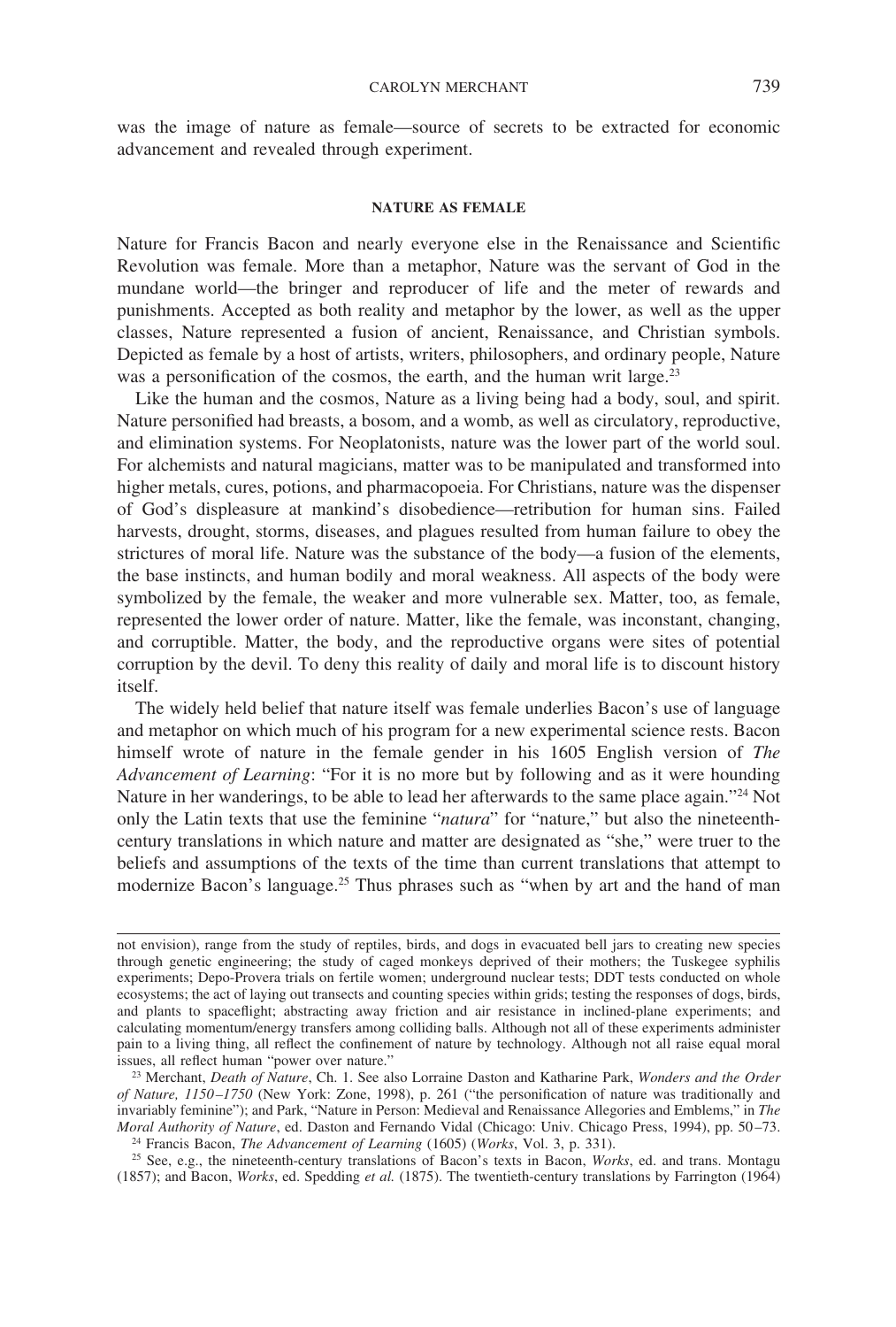she is forced out of her natural state, and squeezed and moulded," "to examine nature herself and the arts upon interrogatories," and "nature exhibits herself more clearly under the trials and vexations of art than when left to herself " more accurately reflect the cultural assumptions of the Renaissance and early modern period within which Bacon and other natural philosophers worked than do later, "more modern" translations.26 I agree that today nature should not be gendered as female and that translations of "nature" as "it" rather than "she" more accurately reflect current understandings. But this was not the view of the Renaissance or of Bacon.27

#### **PAN, PROTEUS, AND PROMETHEUS**

In addition to the underlying assumption that nature was female, Bacon drew on a number of allegories to characterize nature, most notably in *The Wisdom of the Ancients* (*De Sapientia Veterum*), written in Latin in 1609, early in the course of Bacon's published works. Following the Greek pattern of investing male and female gods with human as well as superhuman characteristics, Bacon drew on ancient allegories to develop an approach to nature that would eventually underlie his emerging concept of experiment. He used the Greek god Pan to symbolize nature, Proteus to symbolize matter, and Prometheus to symbolize "the state of man." Other relevant figures include Daedalus (mechanic), Orpheus (philosophy), Proserpina (spirit), and Sphynx (science).28 Of the thirty-one deities of the ancient world described by Bacon in this early work, Pesic seizes on Proteus as the deity on which to hang his main argument. What underlies this choice?

The gods described by Bacon in *The Wisdom of the Ancients* were not just symbols, but moral forces and powers that organized the world. He drew on a number of sixteenthcentury handbooks of mythology, interpreting them as they advanced his own philosophy. Such works included Lilio Gregorio Giraldi's *History of the Gods* (1548), Natale Conti's *Mythology* (1551), and Vicenzo Cartari's *Images of the Gods* (1556). In particular, Bacon drew heavily on Conti's *Mythology* in framing his arguments. In *The Veil of Isis* Pierre Hadot writes, "In Bacon, besides the moral explanation, we find an allegorical exegesis that makes a physical phenomenon correspond to mythical figures: the fight for sovereignty between Ouranos, Kronos, and Zeus represents the birth of the world; Eros is prime

and Jardine and Silverthorne's translation of the *Novum Organum* (2000) translate "nature" in the female gender, whereas that of Rees and Wakely (2004) translates "nature" as "it."

<sup>26</sup> Bacon, *De Augmentis Scientiarum*, "Plan of the Work" (*Works*, Vol. 4, p. 29); Bacon, *Parasceve*, Aphorism 10 (*Works*, Vol. 4, p. 263); and Bacon, *De Augmentis Scientiarum*, Bk. 2, Ch. 2 (*Works*, Vol. 4, p. 298).

<sup>&</sup>lt;sup>27</sup> The fact that nature was gendered as female in the past is part of a pervasive patriarchal framework that assumes that men are rational and women are emotional. Feminist history and science over the past four decades have challenged those assumptions in many fields and social practices. Despite such efforts, men as prominent as Harvard's recent president Lawrence Summers still assume that women are not as adept at science as men, and popular media still use the phrase "mother nature" to depict nature's "wrath" against humanity, expressed in the form of natural disasters (hurricanes, tornados, droughts, earthquake, etc.). I agree with Pesic, "Proteus Rebound," p. 308 n 14, when he quotes Susan Haack, *Defending Science—Within Reason: Between Scientism and Cynicism* (Amherst, N.Y.: Prometheus, 2003), p. 316, to advise that, "rather than disparaging a stereotyped science misperceived as embodying stereotypically masculine values, we need to rid ourselves of stereotypes, both of women and of science." But the comment that immediately follows this quotation seriously demeans the intelligence of "young women." Pesic writes: "Would it not be unfortunate if young women, told that science learned from the torture of female witches to abuse Mother Nature herself, concluded that they should have nothing to do with science?"

<sup>28</sup> Francis Bacon, *The Wisdom of the Ancients*, in *Works*, ed. and trans. Montagu, Vol. 1, pp. 285–313; see the topics entitled "Pan," "Proteus," "Prometheus," "Daedalus," "Orpheus," "Proserpina," and "Sphynx." See also Bacon, *Works*, Vol. 6, pp. 617– 686 (Latin), 687–764 (English).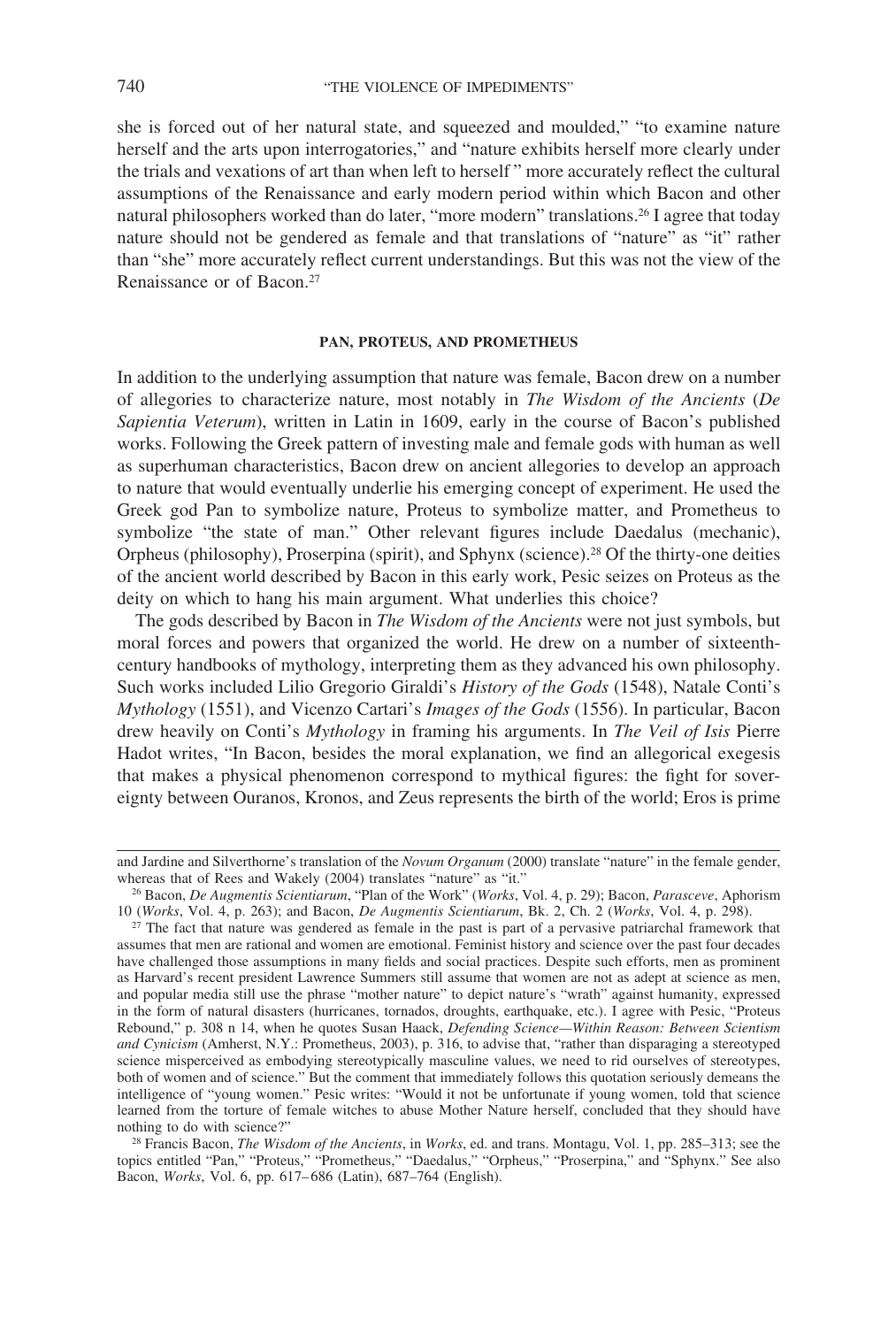matter, Pan is nature, Proserpina the earth's creative energy, and Proteus matter in the multiplicity of its forms."29

I will argue that the allegorical figures of Pan, Proteus, and Prometheus, as described in *The Wisdom of the Ancients*, characterize Bacon's early ideas of the three major states exhibited by nature, set out in tentative form in the 1605 *Advancement of Learning* and presented in developed form in the 1620s.

Nature, Bacon states in his 1623 Latin revision of *The Advancement of Learning* (*De Dignitate et Augmentis Scientiarum*), exists in three states—at liberty, in error, and in bonds:

She is either free and follows her own course of development as in the heavens, in the animal and vegetable creation, and in the general array of the universe; or she is driven out of her ordinary course by the perverseness (*pravitatibus*), insolence (*insolentiis*), and forwardness of matter (*materiae contumacies*) and violence of impediments (*impedimentorum violentia*), as in the case of monsters (*monstris*); or lastly she is put in constraint (*constringitur*), molded (*fingitur*), and made as it were new by art and the hand of man (*arte et opera humana*); as in things artificial.30

(For textual comparisons of the three states see Tables 1, 2, and 3.) For Bacon, however, nature erring (or the wonders of nature) and nature in bonds (or the wonders of art) were

<sup>29</sup> Pierre Hadot, *The Veil of Isis: An Essay on the History of the Idea of Nature*, trans. Michael Chase (Cambridge, Mass.: Harvard Univ. Press, 2006) (hereafter cited as **Hadot,** *Veil of Isis*), p. 80; see also p. 79 on sixteenth-century handbooks of mythology.

<sup>30</sup> Bacon, *De Augmentis Scientiarum*, Bk. 2, Ch. 2 (*Works*, Vol. 4, p. 294). Bacon organized his discussion of nature into three states—free, erring, and in bonds—in several places in his published work. His threefold *schema* initially appeared in the 1605 English edition of *The Advancement of Learning* and was further elaborated in the 1623 Latin edition, *De Dignitate et Augmentis Scientiarum* (see Table 1). (Bacon also presented the three states of nature in his "Description of the Intellectual Globe" [1612], published posthumously by Isaac Gruter in *Scripta in Naturali et Universali Philosophia* [Amsterdam: Ludovicum Elzevirium, 1653]; see *Works*, ed. and trans. Montagu, Vol. 2, pp. 571–589.) A second major discussion was in the *Parasceve*, or *Preparative towards a Natural and Experimental History*, "Aphorisms on the Primary History," published in 1620 with and immediately following the *Novum Organum* (see Table 2). Additionally, the history of "nature free" and "nature under constraint" (the first and third states) was discussed in the "Plan of the Work" for the *Instauratio Magna*, or *Great Instauration*, also published in 1620 immediately preceding the *Novum Organum* (see Table 3). Of these discussions, Pesic quotes only that in the "Plan of the Work," using the Spedding translation with Latin inserts for the words "under constraint and vexed [*naturae constrictae et vexata*]" and "under the vexations [*vexationes*] of art" (Pesic, "Wrestling with Proteus," p. 88; see also Pesic, "Proteus Rebound," p. 306). But, contrary to Pesic's argument that for Bacon "*vexare*" ("vex") had only mild meanings, such as "shaking" or "harassing," some early scholars read Bacon's Latin more harshly. Peter Shaw, a chemist and Physician in Ordinary to Kings George II and George III, translates "*vexare*" in this and other passages as "torture": Bacon, *Philosophical Works*, ed. Shaw (see Table 3 and notes 39 and 58, below). Thomas Tennison, Archbishop of Canterbury, also interpreted Bacon's Latin as meaning "torture" in his 1679 "Account of the Philosophy, Mechanic Inventions, and Writings of Sir Francis Bacon" that introduced the *Baconiana*, writing as follows: "The *seventh* and greatest Branch of the *third part of the Instauration*, *is his* Sylva Sylvarum, or *Natural History*; which containeth many *Materials* for the building of Philosophy, as the *Organon* doth *Directions* for the *work*. It is an History not only of Nature freely moving in her Course (as in the production of meteors, plants, minerals); but also of Nature in constraint, and vexed and *tortur'd* by humane [human] Art and Experiment." See Francis Bacon, *Baconiana, or Certain genuine remains of Sr. Francis Bacon, Baron of Verulam, and Viscount of St. Albans in arguments civil and moral, natural, medical, theological, and bibliographical* (London: Printed by J.D. for Richard Chiswell, 1679), p. 41 (emphasis added); Tennison is also quoted in Bacon, *Works*, ed. and trans. Montagu, Vol. 2, p. 4 n 7. Tennison's statement followed several pages of text that outlined Bacon's framework for *The Great Instauration*, including "*The Preface*: The *Distribution* of the Work of the Great Instauration; Aphorisms guiding to the Interpretation of Nature" (*Baconiana*, p. 32). It seems likely that Tennison is referring to the first and third states of nature (i.e., at liberty and in bonds), as set out by Bacon in his "Distribution of the Work," suggesting that they might be applied to the materials in the *Sylva Sylvarum*. Tennison's characterization closely approximates the quotations in Table 3.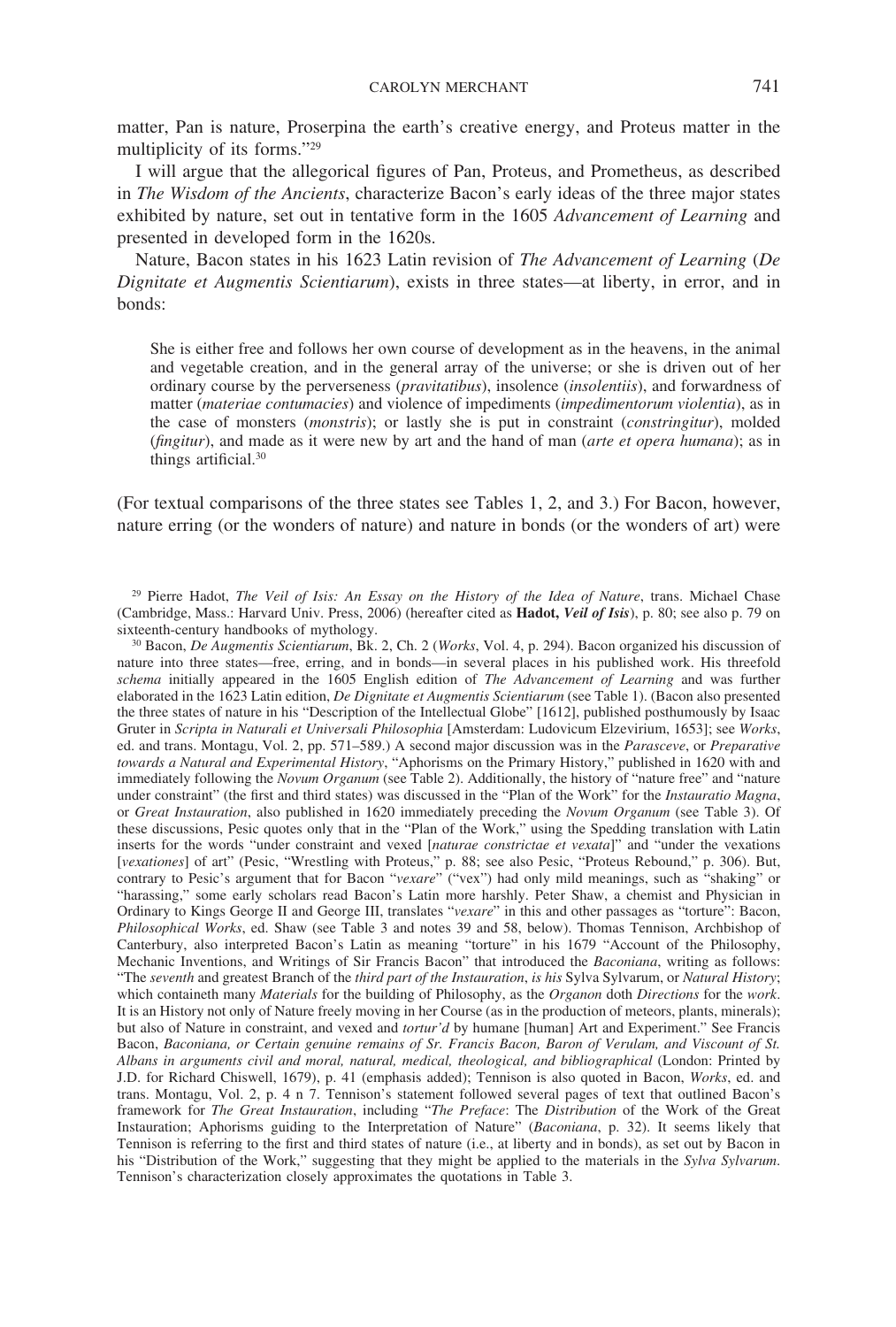Table 1. Francis Bacon's Three States of Nature, 1605-1623 **Table 1.** Francis Bacon's Three States of Nature, 1605–1623

| (English) (Spedding et al., 1875) <sup>1</sup><br>Advancement of Learning, 1605                                                                                                                                 | Globe," 1612 (Montagu, 1857) <sup>2</sup><br>"Description of the Intellectual                                                                                                                                                                                                                                                                                                                                                                                                                                                                                                                                                                                                                                                                                                                                                                                                                                                                                                                                                                                                                                                                                                                                                                                                 | "Description of the Intellectual<br>Globe," 1612 (Rees, 1996) <sup>3</sup>                                                                                                                                                                                                                                                                                                                                                                                                                                                                                                                                                                                                                                                                                                                                                                                                                                                                                                                                                                                                                                                                                                                                                                                                                           | Scientiarum, 1623 (Latin) (Spedding<br>et al., 1875) <sup>4</sup><br>De Dignitate et Augmentis                                                                                                                                                                                                                                                                                                                                                                                                                                                                                                                                                                                                                                                                                                                                                                                                                                                                                                                                                                                                                                                                                                                                            | De Augmentis Scientiarum, 1623<br>(Shaw, 1733) <sup>5</sup>                                                                                                                                                                                                                                                                                                                                                                                                                                                                                                                                                                                                                                                                                                                                                                                                                                                                                                                                                                                                                                                                | (De Augmentis) Of the Dignity and<br>Advancement of Learning, 1623<br>(Spedding et al., 1875) <sup>6</sup>                                                                                                                                                                                                                                                                                                                                                                                                                                                                                                                                                                                                                                                                                                                                                                                                                                                                                                                                                                                                                                                                                                                                                        |
|-----------------------------------------------------------------------------------------------------------------------------------------------------------------------------------------------------------------|-------------------------------------------------------------------------------------------------------------------------------------------------------------------------------------------------------------------------------------------------------------------------------------------------------------------------------------------------------------------------------------------------------------------------------------------------------------------------------------------------------------------------------------------------------------------------------------------------------------------------------------------------------------------------------------------------------------------------------------------------------------------------------------------------------------------------------------------------------------------------------------------------------------------------------------------------------------------------------------------------------------------------------------------------------------------------------------------------------------------------------------------------------------------------------------------------------------------------------------------------------------------------------|------------------------------------------------------------------------------------------------------------------------------------------------------------------------------------------------------------------------------------------------------------------------------------------------------------------------------------------------------------------------------------------------------------------------------------------------------------------------------------------------------------------------------------------------------------------------------------------------------------------------------------------------------------------------------------------------------------------------------------------------------------------------------------------------------------------------------------------------------------------------------------------------------------------------------------------------------------------------------------------------------------------------------------------------------------------------------------------------------------------------------------------------------------------------------------------------------------------------------------------------------------------------------------------------------|-------------------------------------------------------------------------------------------------------------------------------------------------------------------------------------------------------------------------------------------------------------------------------------------------------------------------------------------------------------------------------------------------------------------------------------------------------------------------------------------------------------------------------------------------------------------------------------------------------------------------------------------------------------------------------------------------------------------------------------------------------------------------------------------------------------------------------------------------------------------------------------------------------------------------------------------------------------------------------------------------------------------------------------------------------------------------------------------------------------------------------------------------------------------------------------------------------------------------------------------|----------------------------------------------------------------------------------------------------------------------------------------------------------------------------------------------------------------------------------------------------------------------------------------------------------------------------------------------------------------------------------------------------------------------------------------------------------------------------------------------------------------------------------------------------------------------------------------------------------------------------------------------------------------------------------------------------------------------------------------------------------------------------------------------------------------------------------------------------------------------------------------------------------------------------------------------------------------------------------------------------------------------------------------------------------------------------------------------------------------------------|-------------------------------------------------------------------------------------------------------------------------------------------------------------------------------------------------------------------------------------------------------------------------------------------------------------------------------------------------------------------------------------------------------------------------------------------------------------------------------------------------------------------------------------------------------------------------------------------------------------------------------------------------------------------------------------------------------------------------------------------------------------------------------------------------------------------------------------------------------------------------------------------------------------------------------------------------------------------------------------------------------------------------------------------------------------------------------------------------------------------------------------------------------------------------------------------------------------------------------------------------------------------|
| altered or wrought; that is, history<br>of Creatures, history of Marvels,<br>History of Nature is of three sorts;<br>erring or varying, and of nature<br>of nature in course, of nature<br>and history of Arts. | errors into bonds We shall<br>herefore divide natural history<br>into the history of generations, the<br>But we attempt a partition of natural<br>tendency of obdurate and resisting<br>coerced by the art and industry of<br>pretergenerations, and<br>history, derived from the tendency<br>face of things, or second universe.<br>productions; or, again<br>man, fashioned, altered, and as it<br>obstructed and subdued, as in the<br>government. For nature is either<br>free, spontaneously diffusing and<br>precipitated from its proper state<br>either the liberty of nature or its<br>heavens, animals, plants, and all<br>and condition of nature herself,<br>depends upon itself, in no way<br>artificial. For in things artificial<br>several states, and subject as it<br>which is found placed in three<br>developing itself in its wonted<br>made, and there is seen a new<br>were made anew, as in things<br>Wherefore natural history [is]<br>nature seems as it were, new<br>it is evidently torn down and<br>productions; or, finally, it is<br>course, that is, when nature<br>obstacles, as in the case of<br>by the pravity and erratic<br>matter, or by violence of<br>were, to three modes of<br>monsters and unnatural<br>the natural<br>history of | shall divide natural history into<br>or its errors or bonds Thus I<br>the history of Generations, history<br>violence of impediments, as in the<br>course, that is, nature advances by<br>of Pretergenerations and history<br>with or worked on in any way, as<br><i>again</i> it is quite forced and ripped<br>from its state by the crookedness<br>tself, which we find existing in a<br>natural history on the basis of the<br>and the whole order of nature; or<br>and human agency, as in artificial<br>nature seems as it were made up,<br>triple condition and subject, as it<br>moulded, completely transformed<br>government. For nature is either<br>and we see bodies in an entirely<br>Free and left to go its own way<br>and unfold itself in its usual<br>with either the liberty of nature,<br>But I shall set up the partitions of<br>nature; or finally it is restrained,<br>and as it were made new by art<br>in the heavens, animals, plants<br>Therefore natural history deals<br>itself without being interfered<br>things. For in artificial things<br>force and condition of nature<br>rebellious matter, and by the<br>alternative universe of things.<br>and arrogance of defiant and<br>monsters and heteroclites of<br>new guise and a kind of<br>were, to three kinds of | libera est natura et cursu consueto<br>pravitatibus et insolentis materiae<br>contumacis et ab impedimentorum<br>ut in monstris; aut denique ab arte<br>fingitur, et tanquam novatur, ut in<br>Libenter autem Historiam Artium,<br>perfunctos se putent, si historiam<br>statu posita invenitur, et tanquam<br>postremam etiam Mechanicam et<br>et opera humana constringitur et<br>violentia de statu suo detruditur,<br>Historiae Naturalis in Historiam<br>Generationum, et Artium; quam<br>moliemur ex statu et conditione<br>regimen trinum subit. Aut enim<br>mineralium confecerint, omissis<br>secunda Errores; tertia Vincula.<br>animalibus, plantis, et universo<br>artificialibus. Sit itaque partitio<br>ipsius Naturae, quae in triplici<br>at Historiae Naturalis speciem<br>constituimus; quia inveteravit<br>artificialia a naturalibus; unde<br>Partitionem Historiae Naturalis<br>Historiae Naturalis scriptores<br>animalium aut plantarum aut<br>consuevimus. Harum prima<br>quippiam esset ars a natura,<br>Ilud malum, quod plerique<br>Libertatem Naturae tractat;<br>prorsus opinio, ac si aliud<br>Experimentalem appellare<br>se explicans, ut in coelis,<br>Generationum, Praeter-<br>naturae apparatu; aut a | Matters, and thence put out of her<br>and condition of Nature; which is<br>first to consider Nature at Liberty;<br>(1.) either free, and proceeding in<br>constraint. 6. The History of Arts<br>We form our Division of Natural<br>Praetergenerations, and Arts; the<br>molestation; or (2.) obstructed by<br>should the rather make a Species<br>the second, Nature in her errors;<br>artificial. Let all Natural History,<br>some stubborn and less common<br>whence many Writers of Natural<br>History upon the threefold state<br>wrought upon by human means,<br>for the production of Things<br>Minerals, without a word of the<br>that prevalent opinion as if Art<br>of Natural History, because of<br>different from Things artificial;<br>course, as in the production of $M$ onsters; or $(3.)$ bound and<br>History of Animals, Plants, or<br>her ordinary course, without<br>therefore, be divided in the<br>were a different thing from<br>notably, if they give us the<br>Nature, and Things natural<br>History think they perform<br>and the third, Nature in<br>History of Generations,<br>mechanic Arts. | violence of impediments, as in the<br>development as in the heavens, in<br>the animal and vegetable creation,<br>her Errors, the third of her Bonds.<br>And I am the more induced to set<br>down the History of the Arts as a<br>Freedom of Nature, the second of<br>because an opinion has long been<br>case of monsters; or lastly she is<br>Pretergenerations, and of Arts;<br>which last I also call Mechanical<br>herself. For I find nature in three<br>the state and condition of nature<br>different from nature, and things<br>Natural History is founded upon<br>universe; or she is driven out of<br>The division which I will make of<br>existence. She is either free and<br>made as it were new by art and<br>prevalent, that art is something<br>and in the general array of the<br>different states, and subject to<br>put in constraint, molded, and<br>the hand of man; as in things<br>and Experimental History. Of<br>artificial. Let Natural History<br>therefore be divided into the<br>three different conditions of<br>perverseness, insolence, and<br>species of Natural History,<br>follows her own course of<br>her ordinary course by the<br>History of Generations, of<br>these the first treats of the<br>forwardness of matter and |
|                                                                                                                                                                                                                 | the history of arts, which we are<br>to call mechanical<br>and experimental history.<br>accustomed                                                                                                                                                                                                                                                                                                                                                                                                                                                                                                                                                                                                                                                                                                                                                                                                                                                                                                                                                                                                                                                                                                                                                                            | Mechanical and<br>of Arts, the last of which<br>usually call<br>Experimental                                                                                                                                                                                                                                                                                                                                                                                                                                                                                                                                                                                                                                                                                                                                                                                                                                                                                                                                                                                                                                                                                                                                                                                                                         | artium mechanicarum<br>experimentis                                                                                                                                                                                                                                                                                                                                                                                                                                                                                                                                                                                                                                                                                                                                                                                                                                                                                                                                                                                                                                                                                                                                                                                                       |                                                                                                                                                                                                                                                                                                                                                                                                                                                                                                                                                                                                                                                                                                                                                                                                                                                                                                                                                                                                                                                                                                                            | Natural History think they have<br>given an account of animals or<br>plants or minerals, omitting all<br>mention of the experiments of<br>done enough when they have<br>artificial different from things<br>natural; whence this evil has<br>arisen-that most writers of<br>mechanical arts.                                                                                                                                                                                                                                                                                                                                                                                                                                                                                                                                                                                                                                                                                                                                                                                                                                                                                                                                                                      |

<sup>1</sup> Francis Bacon, *The Advancement of Learning*, in Works, ed. James Speding, Robert Leslie Ellis, and Douglas Devon Heath, 14 vols. (London: Longmans Green, 1875), Vol. 3, p. 330.<sup>2</sup> Francis Bacon, "Description of the I Francis Bacon, The Advancement of Learning, in Works, ed. James Spedding, Robert Leslie Ellis, and Douglas Devon Heath, 14 vols. (London: Longmans Green, 1875), Vol. 3, p. 330. <sup>2</sup> Francis Bacon, "Description of the Intell Globe," in Works, ed. and trans. Basil Montagu, 3 vols. (Philadelphia: Parry & MacMillan, 1857), Vol. 2, p. 572. Regarding the ellipses, see the discussion of the Prote as quotation at note 46, above. <sup>3</sup> Francis Bacon, "D Intellectual Globe," in Philosophical Studies, c. 1611-c. 1619, ed. Graham Rees (Oxford Francis Bacon, 6) (Oxford: Clarendon, 1996), Ch. 2, pp. 101, 103. Regarding the ellipses, see the discussion of the Proteus quotation above. 4 Francis Bacon, De Dignitate et Augmentis Scientiarum, in Works, ed. Speeding et al., Vol. 1, p. 496. 5 Francis Bacon, De Augmentis Scientiarum, in The Philosophical Works Methodized and made English, from the Orig with Occasional Notes, to explain what is obscure, by Peter Shaw, 3 vols. (London: J. J. and P. Knapton, D. Midwinter and A. Ward, and others, 1733), Vol. 1, p. 44. 6 Francis Bacon, Of the Dignity and Advancement of Learni *Works,* ed. Spedding et al., Vol. 4, Bk. 1.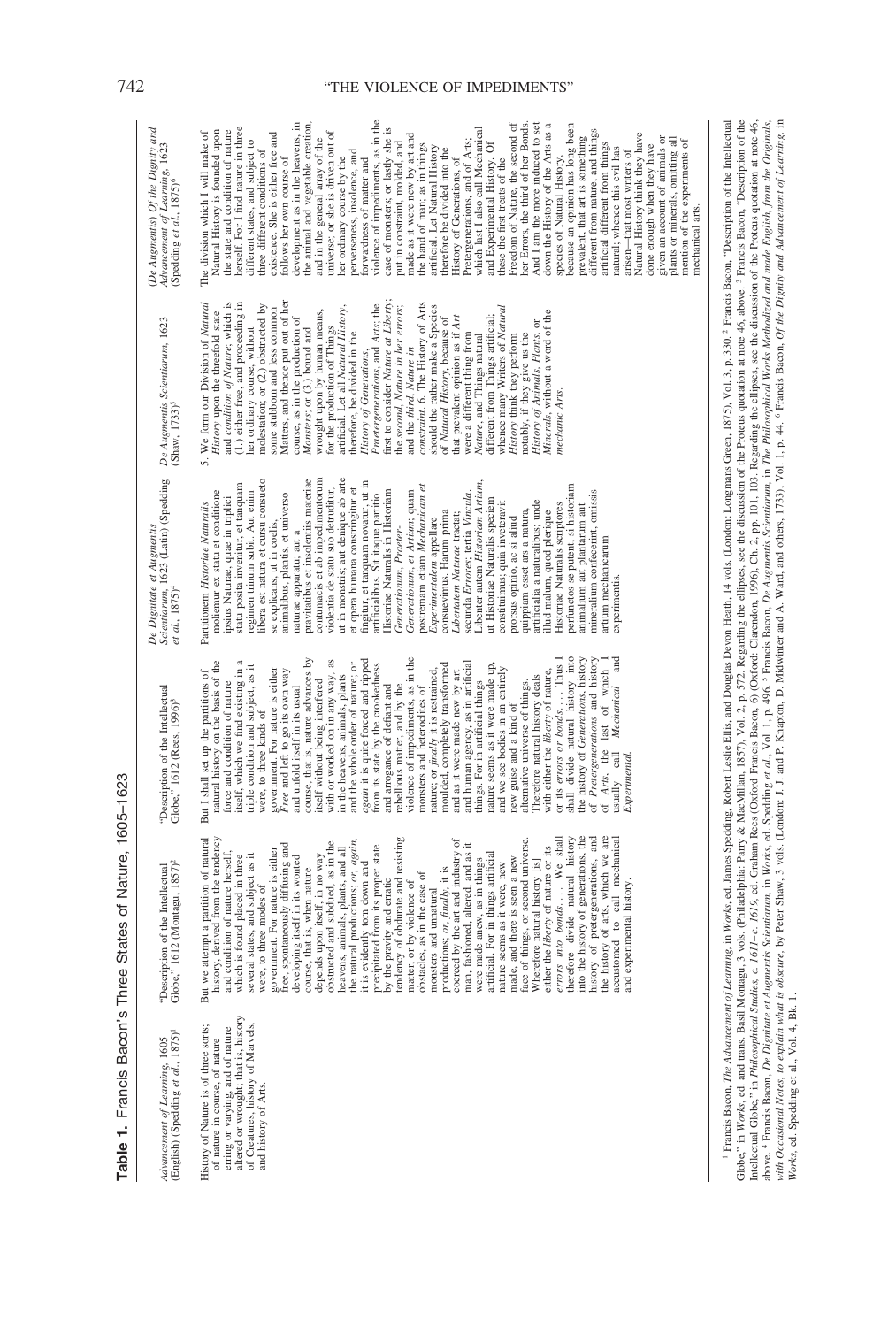Parasceve) Aphorisms on the Construction (*Parasceve*) Aphorisms on the Construction course by the crookedness and arrogance *Generations*, of *Pretergenerations* and of History of Monsters in particular Species course by the crookedness and arrogance moulded by art and human agency. And Generations, of Pretergenerations and of History of Monsters in particular Species Species themselves. Artificial things too discourse breeds repetition and prolixity, moulded by art and human agency. And nature, or its errors or its bonds; so that nature, or *its errors* or its *bonds*; so that discourse breeds repetition and prolixity, the first condition relates to the Species have been made. But through the effort and agency of man we see bodies in an and agency of man we see bodies in an alternative universe or theatre of things. alternative universe or theatre of things. Species themselves. Artificial things too alike where there is too much of it and the first condition relates to the *Species* subjugation by the empire of man, for have been made. But through the effort alike where there is too much of it and condition and is subject, as it were, to of things; the second to Monsters; and without man these things would never Arts, the last of which I have also got Species, but at others better kept apart condition and is subject, as it were, to of things; the second to *Monsters*; and subjugation by the empire of man, for without man these things would never we can fairly divide it into History of separately. For there is no reason why separately. For there is no reason why Species, but at others better kept apart ordinary course; or it is tom from its Therefore natural history is threefold. For it deals either with the liberty of we can fairly divide it into *History of Arts*, the last of which I have also got cannot be joined with the History of rom them. So it is best to take these Therefore natural history is threefold. from them. So it is best to take these three kinds of government. For it is ordinary course; or it is torn from its For it deals either with the *liberty* of Experimental. Nevertheless I do not advise that these three be dealt with cannot be joined with the History of hings as they come. For methodical of a Primary History, 1620 (Rees and impediments; or it is restrained and entirely new guise and as a kind of things as they come. For methodical three kinds of government. For it is *Experimental*. Nevertheless I do not advise that these three be dealt with of a Primary History, 1620 (Rees and impediments; or it is restrained and the third to artificial things. For in entirely new guise and as a kind of sphorism I. Nature exists in a triple either free and unfolds itself in its the third to *artificial things*. For in either free and unfolds itself in its Aphorism I. Nature exists in a triple of matter and by the violence of are sometimes rightly taken with of matter and by the violence of artificial things nature is held in are sometimes rightly taken with used to calling Mechanical and artificial things nature is held in used to calling *Mechanical and* Vakely, 2004)<sup>5</sup> Wakely, 2004)<sup>5</sup> and accepts three kinds of regime. She is and accepts three kinds of regime. She is ordinary course, or driven from her state history. It deals either with the Freedom of nature or with the Errors of nature or with the Bonds of nature; so that a good history of Births, a history of Prodigious history of *Births*, a history of *Prodigious* But we are not prescribing that the three ordinary course, or driven from her state For in artificial things nature accepts the For in artificial things nature accepts the history. It deals either with the *Freedom* of nature or with the *Errors* of nature or with the *Bonds* of nature; so that a good But we are not prescribing that the three or constrained and shaped by human art or constrained and shaped by human art agency, a different universe of things, a Births, and a history of Arts; the last of particular species be rightly joined with matter and by the force of obstructions, matter and by the force of obstructions, and agency. The first state refers to the yoke from the empire of man; for these yoke from the empire of man; for these without man. A completely new face is without man. A completely new face is agency, a different universe of things, a *Births*, and a history of *Arts*; the last of should be treated separately. Why may particular species be rightly joined with by the vicious and insolent assaults of and agency. The first state refers to the should be treated separately. Why may phorism I. Nature exists in three states by the vicious and insolent assaults of Mechanical and the Experimental Art. the history of the species themselves? Aphorism I. Nature exists in three states *Mechanical* and the *Experimental Art*. Parasceve) Aphorisms on Compiling a prodigies, the third to artificial things prodigies, the third to artificial things. the history of the species themselves? (*Parasceve*) Aphorisms on Compiling a either free and unfolding in her own given to bodies by human effort and either free and unfolding in her own things would never have been done given to bodies by human effort and consequently, three forms of natural division we might make would be a which we have also often called the consequently, three forms of natural division we might make would be a which we have also often called the things would never have been done Artificial things too are sometimes Artificial things too are sometimes Primary History, 1620 (Jardine and Primary History, 1620 (Jardine and species of things, the second to not the histories of prodigies in rightly joined with species, and species of things, the second to not the histories of prodigies in rightly joined with species, and different theatre. There are, different theatre. There are, sometimes better separated. sometimes better separated. Silverthorne, 2000)<sup>4</sup> Silverthorne, 2000)<sup>4</sup> course; or she is forced out of her proper course; or she is forced out of her proper would never have been made. But by the help and ministry (ministerium) of man a help and ministry (*ministerium*) of man a (*vincula*) of nature: so that we may fairly would never have been made. But by the (vincula) of nature: so that we may fairly monsters in the several species be joined monsters in the several species be joined Natural History therefore is threefold. It of Pretergenerations, and of Arts; which make it a rule that these three should be make it a rule that these three should be takes orders from man and works under takes orders from man and works under new face of bodies, another universe or Natural History therefore is threefold. It of Pretergenerations, and of Arts; which the species, though sometimes they will<br>be better kept separate. the species, though sometimes they will state refers to the species of things; the new face of bodies, another universe or distribute it into history of Generations, Experimental history. And yet I do not state refers to the species of things; the his authority: without man such things distribute it into history of Generations Experimental history. And yet I do not themselves? And things artificial again Aphorism I. Nature exists in three states, Aphorism I. Nature exists in three states, and is subject as it were to three kinds and is subject as it were to three kinds human ministry (Ministerio). The first second to monsters; the third to things second to monsters; the third to things artificial. For in things artificial nature his authority: without man such things kept apart and separately treated. For themselves? And things artificial again may sometimes be rightly joined with human ministry (*Ministerio*). The first artificial. For in things artificial nature errors (errors) of nature, or the bonds errors (*errors*) of nature, or the bonds may sometimes be rightly joined with develops herself in her own ordinary (Parasceve) Aphorisms on the Primary develops herself in her own ordinary treats of the liberty of nature, or the kept apart and separately treated. For (*Parasceve*) Aphorisms on the Primary constrained and moulded by art and constrained and moulded by art and treats of the liberty of nature, or the of regimen. Either she is free, and violence of impediments; or she is theatre of things, comes into view. of regimen. Either she is free, and violence of impediments; or she is theatre of things, comes into view. why should not the history of the insubordination of matter and the insubordination of matter and the why should not the history of the History, 1620 (Spedding, 1875)<sup>3</sup> with the history of the species last I also call Mechanical or History, 1620 (Spedding, 1875)3 state by the perverseness and with the history of the species last I also call Mechanical or state by the perverseness and be better kept separate. (Parasceve) Aphorisms of the Formation of (*Parasceve*) Aphorisms of the Formation of have been produced. But from the labour have been produced. But from the labour or she is driven from her position by the or she is driven from her position by the productions, in which she submits to the without the hand of man they would not threefold, and treats either of the liberty, and arts; the latter of which divisions we and arts; the latter of which divisions we combined with that of the species itself? sometimes properly enough be treated of sometimes properly enough be treated of left to unfold herself in a regular course, left to unfold herself in a regular course, and labour. The first state applies to the productions, in which she submits to the without the hand of man they would not forming, as it were, another universe or threefold, and treats either of the liberty, the wanderings, or the fetters of nature; histories of generation, pretergeneration, histories of generation, pretergeneration, combined with that of the species itself? separate them. Circumstances, therefore, separate them. Circumstances, therefore, and labour. The first state applies to the specific nature of bodies; the second to and contrivance of man an entirely new and contrivance of man an entirely new forming, as it were, another universe or government. For she is either free, and obstinacy and resistance of matter, and constrained and moulded by human art specific nature of bodies; the second to the wanderings, or the fetters of nature; experimental. Yet would we not direct the First History, 1620 (Montagu, 1857)<sup>2</sup> the First History, 1620 (Montagu, 1857)<sup>2</sup> government. For she is either free, and obstinacy and resistance of matter, and constrained and moulded by human art so that we may aptly divide it into the these three to be carried on separately, so that we may aptly divide it into the experimental. Yet would we not direct these three to be carried on separately, must guide us, for too rigid a method must guide us, for too rigid a method admits of repetitions and prolixity as Aphorisms. I. Nature is placed in three situations, and subject to a threefold together with certain natural species, hough, at other times, it is better to admits of repetitions and prolixity as Aphorisms. I. Nature is placed in three situations, and subject to a threefold the violence of obstacles, or she is together with certain natural species, though, at other times, it is better to appearance of bodies takes its rise, the violence of obstacles, or she is yoke imposed on her by man, for appearance of bodies takes its rise, are also wont to call mechanic or for why should not the history of monstrosities in every species be yoke imposed on her by man, for theatre. Natural history, then, is are also wont to call mechanic or for why should not the history of monstrosities in every species be So, also, artificial subjects may monsters; the third to artificial theatre. Natural history, then, is So, also, artificial subjects may monsters; the third to artificial nuch as no method. much as no method. ponitur et tanquam regimen subit trinum. artificialia. Etenim in artificialibus natura *artificialia*. Etenim in artificialibus natura speciebus recte conjunguntur, quandoque ponitur et tanquam regimen subit trinum. refertur, secundus ad monstra, tertius ad nunquam enim illa facta fuissent absque universitas altera, sive theatrum alterum. Tractat enim aut naturae Libertatem, aut speciebus recte conjunguntur, quandoque melius separantur. Quamobrem e re nata melius separantur. Quamobrem e re nata refertur, secundus ad *monstra*, tertius ad nunquam enim illa facta fuissent absque universitas altera, sive theatrum alterum. Tractat enim aut naturae *Libertatem*, aut Generationum, Praetergenerationum, et appellare consuevimus. Neque tamen id tractentur. Quidni enim possint historiae tractentur. Quidni enim possint historiae Historia Prima, 1620 (Latin) (Spedding et impedimentorum violentia de statu suo humano constringitur et fingitur. Atque *Generationum*, *Praetergenerationum*, et appellare consuevimus. Neque tamen id prolixitatem gignit, aeque ubi nimia est, prolixitatem gignit, aeque ubi nimia est, Historia Prima, 1620 (Latin) (Spedding *et* ordinario se explicat, aut a pravitatibus humano constringitur et fingitur. Atque homine. At per operam et ministerium ordinario se explicat, aut a pravitatibus impedimentorum violentia de statu suo Errores aut Vincula; ut non male eam monstrorum in singulis speciebus cum homine. At per operam et ministerium *Errores* aut *Vincula*; ut non male eam monstrorum in singulis speciebus cum historia ipsarum specierum conjungi? de his consilium capere optimum est. historia ipsarum specierum conjungi? de his consilium capere optimum est. detruditur, aut ab arte et ministerio Triplex itaque est historia naturalis. praecipimus, ut haec. tria separatim praecipimus, ut haec. tria separatim Parasceve, Aphorismi de Conficienda *Parasceve,* Aphorismi de Conficienda Aphorismus I. Natura in triplici statu primus ille status ad species rerum jugum recipit ab imperio hominis; Triplex itaque est historia naturalis. Aphorismus I. Natura in triplici statu detruditur, aut ab arte et ministerio primus ille status ad *species* rerum Artium; quarum postremam etiam jugum recipit ab imperio hominis; hominis conspicitur prorsus nova *Artium*; quarum postremam etiam Aut enim libera est et cursu suo et insolentiis materiae, atque ab hominis conspicitur prorsus nova Mechanicam et Experimentalem Etiam artificialia quandoque cum Etiam artificialia quandoque cum corporum facies, et veluti rerum Aut enim libera est et cursu suo corporum facies, et veluti rerum *Mechanicam* et *Experimentalem* et insolentiis materiae, atque ab partiri possimus in historiam Methodus enim iterationes et Methodus enim iterationes et partiri possimus in historiam ac ubi nulla. ac ubi nulla *al.*, 1875)1

**Table 2.** Francis Bacon's Three States of Nature, *Parasceve*, 1620

Table 2. Francis Bacon's Three States of Nature, Parasceve, 1620

History [Paracewe], in Works, ed. Spedding et al., Vol. 4, p. 253. 4 Francis Bacon, Pereparation for a Mand and History [Paracewe], in The New Organon, ed. Lisa Jardine and Michael Silverthorne (Cambridge: Cambridge)<br>Univ. 1 Francis Bacon, Paraxeve ad Historiam Naturalem et Experimentalem, in Works, ed. James Spedding, Robert Leslie Ellis, and Douglas Devon Heath, 14 vols. (London: Longmans Green, 1875), Vol. 1, p. 395. <sup>2</sup> Francis Bacon, <sup>1</sup> Francis Bacon, Parasceve ad Historiam Naturalem et Experimentalem, in Works, ed. James Spedding, Robert Leslie Ellis, and Douglas Devon Heath, 14 vols. (London: Longmans Green, 1875), Vol. 1, p. 395. <sup>2</sup> Francis Bacon, Peparation for a Natural and Experimental History, in Bacon, Works, ed. and trans. Basil Montagu, 3 vols. (Philadelphia: Parry & MacMillan, 1857), Vol. 3, p. 426. 3 Francis Bacon, Preparative towards a Natural and Experime Preparation for a Natural and Experimental History, in Bacon, Works, ed. and trans. Bassil Montagen, 3 vols. (Philadelphia: Parry & MacMillan, 1857), Vol. 3, p. 426. <sup>3</sup> Francis Bacon, *Preparative towards a Natural and Ex* History [Parasceve], in Works, ed. Spedding et al., Vol. 4, p. 253.4 Francis Bacon, Pepperatural and Experimental History [Parasceve], in The New Organon, ed. Lisa Jardine and Michael Silverthorne (Cambridge: Cambridge Univ. Press, 2000), pp. 223-224. <sup>5</sup> Francis Bacon, *A Preparative to a Naural and Experimental History [Parasceve], in The Instauratio magna, Pt. 2: Novum organum <i>and Associated Texts*, ed. Graham Rees with Maria Wakely Francis Bacon, 11) (Oxford: Clarendon, 2004), p. 455. Francis Bacon, 11) (Oxford: Clarendon, 2004), p. 455.

## CAROLYN MERCHANT 743

where there is none at all.

where there is none at all.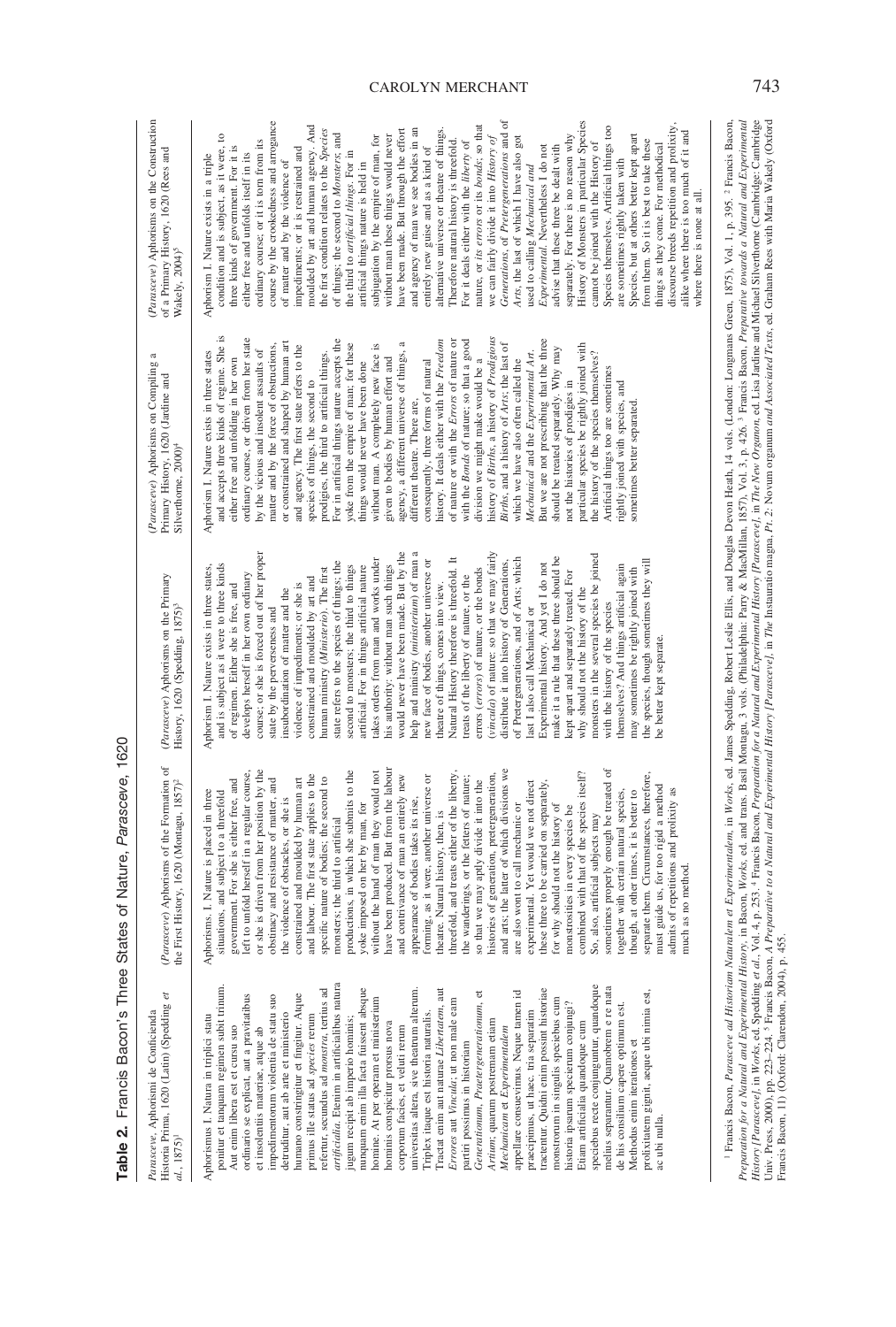| ころこ<br>i                              |
|---------------------------------------|
|                                       |
|                                       |
|                                       |
|                                       |
|                                       |
|                                       |
|                                       |
|                                       |
|                                       |
| "Plan of the Work,"                   |
|                                       |
|                                       |
|                                       |
|                                       |
|                                       |
|                                       |
|                                       |
|                                       |
|                                       |
|                                       |
|                                       |
|                                       |
|                                       |
|                                       |
|                                       |
|                                       |
|                                       |
|                                       |
|                                       |
|                                       |
| , of Noting                           |
|                                       |
|                                       |
|                                       |
|                                       |
| )<br>)<br>:                           |
|                                       |
|                                       |
|                                       |
|                                       |
|                                       |
|                                       |
|                                       |
|                                       |
| )<br>5<br> <br> <br> <br>.<br>המה הוא |
|                                       |
|                                       |
|                                       |
|                                       |
|                                       |
|                                       |
| $\frac{1}{2}$                         |
|                                       |
|                                       |
|                                       |
|                                       |
|                                       |
|                                       |
|                                       |
|                                       |
| Table 3. I                            |

 $\circ$ 

| (Latin) (Spedding et al., 1875) <sup>1</sup><br>"Distributio operis," 1620 | (Shaw,<br>"Preliminaries," 1620<br>$1733)^2$                             | "Distribution of the Work,"<br>1620 (Montagu, 1857) <sup>3</sup> | Plan of the Work," 1620<br>Spedding et al., 1875) <sup>4</sup>  | 1620 (French) (Malherbe and<br>"Distribution de l'Oeuvre."<br>$P$ ousseur, $1986$ <sup>5</sup> | "Plan of the Work," 1620<br>Jardine and Silverthorne,<br>2000) <sup>6</sup> | "Plan of the Work," 1620 (Rees<br>and Wakely, 2004)7             |
|----------------------------------------------------------------------------|--------------------------------------------------------------------------|------------------------------------------------------------------|-----------------------------------------------------------------|------------------------------------------------------------------------------------------------|-----------------------------------------------------------------------------|------------------------------------------------------------------|
| Quoad congeriem vero.                                                      | With regard to its collection; we                                        | With regard to its compilation,                                  | I mean it to be a history not                                   | Pour ce qui est de la masse à                                                                  | And as for its composition, we                                              | But for its mass, I do not just                                  |
| conficimus historiam non<br>solum naturae liberae ac                       | as in the<br>propose to shew Nature not<br>only in a <i>free state</i> , | history of nature at liberty<br>we intend not to form a          | large (when she is left to her<br>only of nature free and at    | bornons pas à constituer une<br>rassembler, nous ne nous                                       | are making a history not only<br>of nature free and                         | nature free and unconstrained<br>put together a history of       |
| solutae (cum scilicet illa                                                 | Minerals,<br>History of Meteors,                                         | and in her usual course, when                                    | own course and does her                                         | histoire de la nature libre et                                                                 | unconstrained (when nature                                                  | (when, that is, it goes its own<br>way and does its own          |
| sponte fluit et opus suum                                                  | Plants, and Animals, but                                                 | she proceeds willingly and                                       | work her own way)-such as                                       | déliée (telle qu'elle se                                                                       | goes its own way and does                                                   |                                                                  |
| peragit; qualis est historia<br>coelestium, meteororum,                    | , press'd,<br>more particularly as she is<br>bound, and tortur'd,        | for instance the history of the<br>acts of her own accord, (as   | that of the heavenly bodies,                                    | manifeste dans son cours<br>spontané et dans                                                   | its own work), such as a<br>history of the bodies of                        | he heavenly bodies, meteors,<br>work-as in the history of        |
| terrae, et maris, mineralium,                                              | form'd, and turn'd out of her                                            | heavenly bodies, meteors, the                                    | meteors, earth and sea,<br>minerals, plants, animals,) but      | l'accomplissement de son                                                                       | heaven and the sky, of land                                                 | the Earth and sea, minerals,                                     |
| plantarum, animalium); sed                                                 | course by Art and human                                                  | earth and sea, minerals,                                         | much more of nature under                                       | betwee propre), et qui                                                                         | and sea, of minerals, plants                                                | plants and animals) but much                                     |
| multo magis naturae                                                        | Industry. Hence we would set                                             | plants, and animals,) but                                        | constraint and vexed, that is                                   | comprend: l'histoire des                                                                       | and animals; but much more                                                  | more of nature restrained and                                    |
| constrictae et vexatae; nempe<br>cum per artem et ministerium              | experiments of the mechanic<br>down all apposite                         | much rather a history of<br>nature constrained and               | hand of man she is forced out<br>to say, when by art and the    | cieux, des météores, de la<br>terre et de la mer, des                                          | harassed, when it is forced<br>of nature confined and                       | forced from its own condition<br>vexed, namely when it is        |
| humanum de statu suo                                                       | and liberal Arts; with many                                              | perplexed, as she is seen                                        | of her natural state and                                        | minéraux, des plantes, des                                                                     | from its own condition by art                                               | by human agency; and                                             |
| detruditur, atque premitur et                                              | others not yet formed into                                               | when thrust down from her                                        | squeezed and moulded.                                           | animaux; mais, avant tout,                                                                     | and human agency, and                                                       | squeezed and moulded.                                            |
| fingitur. Itaque omnia artium                                              | Arts: for the nature of things                                           | proper rank and harassed and                                     | Therefore I set down at                                         | une historie de la nature                                                                      | pressured and moulded. And                                                  | Therefore I record in detail                                     |
| mechanicarum, omnia                                                        | by the<br>s better discover'd                                            | modelled by the art and                                          | length all experiments of the                                   | contrainte et tourmentée, telle                                                                | therefore we give a full                                                    | as far as I have been able to                                    |
| operativae partis liberalium,                                              | torturings of Art, than when                                             | contrivance of man. We will                                      | mechanical arts, of the                                         | qu'elle se manifeste quand                                                                     | description of all the                                                      | nvestigate them, and as far                                      |
| omnia practicarum                                                          | hey are left to themselves.                                              | therefore go through all the<br>experiments of the               | operative part of the liberal                                   | 'homme l'arrachent à son<br>'art et l'assistance de                                            | mechanical arts, all the<br>experiments of the                              | as they contribute to my aim)<br>all the experiments of the      |
| complurium, quae in artem<br>propriam non coaluerunt,                      |                                                                          | mechanical and the operative                                     | arts, of the many crafts which<br>have not yet grown into arts  | état, la pressent et la                                                                        | experiments of the applied                                                  | mechanical arts, of the                                          |
| experimenta, (quantum                                                      |                                                                          | part of the liberal arts, and all                                | properly so called, so far as I                                 | façonnent. C'est pourquoi                                                                      | part of the liberal arts, and all                                           | operative department of the                                      |
| inquirere licuit, et quantum ad                                            |                                                                          | hose of different practical                                      | have been able to examine                                       | toutes les expériences des arts                                                                | the experiments of several                                                  | liberal arts, and of the many                                    |
| finem nostrum faciunt)                                                     |                                                                          | schemes which have not yet                                       | them and as they conduce to                                     | mécaniques, toutes celles qui                                                                  | practical arts which have not                                               | practices which have not yet                                     |
| perscribimus. Quin etiam (ut                                               |                                                                          | been put together so as to                                       | the end in view. Nay (to say                                    | relèvant de la partie opérative                                                                | yet formed a specific art of                                                | coalesced into a proper art. In                                  |
| quod res est, eloquamur)                                                   |                                                                          | form a peculiar art; as far as                                   | the plain truth) I do in fact                                   | des arts libéraux, toutes les                                                                  | their own (so far as we have                                                | fact (to tell it as it is) I am<br>not put off by men's arrogant |
| astum hominum et speciosa                                                  |                                                                          | we have been able to                                             | (low and vulgar as men may                                      | expériences de ces                                                                             | had an opportunity to                                                       |                                                                  |
| nil morati, multo plus et                                                  |                                                                          | investigate them and it will                                     | think it) count more upon this                                  | nombreuses activités                                                                           | investigate and they are                                                    | superiority or by outward                                        |
| operae et praesidii in hac                                                 |                                                                          | suit our purpose. Besides, (to                                   | part both for helps and                                         | practiques auxquelles manque                                                                   | relevant to our purpose).<br>Moreover (to be plain) we                      | appearances but place more                                       |
| parte, quam in illa altera,                                                |                                                                          | speak the truth,) without                                        | safeguards than upon the                                        | encore le lien d'un art défini,                                                                |                                                                             | effort and resources into this                                   |
| ponimus: quandoquidem                                                      |                                                                          | paying any attention to the                                      | other, seeing that the nature                                   | s'y trouvent consignées (dans                                                                  | put much more effort and                                                    | part than into the history of                                    |
| per vexationes artis, quam in<br>natura rerum magis se prodit              |                                                                          | appearances, we consider this<br>pride of man, or to             | readily under the vexations of<br>of things betrays itself more | la mesure où nous avons pu<br>les rechercher et où elles                                       | this part than into the other,<br>many more resources into                  | nature of things shows itself<br>nature free, seeing that the    |
| iberatate propria.                                                         |                                                                          | branch of much more                                              | art than in its natural                                         | servent à notre fin). Bien                                                                     | and pay no attention to men'                                                | nore openly under the                                            |
|                                                                            |                                                                          | assistance and support than                                      | freedom                                                         | plus, pour dire les choses                                                                     | disgust or what they find                                                   | vexations of art than in its                                     |
|                                                                            |                                                                          | the other; since the nature of                                   |                                                                 | comme elles sont: n'avant                                                                      | attractive, since nature reveals                                            | natural freedom                                                  |
|                                                                            |                                                                          | things betrays itself more by                                    |                                                                 | cure de la fierté des hommes                                                                   | herself more through the                                                    |                                                                  |
|                                                                            |                                                                          | means of the operations of art                                   |                                                                 | ou du prestige des matières,                                                                   | harassment of art than in her                                               |                                                                  |
|                                                                            |                                                                          | than when at perfect liberty.                                    |                                                                 | nous consacrons beaucoup                                                                       | own proper freedom.                                                         |                                                                  |
|                                                                            |                                                                          |                                                                  |                                                                 | plus de travaux et de moyens                                                                   |                                                                             |                                                                  |
|                                                                            |                                                                          |                                                                  |                                                                 | $\hat{a}$ cette partie qu' $\hat{a}$ la<br>première; car la nature des                         |                                                                             |                                                                  |
|                                                                            |                                                                          |                                                                  |                                                                 | travers les tourments de l'art<br>choses se livre davantage à                                  |                                                                             |                                                                  |
|                                                                            |                                                                          |                                                                  |                                                                 | que dans sa liberté propre.                                                                    |                                                                             |                                                                  |

<sup>&</sup>lt;sup>1</sup> Francis Bacon, "Distributio operis," in Work, ed. James Spedding, Robert Leslie Ellis, and Douglas Devon Heath, 14 vols. (London: Longmans Green, 1875), Vol. 1, p. 141. <sup>2</sup> Francis Bacon, "Prellimiaries," in The Philo Francis Bacon, "Distributio operis," in Works, ed. James Spedding, Robert Leslie Ellis, and Douglas Devon Heath, 14 vols. (London: Longmans Green, 1875), Vol. 1, p. 141. 2 Francis Bacon, "Preliminaries," in The Philosophic Works Methodized and made English, from the Originals, with Occasional Notes, to explain what is obscure, by Peter Shaw, 3 vols. (London: J. J. and P. Knapton, D. Midwinter and A. Ward, and others, 1733), Vol. 1, p. 14. 3 Bacon, "Distribution of the Work," in Works, ed. and trans. Basil Montagu, 3 vols. (Philadelphia: Parry & MacMillan, 1857), Vol. 3, p. 341. 4 Francis Bacon, "Plan of the Work," in Works, ed. Spedding et al., Vol. 4, p. 29. "Distribution de l'Oeuvre" in Novum Organum, trans. Michel Malherbe and Jean'e Pousseur (Paris: Presses Univ. France, 1986), p. 83.6 Francis Bacon, "Plan of The Great Renewal,"" in The New Organon, ed. Lisa Jardine and Mic Silverthorne (Cambridge Univ. Press, 2000), pp. 20-21. 7 Francis Bacon, "Plan of the Work," in The Instauratio magna, Pt. 2: Novum organum and Associated Texts, ed. Graham Rees with Maria Wakely (Oxford Francis Bacon, 11) (Oxford: Clarendon, 2004), p. 39.

## 744 "THE VIOLENCE OF IMPEDIMENTS"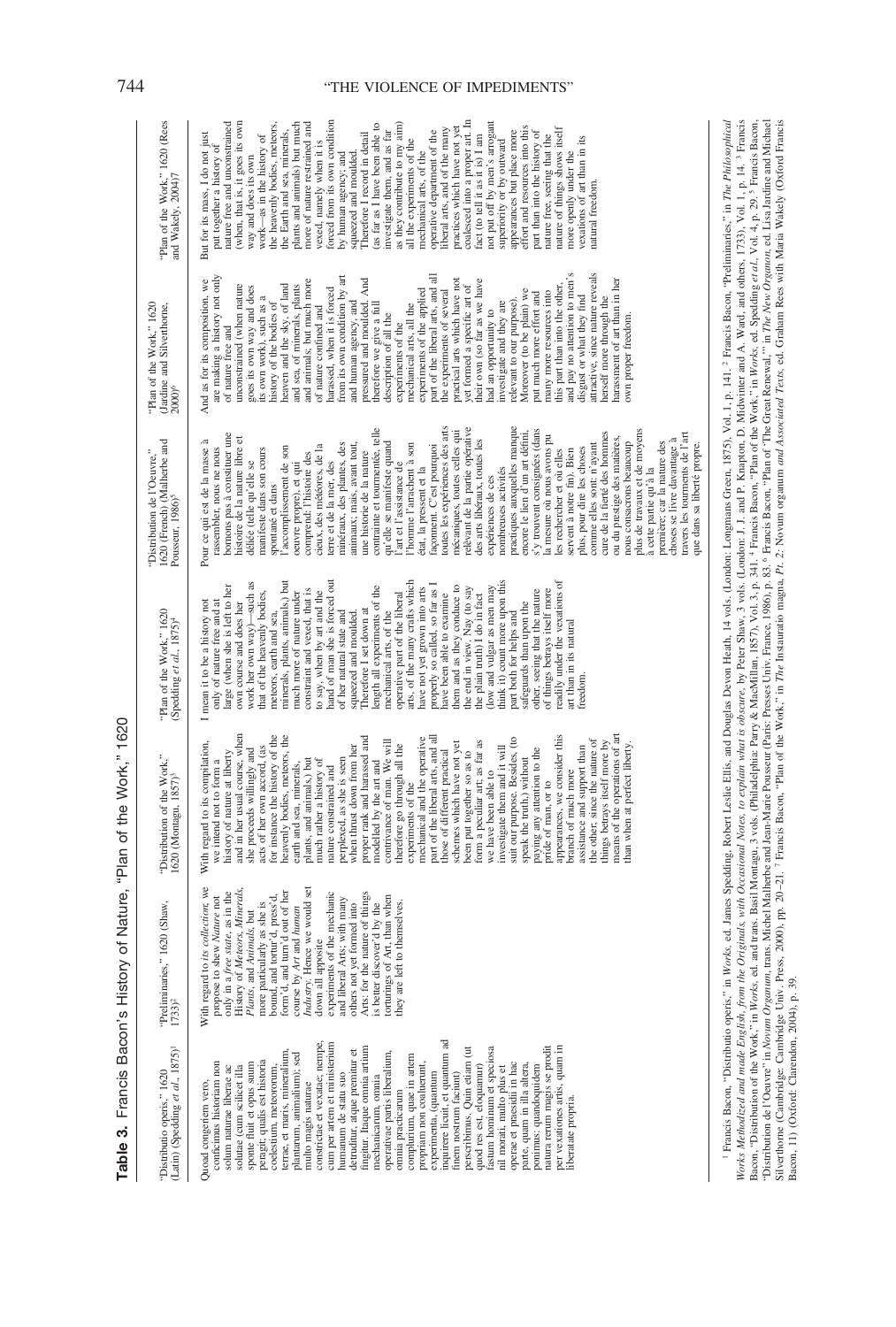not separate and exclusive categories; rather, they crossed over into each other and could be studied in ways that illuminated each other and nature itself. "I do not make it a rule," he wrote, "that these three should be kept apart and separately treated. For why should not the history of the monsters in the several species be joined with the history of the species themselves? And things artificial again may sometimes be rightly joined with the species, though sometimes they will be better kept separate."31

Pan symbolizes the first state, nature at liberty. "The ancients," states Bacon, "have exquisitely described Nature under the person of Pan." Pan, as the figure of a man with a goat's body, mediates between higher and lower forms of nature. The upper part, or man, symbolizes "equitability of motion, and constancy and dominion over the earth and earthly things"; the lower part, or brute beast, symbolizes "perturbations and unconstant motions" that need to be moderated by the upper part. As hunter, Pan is the human effort to uncover knowledge through observation and experience. He "lays open all the things of nature."32

As in Bacon's first state of nature (in which "she is . . . free and follows her own course of development as in the heavens, in the animal and vegetable creation, and in the general array of the universe"33), Pan represents nature's harmonious activity and continual development. His marriage to Echo means that the world is an image or reflection of itself. The matter of the world, however, is recalcitrant and disruptive. It has an "inclination and desire to the relapsing and dissolution of the world into the old chaos." Fortunately for humanity, however, matter's "malice and violence" are "restrained and kept in order by the prepotent unity and agreement of things, signified by Cupid or the god of love." When Pan audaciously challenges Cupid in wrestling, the latter overcomes and restrains him. The order and harmony of nature are thus maintained in the face of the recalcitrant tendency of matter to dissolve the world and return it to chaos.

Proteus, or matter, symbolizes Bacon's second state, or nature in error. This second state was necessary to account for the great variety of shapes, wonders, and strange forms of nature that resulted when "she is driven out of her ordinary course by the perverseness, insolence, and forwardness of matter and violence of impediments, as in the case of monsters."34 In *The Wisdom of the Ancients*, Proteus represents matter, which when acting freely and at liberty produces the species of the world, but when restrained and confined by handcuffs (i.e., "the violence of impediments") turns "himself into all manner of forms and wonders of nature: sometimes into fire, sometimes into water, sometimes into the shape of beasts, and the like, till at length he was restored to his own form again."35 In their book *Wonders and the Order of Nature, 1150 –1750*, Lorraine Daston and Katharine Park draw on Bacon's second state of nature to describe the books or "cabinets" of wonders and curiosities of nature that were so common in the Renaissance. As Bacon stated, it was by understanding the "wonders of nature" that one could proceed to an understanding of the

<sup>31</sup> Bacon, *Parasceve*, Aphorism 1 (*Works*, Vol. 4, p. 253). See also Bacon, "Description of the Intellectual Globe," in *Works*, ed. and trans. Montagu, Vol. 2, p. 572. In his outline for "The New World of Sciences," Bacon planned that Bk. 2 would contain chapters entitled "The Errors of Nature, or the History of Praetergenerations," and "The Bonds of Nature, or Mechanical History" (Bacon, *Works*, Vol. 5, p. 121).

<sup>&</sup>lt;sup>32</sup> Bacon, *Wisdom of the Ancients*, in *Works*, ed. and trans. Montagu, Vol. 1, on pp. 290–292; see also Hadot, *Veil of Isis*, p. 296.

<sup>33</sup> Bacon, *De Augmentis Scientiarum*, Bk. 2, Ch. 2 (*Works*, Vol. 4, p. 294). (See Table 1.)

<sup>34</sup> *Ibid.* See also Merchant, *Death of Nature*, p. 170.

<sup>35</sup> Francis Bacon, "Proteus, or Matter," in *Wisdom of the Ancients*, in *Works*, ed. and trans. Montagu, Vol. 1, p. 297. For Pesic's interpretation of the Proteus allegory see "Wrestling with Proteus," "Proteus Rebound," "Proteus Unbound" (cit. n. 11), and *Labyrinth* (cit. n. 11).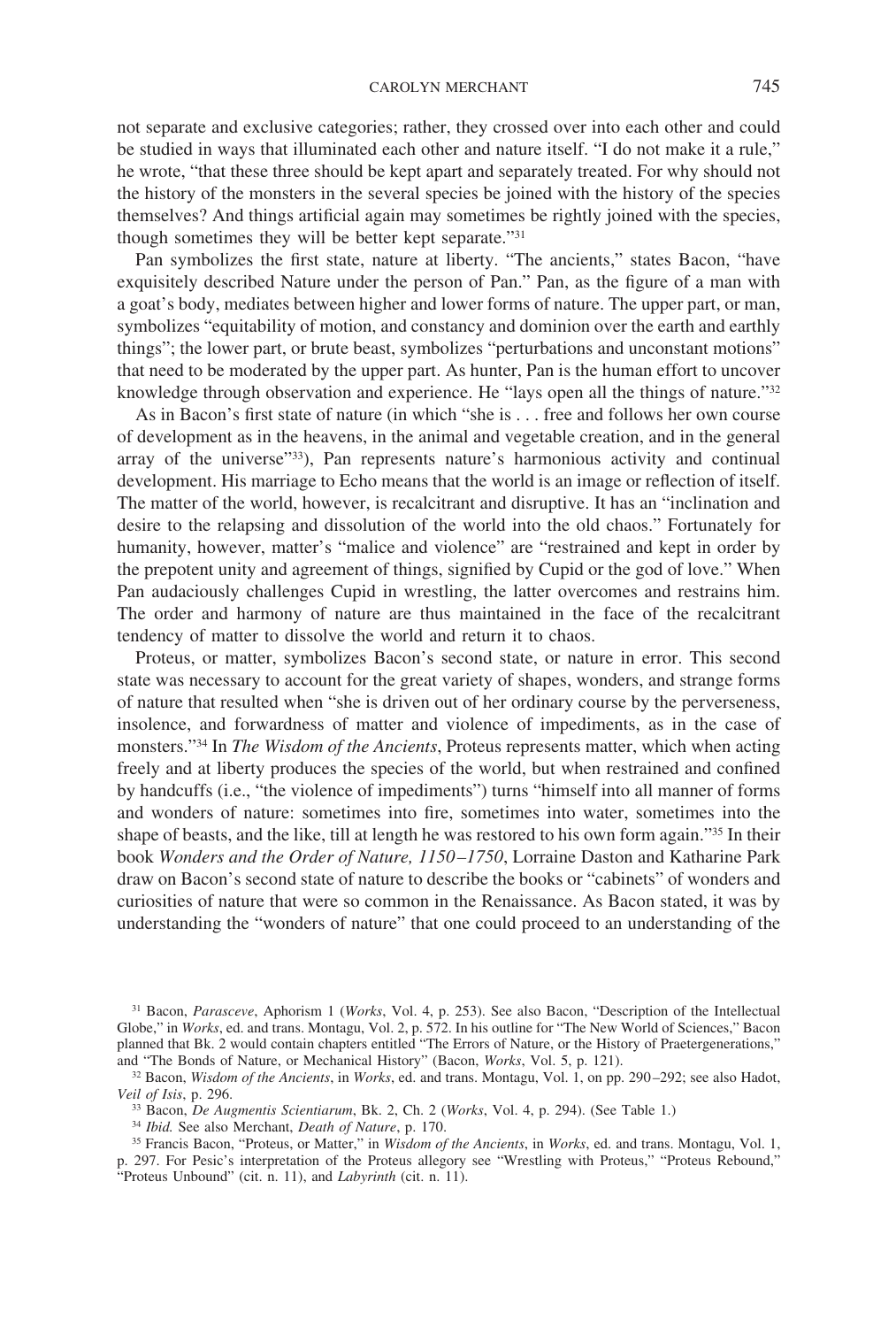third state of nature, or "the wonders of art."36 For Bacon, the curiosities, wonders, and strange shapes that nature sometimes produced when acting perversely were explained by the myth of Proteus.

The myth of Proteus illustrates the differences between Bacon's first and second states of nature. Proteus (Neptune's herdsman) slept every noon after counting his flock of sea-calves. His flock or herd, states Bacon, "seems to be nothing but the ordinary species of sensible creatures, plants, and metals." When free and unconstrained, Proteus existed with his flock completed. By analogy, matter, "after the forming and perfecting of these kinds, having ended as it were her task, . . . seems to sleep and take her rest, not attempting the composition of any more species. And this may be the moral of Proteus counting of his flock, and of his sleeping."37

But when subjected to "manacles" or "bonds and handcuffs" (i.e., "the violence of impediments"), Proteus struggles and changes shape in an effort to free himself.38 Under duress, matter, likewise, assumes "divers strange forms and shapes of things" that are wonders or monstrous freaks of nature, not the living things that are produced when nature acts freely and at liberty. But matter can never be annihilated, even if an "expert minister of nature" tries to reduce it to nothing.<sup>39</sup> For Bacon, the allegory of Proteus thus

<sup>38</sup> *Ibid.* The main feature of the allegory is that Proteus, as matter, can escape his handcuffs by assuming different shapes, but if caught could be made to tell all he knew. To understand the hidden mysteries of nature, Bacon states, a person needed to catch Proteus "in manacles, and holding him fast therewith: who, nevertheless, to be at liberty, would turn himself into all manner of forms and wonders of nature." See also Bacon, *Parasceve*, Aphorism 5 (*Works*, Vol. 4, p. 257).

<sup>39</sup> Bacon, *Wisdom of the Ancients*, in *Works*, ed. and trans. Montagu, p. 297: "Nevertheless, if any expert minister of nature shall encounter matter by main force, vexing and urging her with intent and purpose to reduce her to nothing, she contrariwise, seeing annihilation and absolute destruction cannot be effected by the omnipotency of God, being thus caught in the straits of necessity, doth change and turn herself into divers strange forms and shapes of things, so that at length, by fetching a circuit as it were, she comes to a period, and if the force continue, betakes herself to her former being." In the *De Augmentis Scientiarum* Bacon states, "For like as a man's disposition is never well known or proved till he be crossed, nor Proteus ever changed shapes till he was straitened and held fast, so nature exhibits herself more clearly under the trials and vexations of art than when left to herself " (Bacon, *De Augmentis Scientiarum*, Bk. 2, Ch. 2 [*Works*, Vol. 4, p. 298]). Shaw's 1733 translation of these passages uses the word "torture" (three times) to describe the handcuffing of Proteus. In "Physical Mythology," Shaw translates the Proteus allegory as follows: "And thus far the Fable reaches of *Proteus*, and his Flock, at liberty and unrestrained. For the Universe, with the common Structures and Fabricks of the Creatures, is the Face of Matter, not under constraint; or as the Flock wrought upon, and *tortured*, by human means. But if any skillful *Minister of Nature* shall apply force to Matter; and by design *torture* and vex it, in order to its Annihilation; it, on the contrary, being brought under this Necessity, changes and transforms it self into a strange Variety of Shapes and Appearances; for nothing but the Power of the Creator can annihilate, or truly destroy it: so that at length running thro' the whole Circle of Transformations, and compleating its Period, it in some degree restores itself if the Force be continued. And that method of binding, *torturing*, or detaining, will prove the most effectual and expeditious, which makes use of *Manacles* and *Fetters*; that is, lays hold and works upon Matter in extremest Degrees" (Bacon, *Philosophical Works*, ed. Shaw, Vol. 1, p. 567 [emphasis added on the word "torture" and its variants]). Shaw likewise uses "torture" in his translation of the passage in *De Augmentis Scientiarum* quoted above (omitting the phrase about Proteus): "For as a man's Temper

<sup>&</sup>lt;sup>36</sup> Daston and Park, *Wonders and the Order of Nature* (cit. n. 23), pp. 220–231. They quote Bacon as follows: "from the wonders of nature is the nearest intelligence and passage towards the wonders of art: for it is no more by following and as it were hounding Nature in her wanderings, to be able to lead her afterwards to the same place again" (p. 223). Also: "Bacon invoked the 'wonders of nature' to bridge the natural and the artificial" (p. 260). For citations see Bacon, *Advancement of Learning* (1605) (*Works*, Vol. 3, p. 331); and Bacon, *De Augmentis Scientiarum*, Bk. 2, Ch. 2 (*Works*, Vol. 4, p. 296). On Bacon's interpretation of monsters see Katharine Park and Lorraine J. Daston, "Unnatural Conceptions: The Study of Monsters in Sixteenth- and Seventeenth-Century France and England," *Past and Present*, Aug. 1981, no. 92, pp. 20 –54, on p. 44: "As nature struggled to overcome the recalcitrance of matter or the fetters of art, she assumed the novel forms of 'pretergeneration,' monsters, which served as models for the novelties of art." See also Park, "Nature in Person" (cit. n. 23), pp.  $50-73$ .

<sup>37</sup> Bacon, *Wisdom of the Ancients*, in *Works*, ed. and trans. Montagu, Vol. 1, p. 297.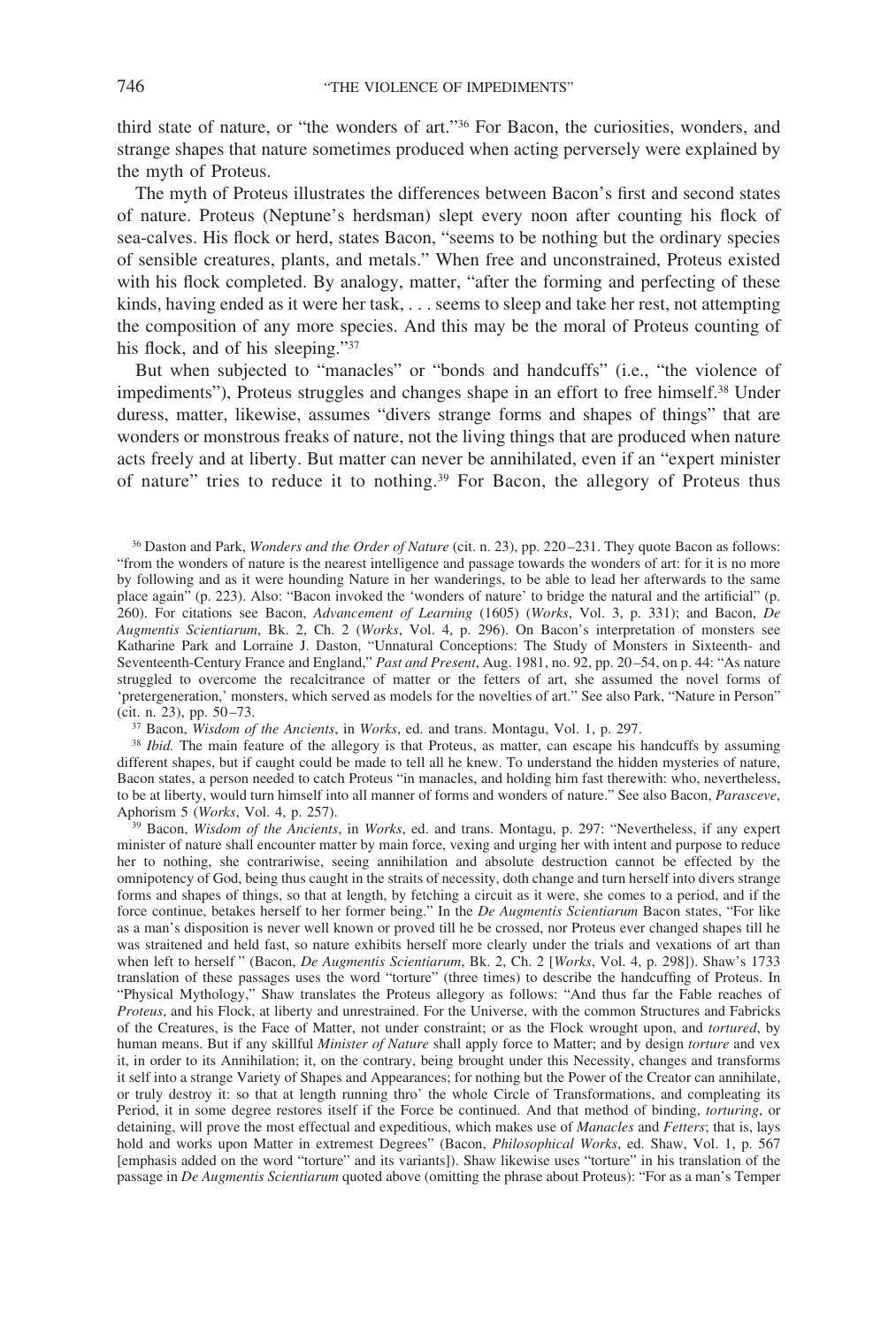reveals the perversity, insolence, and elusiveness of matter under "constraint or binding."40

The third state of nature, or nature in bonds, is symbolized by Prometheus, or the state of man. He is "the nature of man . . . capable of a mind and understanding," "human nature," "man in nature," and man "mixed and compounded" of all things.41 As bringer of technology, Prometheus likewise represents nature transformed by art. To assist humanity, Prometheus stole fire from the sun, "which [in] infinite ways affords aid and assistance to all labors and mechanical arts, and to the sciences themselves." After a number of other crimes, Jupiter "cast him into chains, and doomed him to perpetual torment." Every day an eagle feasted on his liver, "but as much as was eaten in the day grew again in the night, that matter for torment to work upon might never decay." But Hercules crossed the ocean in a cup, shot the eagle, and set Prometheus free.<sup>42</sup>

The myth of Prometheus illustrates the liberation of humanity from torment. "The meaning of the allegory is this," states Bacon: "that men's outcries upon the defects of nature and art, proceed from an excellent disposition of the mind." Those who complain that Prometheus's gift of fire is not enough are "ever in action, seeking always to find out new inventions." Scholars who accept the philosophy of the Peripatetics, Bacon insists, are slaves to ancient ideas. On the other hand, those who angrily complain that humanity knows nothing acknowledge "the imperfection of nature and art." By setting Prometheus free, Hercules frees him (and with him humankind) from perpetual torment and slavery. Bacon concludes: "The sailing of Hercules in a cup to set Prometheus at liberty . . . redeem[s] man from the slavery of hell." Putting nature (Prometheus) in bonds will thus be followed by human freedom and redemption.<sup>43</sup>

The frontispiece of Bacon's *Novum Organum* (1620) draws on this analogy, showing a ship sailing through the pillars of Hercules. The image invokes Hercules's voyage to free Prometheus and, with him, liberate mankind to pursue knowledge of the arts and sciences.

<sup>40</sup> Bacon, *Wisdom of the Ancients*, in *Works*, ed. and trans. Montagu, Vol. 1, p. 297. Matter, Bacon states elsewhere, "is not devoid of an appetite and inclination to dissolve the world and fall back into the old chaos, but that its force and malice is restrained and kept in order by the prevailing concord of things (which is signified by Love or Cupid)" (Bacon, *De Augmentis Scientiarum* [*Works*, Vol. 4, p. 325]). As in Plato's *Timaeus*, matter was recalcitrant and had to be forcefully shaped by the demiurge.

<sup>41</sup> Francis Bacon, "Prometheus, or, the State of Man," in *Wisdom of the Ancients*, in *Works*, ed. and trans. Montagu, Vol. 1, pp. 308, 306. See also Bacon, "Physical Mythology," in *Philosophical Works*, ed. Shaw, Vol. 1, pp. 552–560.

<sup>43</sup> Bacon, *Wisdom of the Ancients*, in *Works*, ed. and trans. Montagu, Vol. 1, pp. 306, 308 –309.

is never well known till he is cross'd; in like manner, the Turns and Changes of Nature cannot appear so fully, when she is left at her liberty, as in the Trials and *Tortures* of Art" (Bacon, *Philosophical Works*, ed. Shaw, Vol. 1, p. 46 [emphasis added]; Bacon's Latin is "*irritata et vexata*" [cf. *Works*, Vol. 1, p. 500]). The 1624 French translation of the Latin in *De Augmentis Scientiarum* reads: "Car de même qu'on ne connait jamais bien la disposition d'un homme, jusqu'à ce qu'il soit tourmenté, ni Protée ne changea jamais de formes, jusqu'à ce qu'il fût lié et retenu, aussi les passages et diversités de la nature, ne peuvent pas apparaître si pleinement dans la liberté de la nature, comme dans les essais et travaux de l'art" ("for like a man's disposition is never revealed until it be crossed, and Proteus's essence is always changed until it be constrained, so nature never reveals herself more clearly than when tortured") (Francis Bacon, *Le progrez et avancement aus sciences diuines & humaines*, trans. A. Mavgars [Paris: Pierre Billaine, 1624], pp. 105–106; see also "la nature alteree et travaillee," on the three states of nature [p. 197]). I thank Roger Hahn for modernizing and translating the French. "*Travaux*"/ "*travailler*"/"*travail*" stems from "*tripalium*," an instrument of torture. See *Webster's New Twentieth Century Dictionary of the English Language Unabridged*, 2nd ed. (New York: Simon & Schuster, 1979), s.v. "travail." The *Oxford English Dictionary* (*OED*) shows "travail" as evolving from "an instrument or engine of torture. . . . The etymological sense was thus 'to put to torture, torment'": s.v. "travail."

<sup>42</sup> Bacon, *Wisdom of the Ancients*, in *Works*, ed. and trans. Montagu, Vol. 1, pp. 305–307. See also Hadot, *Veil of Isis*, p. 95: "In Francis Bacon, at the dawn of modern science, Prometheus was to appear as the founder of experimental science." On the history of the Prometheus myth Hadot cites Raymond Trousson, *Le thème de Prome´the´e dans la litte´rature europe´enne*, 2 vols., 2nd ed. (1964; Geneva: Librairie Droz, 1976).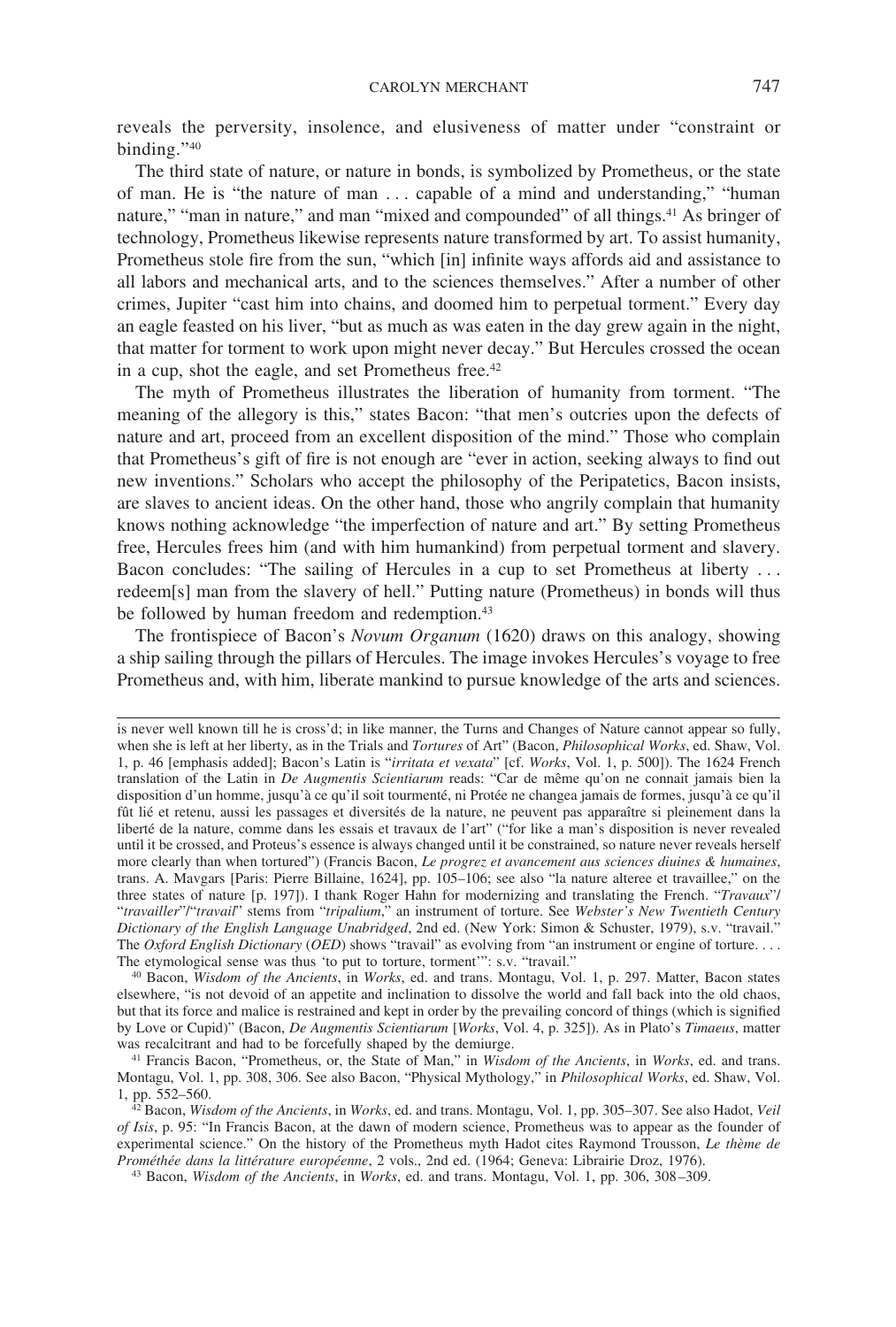In this work, Bacon states that "man can recover that right over nature that belongs to it by divine bequest." The goal is "to establish the power and dominion of the human race over the entire universe."44

Pesic does not embrace the tradition of Prometheus as the bound hero who assists humanity through science and technology. To do so would be to admit to the daily torment (torture) of the chained Prometheus by the eagle. Instead, he sets up Proteus as the bound hero, exemplar of the heroic (male) scientist—Bacon's humble "servant of nature"—who gains truth through constant struggle with nature. He sees Proteus not as tortured, but merely vexed. Instead of having his liver devoured, like the suffering Prometheus, the handcuffed Proteus turns himself into strange forms and shapes. That these "wonders of nature" might be monsters or even freaks of nature is not acknowledged by Pesic. He insists that even though Proteus is in handcuffs and chains, "it is not a scene of torture."45 He exonerates Bacon from violence toward nature by quoting the following passage:

But if anyone gets annoyed because I call the arts the bonds of nature when they ought rather to be considered its liberators and champions in that in some cases they allow nature to achieve its ends by reducing obstacles to order, then I reply that I do not much care for such fancy ideas and pretty words; I intend and mean only that nature, like *Proteus*, is forced by art to do what would not have been done without it: and it does not matter whether you call this forcing and enchaining, or assisting and perfecting.46

But, contrary to Pesic, what Bacon is saying here is that he himself does not care to use pretty words such as "liberators" and "champions" in order to mollify others when all that is actually being achieved is to "reduce obstacles to order." The real meaning, Bacon states, is that nature (like Proteus) must be *forced* by art to do what it would not have done on its own. Merely "assisting and perfecting" nature as the alchemist does will not force it to yield its secrets.

Pesic has made a major distinction between the words "torture" and "vex," arguing that Bacon used only the milder term "vex" in relation to nature. Nevertheless, Bacon was striving toward the idea of the contained, controlled experiment in which a natural object is forced by art or technology to yield its secrets. The mechanical and practical arts out of which his concept of experiment emerged depended on hammering, molding, squeezing, and shaping nature under the constraint of tools and technological impediments. When it comes to the contained, controlled experiment, we can find a spectrum of meanings in terms such as "torment," "transmute," "torture," "vex," "hound," "alter," "constrain," "confine," "constrict," "change," "capture," "conquer," "disclose," "extract," "mold,"

<sup>44</sup> Bacon, *Novum Organum*, frontispiece; the quotations are from Bk. 1, Aphorism 129 (*Works*, Vol. 4, pp. 114, 115).

<sup>45</sup> Pesic, "Wrestling with Proteus," p. 84. Pesic and I disagree on the interpretation of this passage. Where Pesic sees a "heroic struggle," I see the "violence of impediments" and Shaw sees "torture" (Bacon, *Philosophical Works*, ed. Shaw, Vol. 1, p. 567; see note 39, above).

<sup>46</sup> Francis Bacon*,* "Description of the Intellectual Globe," in Bacon, *Philosophical Studies, c. 1611– c. 1619*, ed. Graham Rees (Oxford Francis Bacon, 6) (Oxford: Clarendon, 1996), pp. 100 –101 (quoted in Pesic, "Wrestling with Proteus," p. 86; and Pesic, "Proteus Rebound," p. 307). See also Bacon, *Works*, Vol. 3, p. 729 (Latin), Vol. 5, p. 506 (English); and Bacon, *Works*, ed. and trans. Montagu, Vol. 2, p. 572. The tract, unpublished by Bacon, appeared in Gruter, *Scripta in Naturali et Universali Philosophia* (cit. n. 30). This paragraph is another instance of Bacon's denunciation of the alchemical and natural magic traditions, which sought only to perfect the base metals and to assist nature in bringing about new medicines, potions, metals, and products, rather than, as he advocated, fundamentally transforming and transmuting nature.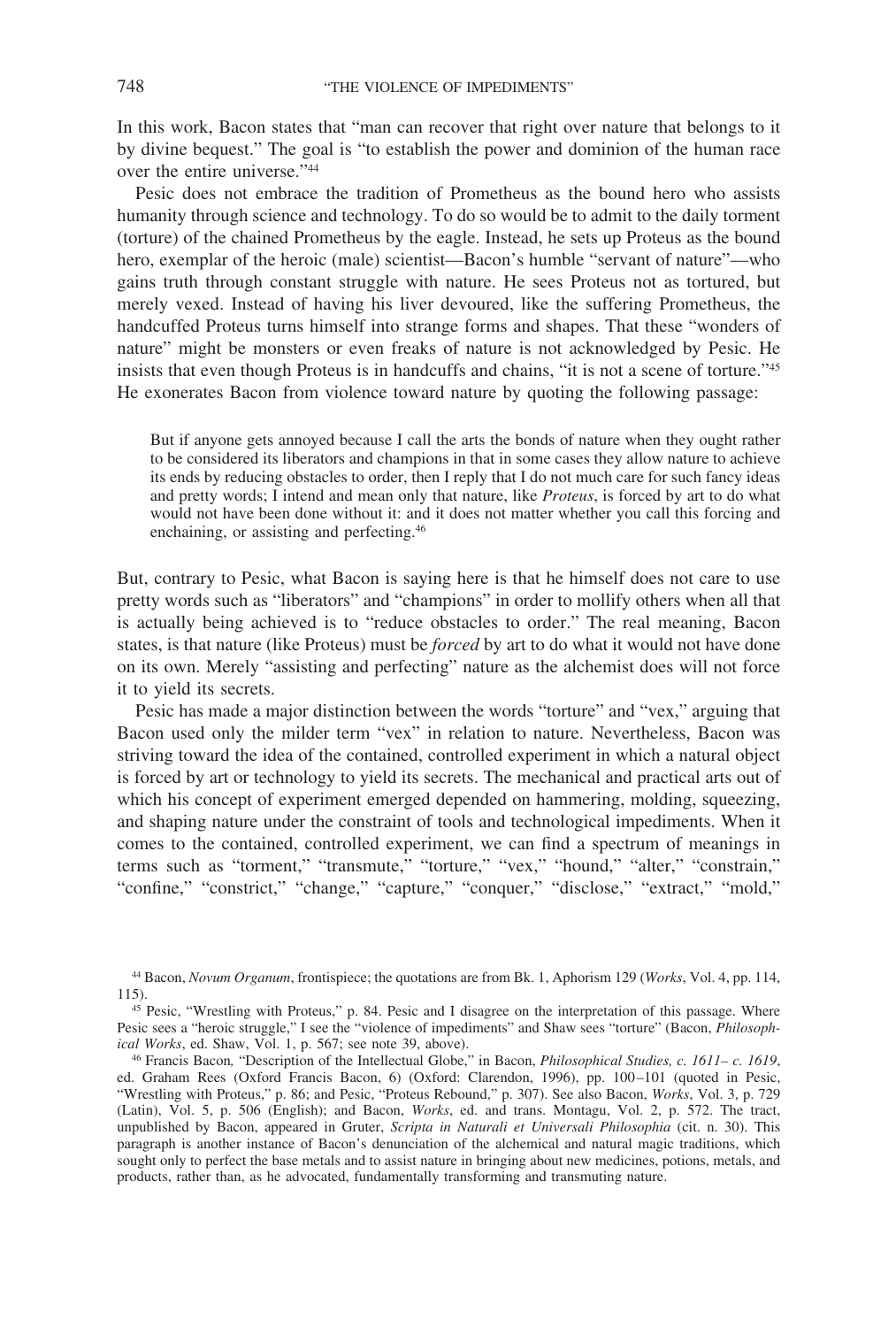"penetrate," "shake," "shape," "squeeze," "straiten," "struggle," "subdue," "wrest," and "wrestle."47

Distributed among many of Bacon's works and often reappearing in slightly altered phraseology, these terms all connote some degree of violence toward nature (the "violence of impediments").48 Simply annoying and pestering nature, or "assisting and perfecting" it, was not enough. The new method required a far more fundamental transmutation. As Bacon stated in *De Augmentis Scientiarum* (1623), "a more subtle error . . . has crept into the human mind; namely, that of considering art as merely an assistant to nature, having the power indeed to finish what nature has begun, to correct her when lapsing into error, or to set her free when in bondage, but by no means to change, transmute, or fundamentally alter nature."49 The new technologies, he wrote elsewhere, "do not like the old, merely exert a gentle guidance over nature's course, they have the power to conquer and subdue her, to shake her to her foundations."50

<sup>47</sup> At least forty different phrases using these verbs, many of which are repeated or paraphrased, appear in different works throughout Bacon's literary career. Among these many possibilities, Pesic focuses on the meanings of "vex," "hound," and "torture." He insists that Bacon's term "vex" ("*vexare*") connotes only harassment, not violence, abuse, or torture (Pesic, "Wrestling with Proteus," p. 88; and Pesic, "Proteus Rebound," p. 306). Yet a spectrum of meanings exists. In Latin, "*vexatio*" is defined both as "jolting, jostling, shaking, and tossing" and as "ill-treatment or abuse," while "*vexo*" also means "to distress, harass, trouble, maltreat": William Smith, *A Smaller Latin–English Dictionary*, 3rd ed. (New York: Barnes & Noble, 1933), p. 803. Charlton T. Lewis and Charles Short, *A Latin Dictionary* (1879; Oxford: Clarendon, 1975), p. 1984, defines "*vexo*" to include "torment," listing "*crucio*" as a synonym, as well as "to maltreat, abuse, harass" and "to move violently, to shake, to agitate." The *King James Version Dictionary* of "definitions of words from the King James Bible" defines "vex" as "1. 'to irritate,' 2. 'to plague; to torment; to harass; to afflict,' . . . 5. 'to persecute'": *KJV Dictionary*, http://av1611.com/kjbp/kjv-dictionary/vex.html. English dictionaries define "vex" as "1. 'to irritate; annoy; provoke'; 2. 'to torment'; . . . 5. 'to afflict with physical pain'": *Random House Unabridged Dictionary* (New York: Random House, 2006). Under the verb "to torment," the *OED* gives "2. To afflict or vex with great suffering or misery." Under the verb "to rack," the *OED* includes "vex" and "torture." In Latin dictionaries, "*vexare*" is given as a translation of the verb "to torment": *Cassell's New Latin Dictionary* (New York: Funk & Wagnall, 1959), p. 855. The verb "to rack," meaning "to torment," is likewise translated as "*vexare*," as well as "*torquere*" and "*(ex)cruciare*": *ibid.*, p. 806. The noun "rack," defined as "the instrument of torture," is rendered in Latin as "*eculeus*, *tormentum*, *quaestio* (= examination under torture)": *ibid.*, p. 806. The spectrum of meanings associated with "*vexare*" may account for the fact that later writers, whose main source was Bacon's Latin texts, attributed terms such as "torture" and "rack" to him. See Merchant, "Scientific Revolution and *The Death of Nature*," pp. 526 –529; and Pesic, "Wrestling with Proteus."

<sup>48</sup> For Bacon's uses of these terms see Merchant, *Death of Nature*, Ch. 7, pp. 168 –172. I have discussed the range of meanings associated with many of them in Merchant, "Scientific Revolution and *The Death of Nature*," pp. 526 –529 and note 34. Violence toward living nature results in pain (physical or psychological). Violence toward nonliving nature may, in turn, result in pain to living nature. In the Renaissance, however, everything was alive.

<sup>49</sup> Bacon, *De Augmentis Scientiarum*, Bk. 2, Ch. 2 (*Works*, Vol. 4, p. 294). See also Bacon, "Description of the Intellectual Globe," in *Works*, ed. and trans. Montagu, Vol. 2, p. 572: "there has insinuated itself into mens' minds a still subtler error, namely, this, that art is conceived to be a sort of addition to nature, the proper effect of which is to perfect what nature has begun, or to correct her where she has deviated; but by no means to work radical changes in her, and shake her at the roots." For the Spedding translation see *Works*, Vol. 3, p. 730 (Latin), Vol. 5, p. 506 (English).

<sup>50</sup> Francis Bacon, "Thoughts and Conclusions on the Interpretation of Nature or a Science of Productive Works" (*Cogitata et Visa*) (written 1607), in Farrington, *Philosophy of Francis Bacon*, p. 93; see also pp. 96, 99. Although Pesic himself draws freely on Bacon's posthumously published "Description of the Intellectual Globe," he nevertheless argues that ideas expressed by Bacon in the posthumously published works translated by Farrington do not represent his true thoughts. On the contrary, these works may well reveal Bacon's innermost ideas and the evolution of his thinking about nature, while some of his published works were designed to curry favor, especially with James I. Pesic states that "Merchant also does not seem to be aware of the context of a passage she cites in which Bacon supposedly comes 'leading to you Nature with all her children to bind her to your service and make her your slave,' for she does not notice that this comes from an early and unpublished writing of Bacon, who never wrote of 'enslaving' Nature in any of his published works" (Pesic, "Proteus Rebound," p. 307). But Pesic does not point out the context of that passage or that, immediately following it,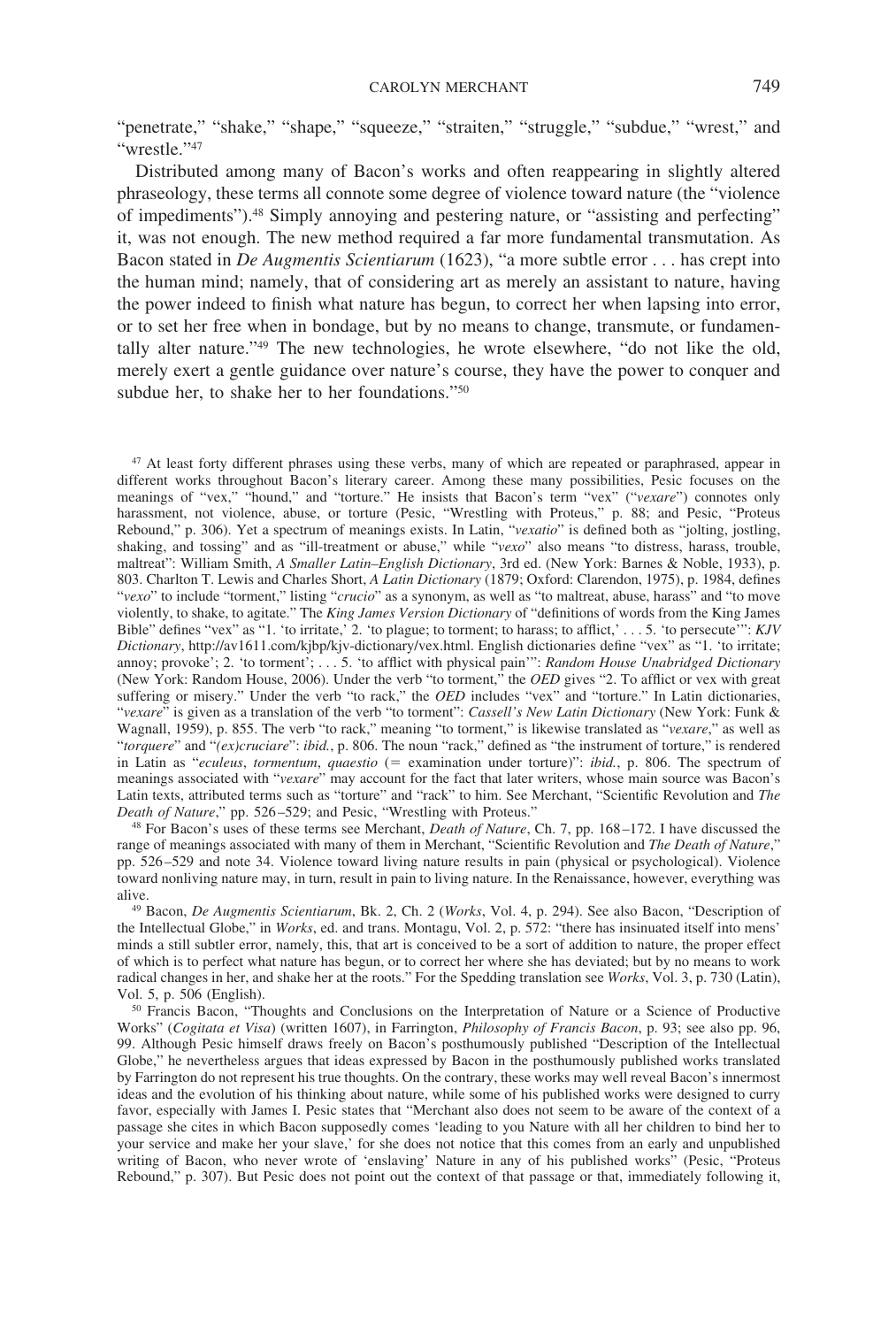Against this background, Bacon's concept of the contained, controlled experiment arose out of three influences: the juridical tradition, the idea of nature in bonds (Prometheus), and the idea of extracting the secrets of nature.

## **THE JURIDICAL TRADITION**

The first influence on Bacon's nascent concept of experiment was the juridical tradition. Bacon was an experienced practitioner of the law, rising to ever higher offices during the reigns of Queen Elizabeth I and James I. He became a barrister in 1582, was made Queen's Counsel to Queen Elizabeth, and in 1589 became Clerk of the Star Chamber (unsalaried). Under James I he was appointed Learned Council (1603), Solicitor General (1607), Clerk of the Star Chamber (salaried, 1608), Attorney General (1613), member of the Privy Council (1616), Lord Keeper of the Great Seal (1617), and Lord Chancellor and Baron Verulam (1618). But Bacon was himself painfully subjected to the judicial process and prison in 1621, when the High Court of Parliament convicted him of accepting bribes and sentenced him to the Tower of London, where he spent one day before being released.

Initially, English courts were known for fairness, flexibility, and speed. Common law judges heard cases of ordinary people as well as the nobility. Under the Tudors (Henry VII, Henry VIII, Elizabeth I), Star Chamber trials were public. But under the Stuarts, James I and Charles I, court sessions became secret and there were no witnesses, juries, or appeals. They used the Star Chamber to try cases of sedition and to try nobles. The court could order prison, fines, and even torture. The verdict was handed down in writing. (The Star Chamber was abolished by the Long Parliament in 1641.)

A number of scholars have written on the relationship between the courtroom and the rise of experimental science. The judicial process as it emerged in England and Bacon's life within that process converge to provide a setting for his concept of experiment. In *The Veil of Isis* Hadot writes,

It has been said of Francis Bacon, the founder of modern experimental science, that he "submits the natural process to juridical categories, in the same way as a civil or penal matter." It is true that Bacon uses the vocabulary of violence, constraint, and even torture as he sketches the

Bacon again reiterates the primary goal of all his work: "so may I succeed in my only earthly wish, namely to stretch the deplorably narrow limits of man's dominion over the universe to their promised bounds" (Farrington, *Philosophy of Francis Bacon*, p. 62). The passage about nature as a slave is a translation from the Latin: "sed revera naturam cum fetibus suis tibi addicturus et mancipaturus" (Bacon, *Works*, Vol. 3, p. 528). Neither Pesic nor Waterhouse, on whom he again relies, has provided any evidence that the phrase "addicturus et mancipaturus" (which means "bound and acquired as a slave"), as Bacon used it, has anything to do with purchasing land or cattle or that "*fetibus*" ("fetus") refers to "calves and crops" rather than "human children" (see Waterhouse, "Letter to the Editor" [cit. n. 7], p. 771; and Pesic, "Proteus Rebound," p. 307 n 11). Moreover, by quoting Bacon (in the above passage), who as speaker "comes to his 'dear, dear son,'" Pesic implies that harsh phrases are not really intended by Bacon and that— despite what it actually says—the passage really refers only to service and not to slavery (Pesic, "Wrestling with Proteus," p. 92; and Pesic, "Proteus Rebound," p. 307). Bacon's "Masculine Birth of Time," written in 1602–1603, is addressed by Bacon "as an older man in authority to a younger man whom he calls 'son'" (Farrington, *Philosophy of Francis Bacon*, p. 61 n 2). (It was not until May 1606 that Bacon, at age forty-one, married fourteen-year-old Alice Barnham, daughter of a rich London alderman. There were no children from the marriage.) Bacon's "Masculine Birth of Time" (*Temporis Partus Masculus*) (1602–1603) and "Thoughts and Conclusions on the Interpretation of Nature or a Science of Productive Works" (*Cogitata et Visa*) (1607) were published posthumously during the seventeenth century by Isaac Gruter in *Scripta in Naturali et Universali Philosophia* (cit. n. 30). Many of Bacon's "harsher" phrases that appear in the Farrington translations would therefore have been available to Bacon's followers.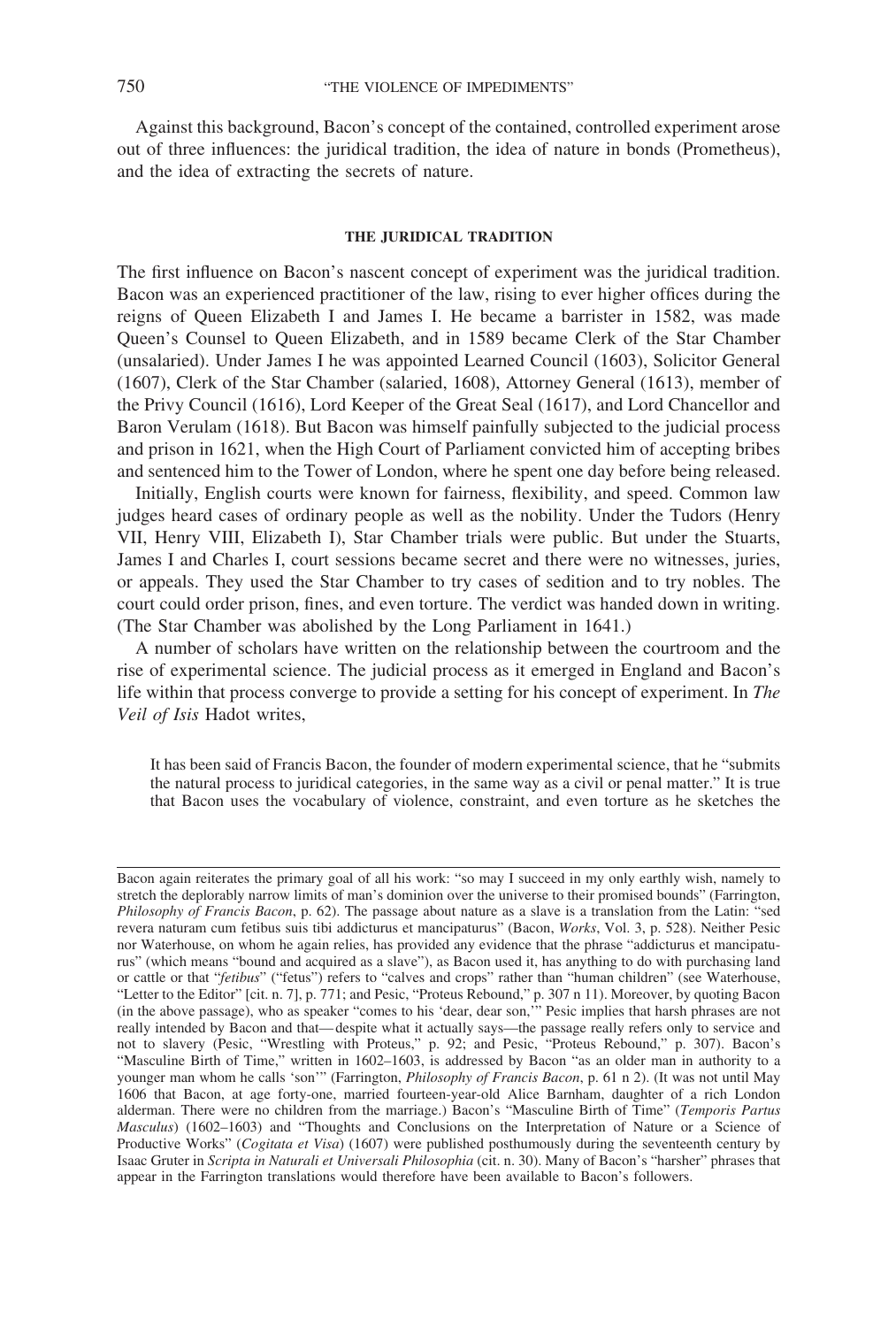## CAROLYN MERCHANT 751

program of modern experimental science: "the secrets of nature are better revealed under the torture of experiments than when they follow their natural course."51

The judicial process distinguished between physical torture and judicial torture, and Pesic has usefully differentiated between them.52 Physical torture was the subjection of an individual to intense physical agony. In England, judicial torture was the process of torture used to extract a confession from a witness in cases of high treason before proceeding to trial. A witness who confessed under torture, however, might recant in court when put on the witness stand. Thus the tortured witness might not be a reliable witness. In the case of nature, however, a reliable experiment could be repeated with the same results. Nature put on the witness stand does not lie but hides the truth, revealing her secrets only when questioned under controlled conditions. The scientist asks the question and nature, held in a confined, controlled space that could be replicated at different places and times, repeats the same answers. Through the judicial process of interrogatories, humanity could recover the state of nature lost by Adam and Eve in the Fall from Eden. Bacon wrote, "I mean (according to the practice in civil causes) in this great plea or suit granted by the divine favor and providence (whereby the human race seeks to recover its right over nature), to examine nature herself and the arts upon interrogatories."53

#### **NATURE IN BONDS**

The second influence on Bacon's idea of the experiment, that of nature in bonds, has roots in the allegory of Prometheus. Hadot identifies three themes—Heraclitus's aphorism "Nature loves to hide," the veiled Isis (nature), and the idea of the secrets of nature—that

<sup>51</sup> Hadot, *Veil of Isis*, p. 93; see also p. 340 n 6, citing Bacon, *Novum Organum*, Bk. 1, Aphorism 98: "de meˆme les opérations cachées de la nature se livrent mieux sous le *tourment* des arts que dans leur cours ordinaire" (Bacon, *Novum Organum*, trans. Malherbe and Pousseur, p. 159 [emphasis added]). On p. 120 Hadot quotes the same aphorism: "so the secrets [*occulta*] of nature are better discovered under the torture of the [mechanical] arts than when it proceeds in its natural course" (I incorrectly cited this aphorism as no. 109 in Merchant, "Scientific Revolution and *The Death of Nature*," note 45). See also Bacon, "Distribution de l'Oeuvre," in *Novum Organum*: "une historie de la nature contrainte et *tourmentée*" and "car la nature de choses se livre davantage à travers les *tourments* de l'art que dans sa liberté propre" (Bacon, *Novum Organum*, trans. Malherbe and Pousseur, p. 83; for the full quotation see Table 3). Malherbe and Pousseur provide a glossary of terms that define French meanings of the Latin; see *ibid.*, p. 348: "Tourment: *vexatio*. La nature se livre mieux *per vexationes artis* (83, 27; 159, 19); *Natura vexata* (83, 17)." The French "*tourment*" translates into English as "torment, torture, anguish, pain, . . . vexation." "*Tourmenter*" translates as "to torment, to torture, to rack, . . . to vex, . . . to harass, to annoy, to pester." The French "*torture*" translates as "torture, rack, pain *Mettre a´ la* . . . to put to the rack"; "*torturer*": "to torture, to put to the rack." The English "vex" translates as "(to harass) *affliger*, *tourmenter*, *vexer*, *fa¨cher*": James Boïelle, *A New French and English Dictionary* (New York: Funk & Wagnall, 1903), pp. 550-551, 577. The *Nouveau Petit Larousse illustre´* (Paris: Librairie Larouse, 1929) states: "*Tourmenter: Soumettre a` des tortures: tourmenter des prisonniers. Soumettre a` de violantes tortures physiques*: la goutte le tourmente" (p. 1041).

<sup>52</sup> Pesic, "Wrestling with Proteus," pp. 90-92; and Pesic, "Nature on the Rack" (cit. n. 2), pp. 189-190. <sup>53</sup> On the "inquisition of truth" see Bacon, *De Augmentis Scientiarum*, Bk. 2, Ch. 2 (*Works*, Vol. 4, p. 296). On the "inquisition of nature" see Francis Bacon, "Preface," in *The Great Instauration* (*Works*, Vol. 4, p. 20); on the examination of "nature herself and the arts upon interrogatories" see Bacon, *Parasceve* (*Works*, Vol. 4, p. 263): "(according to the practice in civil causes) in this great plea or suit granted by the divine favor and providence (whereby the human race seeks to recover its right over nature), to examine nature herself and the arts upon interrogatories [*super articulos*]." On the latter phrase with the Latin insert see Pesic, "Wrestling with Proteus," p. 91. Jardine and Silverthorne translate the passage as "Or rather (to use the language of civil procedure) we intend, in this *Great Suit* or *Trial*, given and granted by the goodness and providence of God (by which the human race seeks to recover its right over nature), to cross-examine nature herself and the arts on the articles of the case" (Bacon, *New Organon*, ed. and trans. Jardine and Silverthorne, p. 232).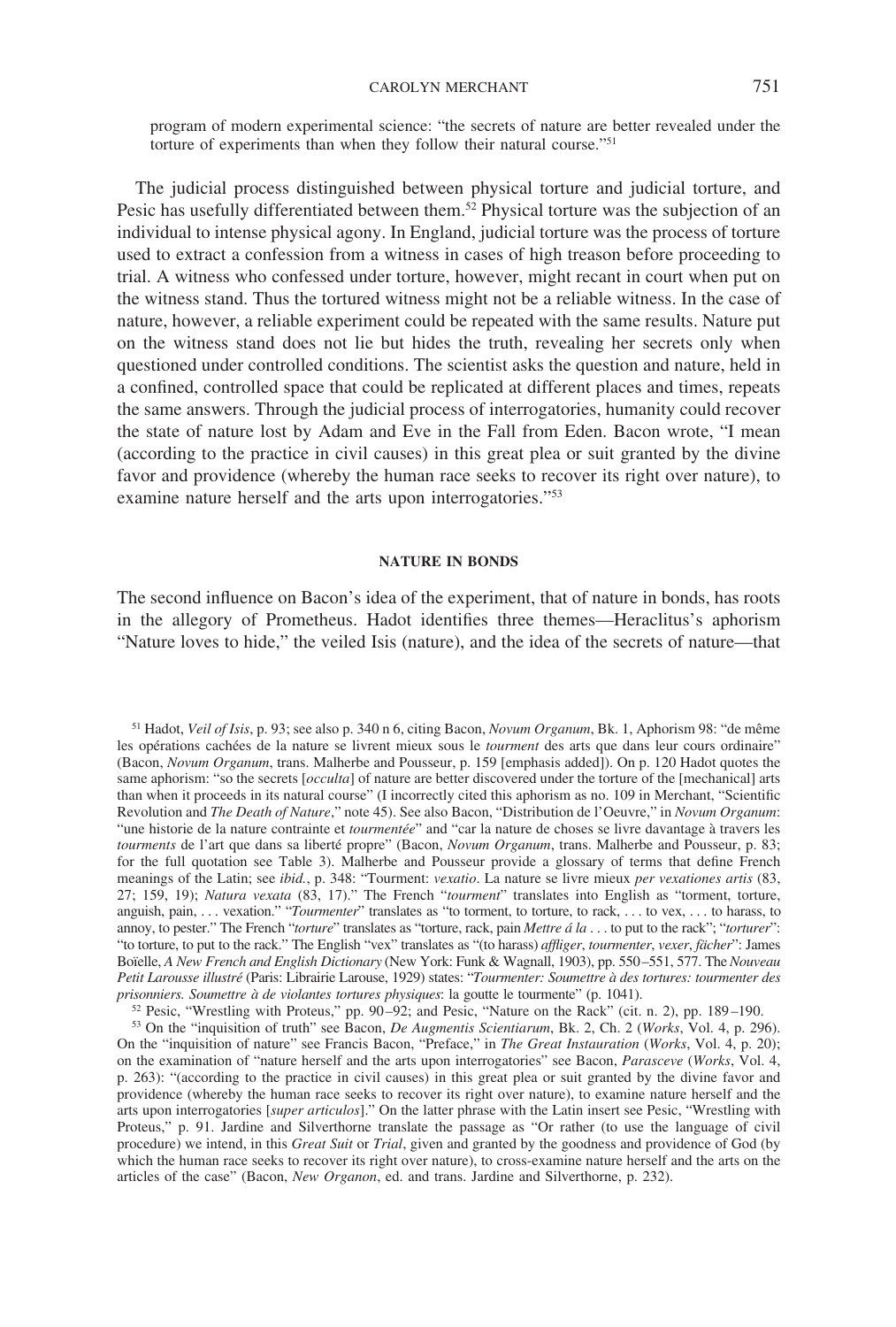come together in the seventeenth century to produce a Promethean tradition of extracting nature's secrets through experimentation.

Both in the Middle Ages and during the mechanistic revolution, mechanics, magicians, and scientists worked within the Promethean tradition that "sought to do violence to nature by artificial means." Prometheus himself was subjected to eternal torture after having stolen the secret of fire from the gods. For Bacon, Prometheus symbolized the efforts of humanity to dominate nature.<sup>54</sup>

Hadot sets Goethe in the opposite, or Orphic, tradition that sees nature as a mystery or poem. "Mysterious in broad daylight, never/Will Nature be defrauded of her veil./What to your spirit she reveal not, that you fail/to torture out of her with screw or lever." Goethe, Hadot writes, "thus contradicts Francis Bacon, who sought to force Nature to talk under the torture of experimentation. For Goethe, rather than talk, 'Nature keeps silent under torture.'"55

#### **THE SECRETS OF NATURE**

The third influence, intimately related to the first two, is Bacon's immersion in the tradition of the secrets of nature. A major theme within his philosophy is the transformation of the ancient and medieval tradition of the secrets of nature. In *Science and the Secrets of Nature*, William Eamon has written in detail about books of secrets in the Middle Ages and the early modern era as emblematic of a new approach to seeking knowledge of nature.56 Bacon framed his approach within the tradition of natural magic, the goal of which was to extract the secrets of nature. In the *New Atlantis* he transformed the natural magic tradition of Giambattista Della Porta and Henry Cornelius Agrippa into an experimental methodology that would benefit the whole of humanity.

Hadot explicates Bacon's use of the secrets of nature. Nature in the Renaissance, he argues, is a fusion of the classical multibreasted Artemis and the Egyptian Isis, who says of herself, "I am all that is and will be. No mortal has lifted my veil."57 "Modern science, as the heir in this sense to the occult sciences and magic, was to assign itself precisely the goal of unveiling the secrets of nature. . . . They were to become in this way the object of the new physics, mathematics, and mechanics. Francis Bacon, for instance, declared that Nature unveils her secrets only under the torture of experimentation."58

<sup>54</sup> Hadot, *Veil of Isis*, p. 138.

<sup>56</sup> William Eamon, *Science and the Secrets of Nature: Books of Secrets in Medieval and Early Modern Culture* (Princeton, N.J.: Princeton Univ. Press, 1994). See also Katharine Park, *Secrets of Women: Gender, Generation, and the Origins of Human Dissection* (New York: Zone, 2006); and Merchant, "Secrets of Nature" (cit. n. 2).

<sup>57</sup> Hadot, *Veil of Isis*, p. 265. See also Carolyn Merchant: "For [George] Sarton, Isis is symbolic of nature and her robe conceals nature's secrets. She says of herself, he wrote, quoting a passage from Plutarch on Isis and Osiris: 'I am everything which existed, which is now and will ever be, no mortal has ever disclosed my robe'" (Carolyn Merchant, "Isis: Science and History," in *Earthcare: Women and the Environment* [New York: Routledge, 1996], pp. 57–72, on p. 57; portions originally published as Merchant, "Isis' Consciousnes Raised," *Isis,* 1982, *73*:398 – 409).

<sup>58</sup> Hadot, *Veil of Isis*, p. 35. See Bacon, *Novum Organum*, trans. Malherbe and Pousseur, Bk. 1, Aphorism 98, p. 159 (quoted and discussed at note 51, above). Shaw translates the passage as "so the Secrets of Nature are better gotten out by the *Torturing* of Arts, than when suffer'd to take their own course" (Bacon, *Novum Organum Scientiarum: A New Machine for Rebuilding the Sciences*, Bk. 1, Aphorism 98, in *Works*, ed. Shaw, p. 394 [emphasis added]). Montagu translates the passage as "the secrets of nature reveal themselves more readily when *tormented* by art than when left to their own course" (Bacon, *Works*, ed. and trans. Montagu, Vol. 3, p. 363 [emphasis added]). In his Latin edition of the *Novum Organum*, Thomas Fowler provides a footnote in which

<sup>55</sup> *Ibid.*, pp. 148 –149. Hadot himself identifies with the Orphic rather than the Promethean method (see pp. 317, 319).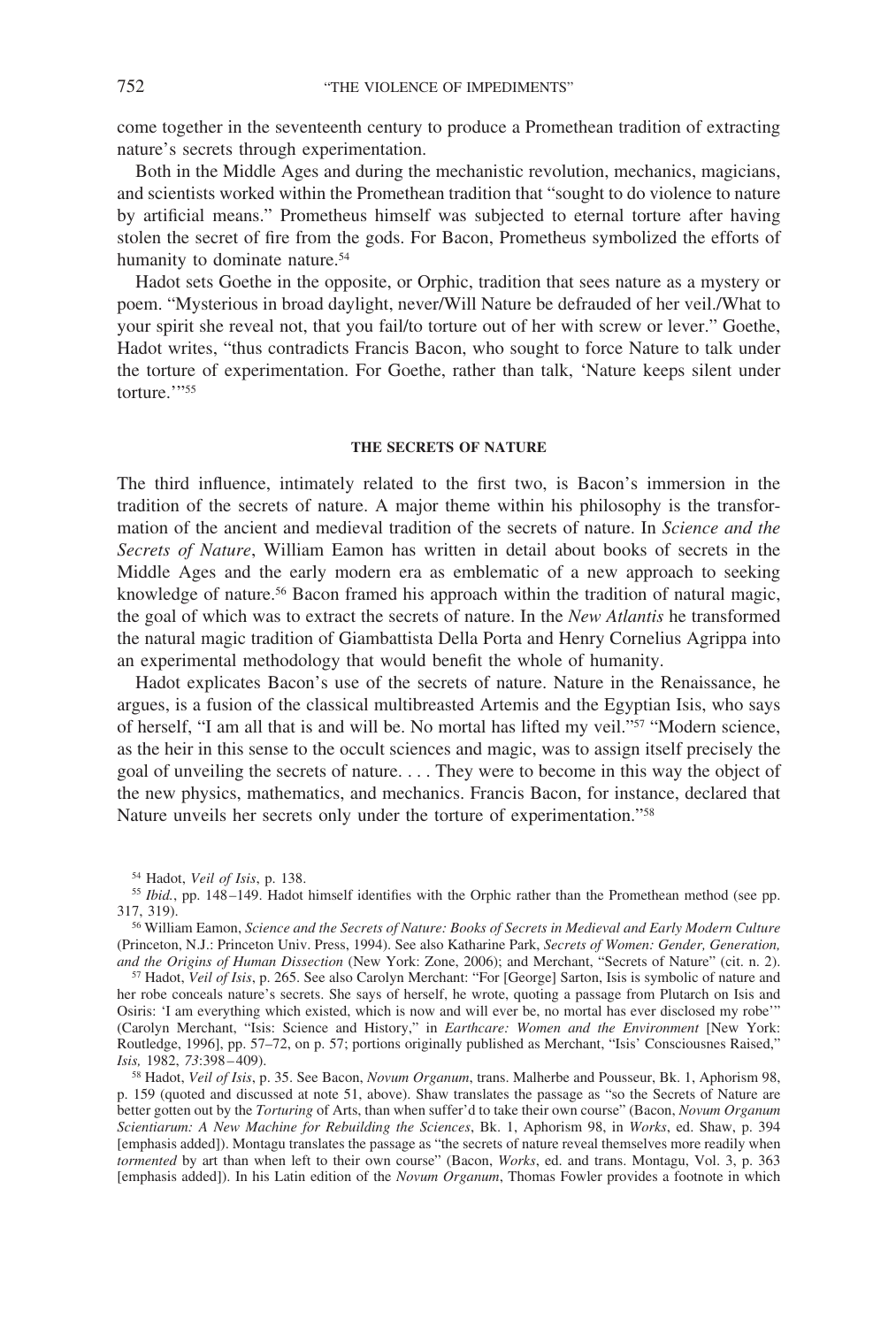## CAROLYN MERCHANT 753

Bacon drew on the secrets tradition and used the language of nature as female to articulate an experimental philosophy. He states that not only were the secrets of nature hidden "in certain deep mines and caves," but they could be wrested from nature's grasp by miners and smiths, "the one searching into the bowels of nature, the other shaping nature as on an anvil." The technologies of gunpowder, printing, and the magnet "help us to think about the secrets still locked in nature's bosom." Under the mechanical arts, Bacon wrote, "nature betrays her secrets more fully when in the grip and under the pressure of art than when in the enjoyment of her natural liberty." He thus sought to secularize and make available that which was of use in the *arcana* of the ancients, transforming it into a body of knowledge accessible to all. "There is therefore much ground for hoping that there are still laid up in the womb of nature many secrets of excellent use having no affinity or parallelism with anything that is now known."59

## **EMERGENCE OF THE CONTAINED, CONTROLLED EXPERIMENT**

Much has been written about the rise of experimental science in the seventeenth century and its role in the formation of a repeatable, verifiable methodology accessible to all observers in all places and at all times. The fusion of the twin pillars of mathematics and experimentation was an important contribution to the Scientific Revolution, later becoming positivism, or the acceptance as truth only what is verifiable either mathematically or empirically via observation or experimentation. Cited as exemplars of the experimental method are such notable moments as Galileo's purported dropping of balls of unequal weight from a tower (alleged to be the leaning tower of Pisa) in 1590, Harvey's dissections of animals and human hearts (published in 1628), the Torricellian barometer carried to the top of the Puy-de-Dôme in 1648 by Pascal's brother, Otto van Guericke's 1654 Magdeburg hemispheres experiment, and Boyle's subjection of living things to the evacuated bell jar in the 1670s. Ancient and medieval mechanics, celestial observations, natural magic, and corporeal dissections all contributed to the rise of experimental science.

The contained, controlled experiment depends on several factors: first, a controlled environment in which characteristics and quantities such as moisture, temperature, pressure, and space itself are all prescribed; second, a question that is to be put to nature and that can be answered by the experiment; third, an object or set of objects that are to be manipulated and that will yield an answer to the question; fourth, an experimenter outside the space who dictates the conditions under which the experiment proceeds; fifth, observ-

he translates the passage as "Nature best discovers her secrets when *tortured* by Art"; and in his introduction he states that "nature like a witness, when put to the *torture*, would reveal her secrets" (*Bacon's Novum Organum*, ed. with introduction and notes by Thomas Fowler, 2nd ed. [Oxford: Clarendon, 1889], Bk. 1, pp. 304 n 82, 127 [emphasis added]). The Spedding translation is "so likewise the secrets of nature reveal themselves more readily under the vexations of art than when they go their own way" (*Works*, Vol. 4, p. 95); Bacon's Latin is "simili modo, et occulta naturae magis se produnt per vexationes artium, quam cum cursu suo meant" (*Works*, Vol. 1, p. 203). It would seem, therefore, that many scholars and translators have read Bacon's Latin phrase "*vexationes artium*" as implying torture or torment and that Aphorism 98 in Book 1 of the *Novum Organum* is one place that has led many to the idea that Bacon believed that nature should be tortured to reveal her secrets.

<sup>59</sup> Bacon, *De Augmentis Scientiarum*, Bk. 3, Ch. 3 (*Works*, Vol. 4, p. 343); and Bacon, "Thoughts and Conclusions on the Interpretation of Nature or a Science of Productive Works," in Farrington, *Philosophy of Francis Bacon*, pp. 96, 99 (the Latin is "ab arte tenetur et urgetur, quam in libertate propria"; see Bacon, *Cogitata et Visa* [*Works*, Vol. 3, pp. 615, 617– 618]). On secrets laid up in the womb of nature see Bacon, *Novum Organum*, Bk. 1, Aphorism 109 (*Works*, Vol. 4, p. 100). The Latin is "Itaque sperandum omnino est, esse adhuc in naturae sinu multa excellentis usus recondita, quae nullam cum jam inventis cognationem habent aut parallelismum, sed omnino sita sunt extra vias phantasiae; quae tamen adhuc inventa non sunt" (*Works*, Vol. 1, p. 208).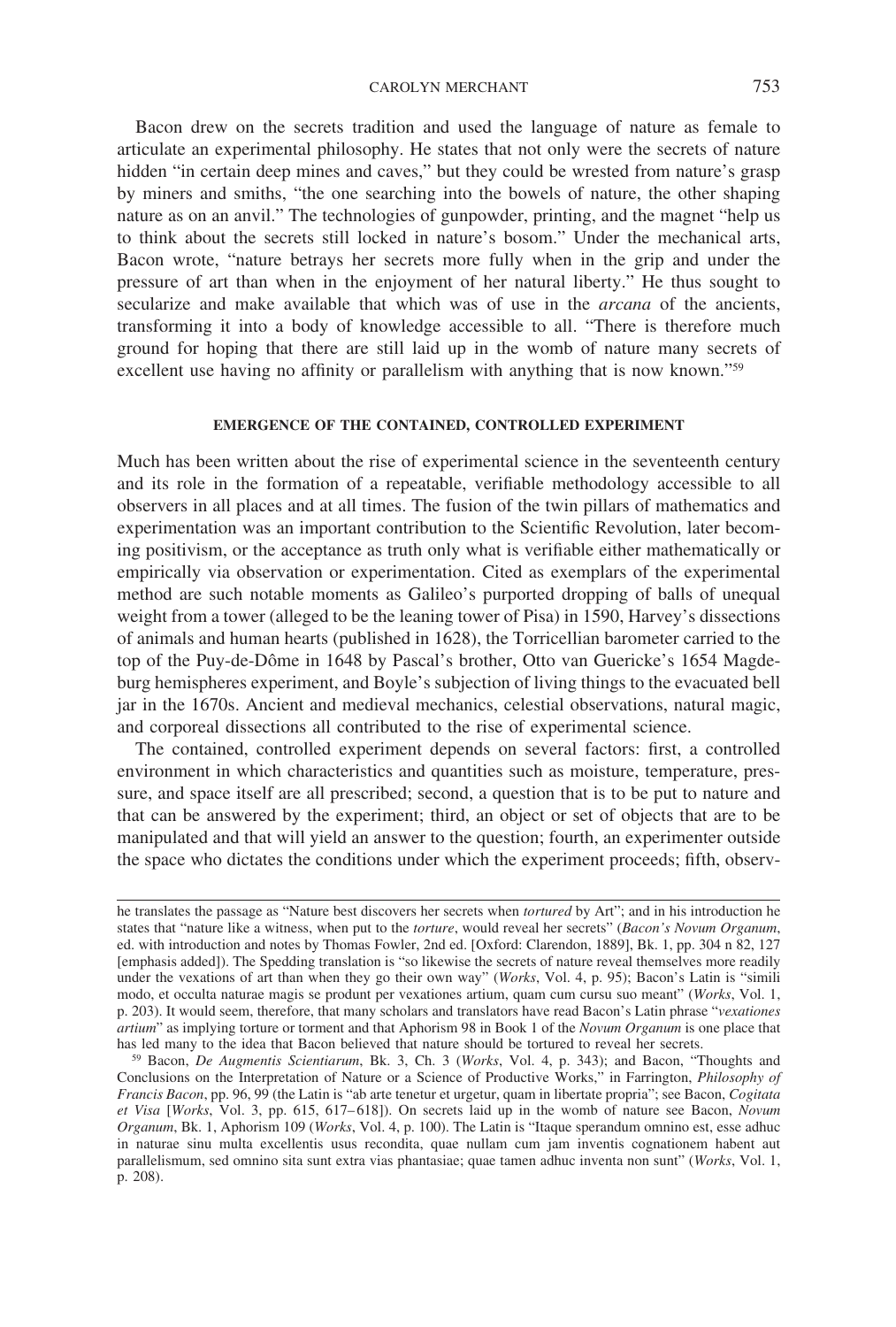ers or witnesses who can verify the answers to the question; sixth, the recording of data; and seventh, the possibility of repeating the initial conditions in other places and times and hence obtaining the same answers.

Three early modern settings—the courtroom, the anatomy theater, and the laboratory illustrate the structural characteristics of the contained, controlled experiment.<sup>60</sup>

The trial courtroom is a room enclosed and set off from the external environment, including the influence of the public, the crowd, and the natural environment (trees, breezes, mountains, etc.). On one side of a dividing bar is the judge's bench, the lawyers' tables, the witness stand, and the jury box. On the other side of the bar is the public gallery for the spectators, who are also witnesses to the trial. A question or set of questions is put by a lawyer to a subject on the witness stand. The defendant, if called as a witness, may be in bonds—manacled in handcuffs and subjected to mental agony. (In "The Masculine Birth of Time," Bacon successively summons Aristotle, Plato, Galen, and other "sham philosophers" to the bar to face prosecution for "false coinage, "vague inductions," and "bogus cures.") The questions put to a witness are designed to elicit answers that will prove the prosecutor's point. They reveal the secrets held within the witness's mind. Layers of data are peeled away, revealing the inner truths. The judge and jury hear the evidence. They are finders of facts; their verdict is, literally, a statement of truth. The testimony (evidence, facts, data) is recorded by a court reporter. If the witness is reliable, the same answers will be elicited at a future time. "It is by the witness of works," Bacon stated, "that truth is revealed and established."61

Bacon used the term "trial" to characterize an experiment. The interrogation of nature is analogous to a judicial trial, in which the subject on the witness stand is forced to answer questions in order to extract the truth ("the inquisition of truth"). In the quest for understanding, the scientist must not think that "the inquisition of nature is in any part interdicted or forbidden." In the case of *Science v. Nature*, the scientist/inquisitor/judge/ examiner faces the witness/examinee/nature on the stand. Nature *per se* cannot speak but is privy to the facts and knowledge (secrets) to be extracted. Nature must recognize the words of the questions put by the human examiner as written in its/her own language and must in turn give reliable, repeatable answers in that language.<sup> $62$ </sup> By analogy, the scientist designs an experiment in which nature is "put to the question" in a confined, controlled space where the correct answers can be extracted through inquisition.<sup>63</sup> That confined,

<sup>61</sup> Bacon, "Masculine Birth of Time," in Farrington, *Philosophy of Francis Bacon*, pp. 63, 64, 65; and Bacon, "Thoughts and Conclusions on the Interpretation of Nature or a Science of Productive Works," *ibid.*, p. 93.

<sup>62</sup> Kenneth William Cardwell, "Francis Bacon, Inquisitor," in *Francis Bacon's Legacy of Texts*, ed. Sessions (cit. n. 19), pp. 269 –289, esp. pp. 277, 280 –284. In his discussion of Bacon's experimental method, Immanuel Kant wrote, "Reason . . . must approach nature in order to be taught by it. It must not, however, do so in the character of a pupil who listens to everything that the teacher chooses to say, but of an appointed judge who compels the witnesses to answer questions which he has himself formulated" (Immanuel Kant, *Critique of Pure Reason*, trans. Norman Kemp Smith [London: Macmillan, 1956], p. 20).

<sup>63</sup> Michèle Le Doeuff states: "Nature can be *put to the question*, through procedures of inquiry that can be described, this very description and the application of these procedures comprising what Bacon means by

<sup>&</sup>lt;sup>60</sup> I have elaborated on the anatomy theater in Merchant, "Secrets of Nature" (cit. n. 2). In Merchant, "Scientific Revolution and *The Death of Nature*," I used the rack as symbol for the interrogation of witches, citing examples from James VI of Scotland (James I of England), *Daemonologie* (1597) (New York: Dutton, 1924). Although the vast majority of witches interrogated and executed by the Inquisition and accused in England under James I were women, the idea of interrogation in a confined, controlled space before witnesses as an exemplar of the emerging idea of the experiment is gender neutral. Pesic's claim that the existence of male witches undercuts the argument is not relevant. In *The Death of Nature*, I argued that witches were one of many symbols of the disorder of nature; see Merchant, *Death of Nature*, p. 172 and Ch. 5, "Nature as Disorder: Women and Witches."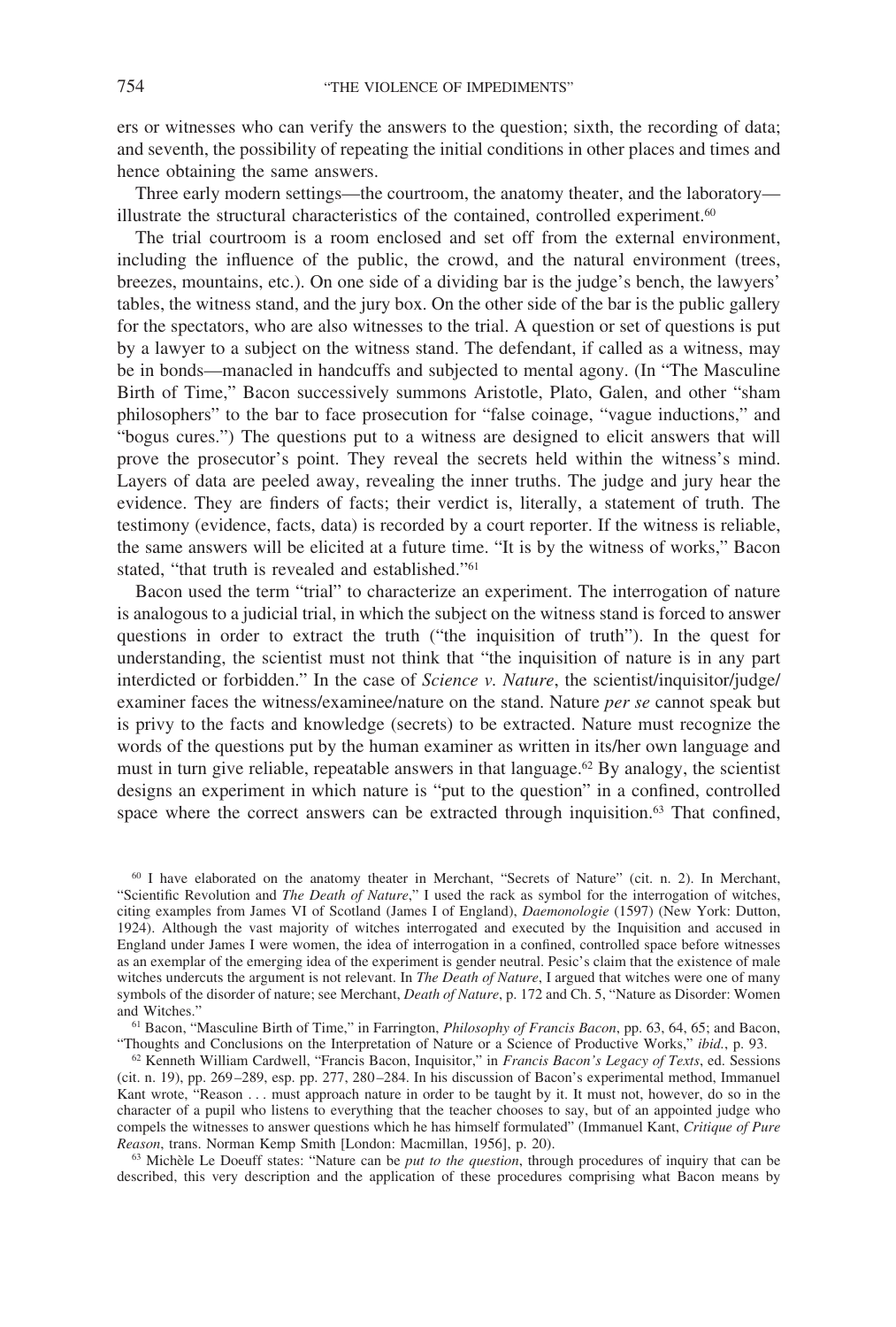controlled space is Bacon's third state of nature—that is, nature in bonds, or nature "in constraint, molded, and made as it were new by art and the hand of man."

The anatomy theater, as it emerged in the sixteenth and seventeenth centuries in Padua, Leiden, and other European universities, is a second contained, controlled environment. The theater, with its rows of descending seats centered on a dissecting table, is a self-contained amphitheater cut off from the outside environment. The corpse lying prone on the central table is subjected to a series of questions—surgical cuts that reveal the secrets contained within it. The body is that of an executed criminal who (symbolically) lies in bonds on the table. The anatomy professor standing above the prone body either does the dissection himself or directs the barber surgeon. The answers to the questions reveal the parts of the body, peeling back layers of truth as the innermost structures are laid open for all to see. Laboratory assistants record the data. The professors, students, and privileged members of the public, arrayed in ever-widening concentric rows around the central corpse, are witnesses to the truths uncovered. If the dissection is done carefully and reliably, the same truths, data, and secrets will be revealed in subsequent "trials." Those trials repeat the truths already learned and instruct subsequent observers. They are public demonstrations of the truths (verdicts) of nature.

In 1604, Bacon drew on the concept of anatomy and the corpse of nature in his criticism of the ancients for continually using dead principles rather than actively investigating the forces of nature. "Speculation has been principally concerned with the investigation of these dead principles, as if a man should make it his business to anatomize the corpse of nature without enquiring into her living faculties and powers." In 1608, Bacon proposed a plan to head up a school or college in which he could install vaults, furnaces, and laboratories and "a collection of phenomena concerning surgery, distillations, mineral trials," and he named several physicians who could assist in the instruction.<sup>64</sup>

In the *Novum Organum* (1620), Bacon proclaimed the need to create an "anatomy of the world" through "diligent dissection." He wrote, "For I am building in the human understanding a true model of the world, such as it is in fact, not such as man's own reason would have it to be; a thing which cannot be done without a very diligent dissection and anatomy of the world."65 By analogy, a body (the corpse of nature) flayed open on the dissecting table comprised a series of cavities that contained secrets to be uncovered through scientific inquiry. The new method of interrogating nature was to instruct the understanding so that it "may in very truth dissect nature."66

<sup>66</sup> Bacon, *Novum Organum*, Bk. 2, Aphorism 52 (*Works*, Vol. 4, p. 246); Bacon, *Advancement of Learning* (*Works*, Vol. 3, p. 374); and Bacon, *De Augmentis Scientiarum*, Bk. 4, Ch. 2 (*Works*, Vol. 4, pp. 385–386).

experimental science" (Le Doeuff, "Man and Nature in the Gardens of Science" [cit. n. 19], p. 124 [emphasis added]).

<sup>64</sup> Farrington, *Philosophy of Francis Bacon*, pp. 41 (quotation), 47.

<sup>65</sup> Bacon, *Novum Organum*, Bk. 1, Aphorism 124 (*Works*, Vol. 4, p. 110). Contrary to Pesic's claim that Bacon would have rejected dissections on live animals (citing Sprat's "accounts of some animal experimentation that Bacon would have found too cruel" [Pesic, "Proteus Rebound," p. 315]), Bacon himself argued in *De Augmentis Scientiarum* that human dissections were limited in value since they were performed only on dead bodies, but that that deficiency could be overcome by dissections on live animals: "Of that other defect in anatomy (that it has not been practiced on live bodies) what need to speak? For it is a thing hateful and inhuman, and has been justly reproved by Celsus. But yet it is no less true (as was anciently noted) that many of the more subtle passages, pores, and pertusions appear in dead bodies, though they be open and manifest in live. Wherefore that utility may be considered as well as humanity, the anatomy of the living subject is not to be relinquished altogether, nor referred (as it was by Celsus) to the casual practices of surgery; since it may be well discharged by the dissection of beasts alive, which, notwithstanding the dissimilitude of their parts to human, may, with the help of a little judgment, sufficiently satisfy this inquiry" (Bacon, *De Augmentis Scientiarum*, Bk. 4, Ch. 2 [*Works*, Vol. 4, p. 386]).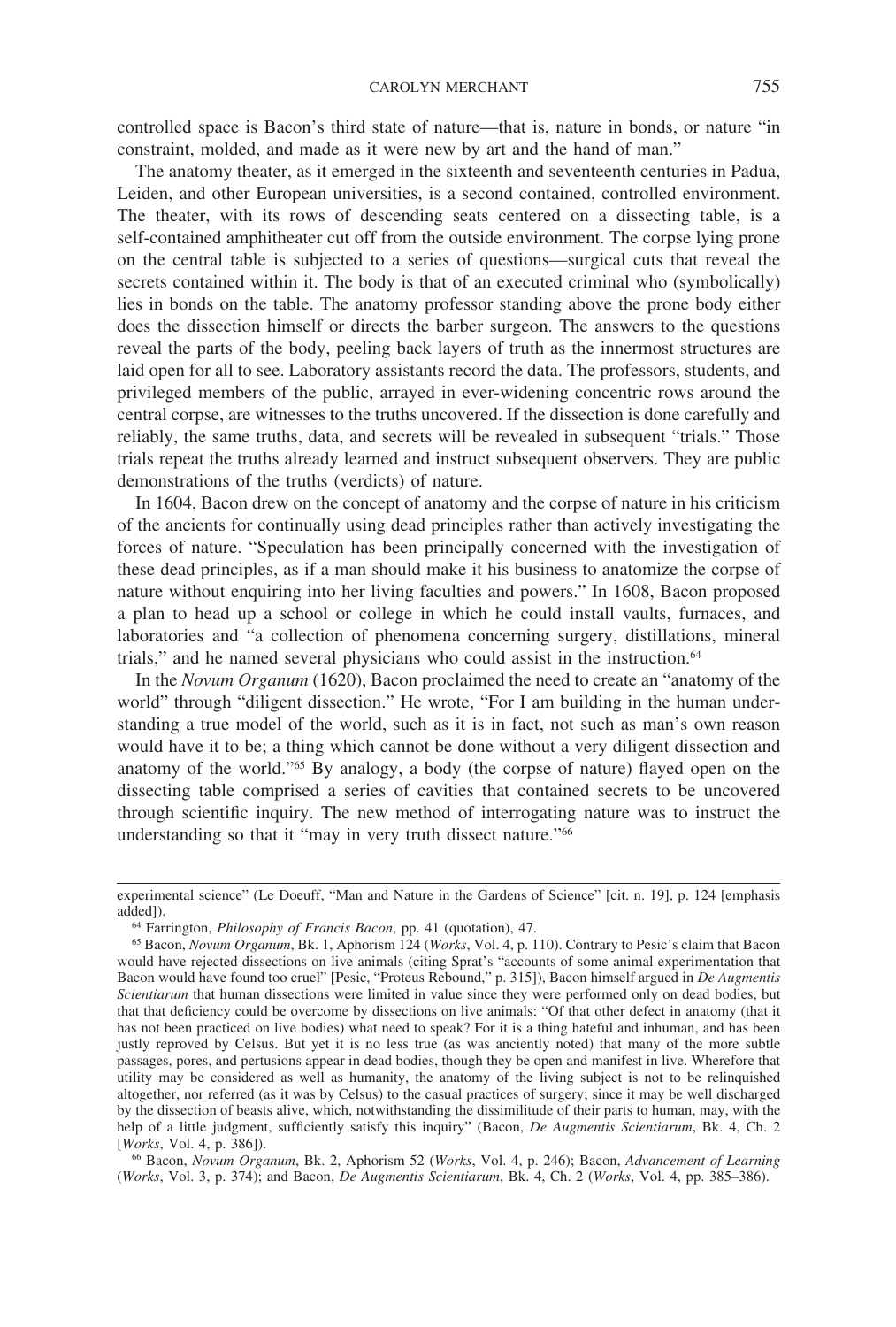The laboratory, as a third example of the contained, controlled environment, replicates the structural features of the courtroom and the anatomy theater. It is an enclosed space in which environmental variables such as temperature, air pressure, dust, and moisture can be controlled. A question is posed by the experimenter. He or she designs an apparatus that will answer the questions around which the laboratory is itself organized (equipment, assistants, recordation). The apparatus is subjected to a sequence of forces, impulses, or tests that will elicit answers. The data are recorded by witnesses and reduced by mathematical equations that will reveal the truths (secrets) of nature. If reliable results are found, they can be repeated at a future time and place by other experimenters and viewed by other witnesses.

The "laboratory" as a self-contained space for conducting practical investigations in the natural sciences and chemistry derived from the alchemist's workhouse. The term was introduced by Ben Jonson in a masque performed at the court of James I in 1610, in which Mercury drives twelve alchemists from an alchemical laboratory and welcomes in Prometheus, Nature, and twelve "sons of nature."67 The alchemist's laboratory typically comprised an array of furnaces, bellows, cauldrons, crucibles, presses, alembics, stills (distillation equipment), jars, flasks, and mortars and pestles, along with animal skeletons, herbs, powders, metals, and a variety of symbols, books, and recipes. In it, the alchemist searched for transmutations that would produce cures, potions, gold, and the philosopher's stone. Bacon's ultimate goal was to transform the individualistic efforts of the alchemist and the magus into a method of obtaining knowledge that would serve all of humanity.68

By 1594, Bacon had already envisioned the need for "laboratories," zoos, botanical gardens, and museums that would bring together the "mind of man" with "the nature of things" for the advancement of humankind. He proposed a new philosophy in which he recommended to Queen Elizabeth four principal works—a research library, a botanical garden and zoo, a museum (or "cabinet") of inventions made by the "hand of man," and a laboratory (or "still-house") with "mills, instruments, furnaces, and vessels."69 Although Bacon did not use the term "laboratory," his vision for still-houses with furnaces, distillation equipment, and various types of instruments and vessels drew inspiration from the alchemist's workhouse.

In his writings of the 1620s, Bacon moved toward the concept of the contained, controlled experiment. In Book 2 of the *Novum Organum* (1620) he presented a number of "instances" that exemplified the constraint of nature in a confined space altered by "art and the hand of man." Here he organized numerous observations and descriptions of experiments done on nature (several of which he stated that he himself had conducted) into a series of "privileged instances." His work reveals a knowledge of Copernicus's idea of the motion of the earth, of Galileo's discoveries with the telescope, of the use of the

<sup>69</sup> Farrington, *Philosophy of Francis Bacon*, p. 15; Daston and Park, *Wonders and the Order of Nature* (cit. n. 23), p. 290; and Francis Bacon, "Gesta Grayorum" (*Works*, Vol. 8, p. 335).

<sup>67</sup> The word "laboratory" was used by Jonson in a masque, published in 1610, entitled "Mercury Vindicated from the Alchemists at Court." It began: "After the loud music, the scene discovered, being a laboratory, or alchemist's workhouse; Vulcan looking to the registers, while a Cyclope, tending the fire, to the cornets began to sing." Mercury forces out twelve alchemists from an alchemical laboratory and proceeds to admit Prometheus, Nature, and twelve "sons of nature." Ben Jonson, *Works*, 11 vols. (Oxford: Clarendon, 1954 –1965), Vol. 7, pp. 407– 417; see also *Oxford English Dictionary*, s.v. "laboratory."

<sup>68</sup> Paolo Rossi, *Francis Bacon: From Magic to Science* (Chicago: Univ. Chicago Press, 1968), pp. 32–33. Rossi writes, "According to Bacon, magic endeavours to dominate and to improve nature; and for this it should be imitated. Where it needs revising is in its claim to use one man's inspiration instead of the organized efforts of the human race, and to make science serve individual ends rather than mankind" (p. 32).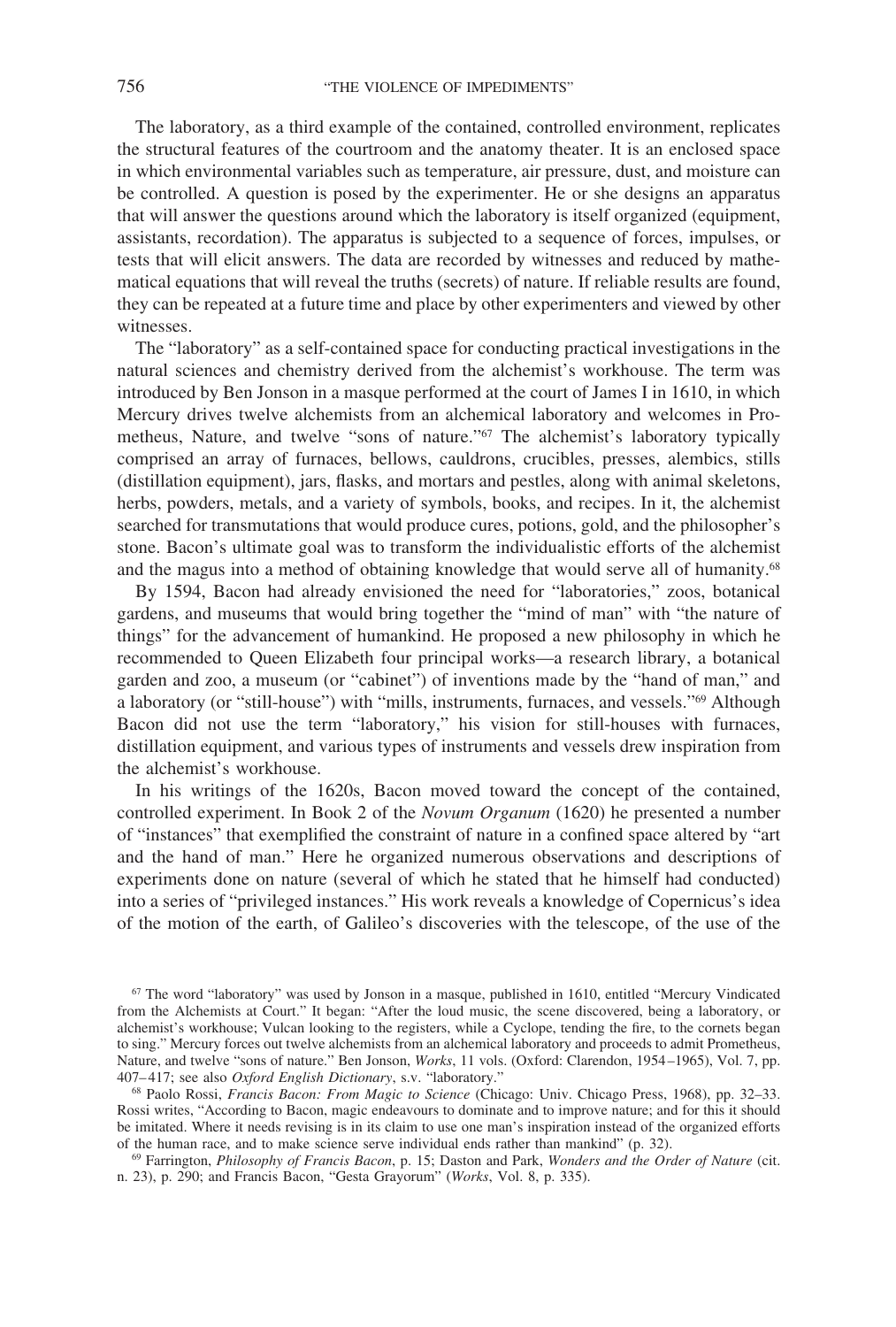microscope, of Gilbert's experiments with the magnet, and of the variation of the tides in the Atlantic, Florida, Panama, and Peru. While his organizational *schemata* (mainly vast catalogues of observations) were ultimately fruitless as a method of presenting data, many of his "instances" were inspirational to his followers. Among several "instances of power" are "man's contrivances or tools," in which the "noblest and most perfect works, the finished products of every art," show that "nature should contribute to human affairs and human advantage." The best materials wrought by art are those that "most closely imitate nature, or on the other hand masterfully rule her and change her completely." The machines of the ancients and the invention of the cannon operating by means of gunpowder, as well as instances of art such as paper and silk, are all "instances of power."70

Bacon also described other "instances" that exemplified the use of force and "the violence of impediments" to reveal the properties of matter and shape it into new forms. Instances of "struggle and dominance," he wrote, expose the indestructibility of matter in which fire, pressure, or violence cannot reduce matter to nothing, but instead cause it to change shape or position; of struggle in the bonding of bodies together, in which they refuse to be torn apart by contact with another body; and of violent (mechanical) compression, in which a body ultimately liberates itself from an impellent and flies through the air. But the compression of air in a bladder, the pressure created by covering a ball in water with a bell filled with air, and the hammering of a sealed lead ball filled with wine are examples of the *limit* of violent instances.<sup>71</sup> Violent forces and compressions are extremely powerful, Bacon noted, especially in such cases as machines and missiles that are capable of destroying organic life itself. In cases where violent forces do not result in new stable forms, however, additional experiments should be tried, because "it is of considerable use if fixed, stable natures can be imposed on bodies by violent forces. . . . For man is more the master of forceful movements than of the others."72

But in other cases—the ultimate goal being to increase "man's" authority by finding ways to mimic, perfect, and speed up nature's operations—violence would not obtain useful results. "Violent, sudden, or inconsistent heat" is counterproductive in investigating the "orderly inequality" of heat in the warmth of vegetables, the wombs of animals, or "the earth's own wombs, the wombs in which metals and fossils are formed."73 In the *Advancement of Learning* (*De Augmentis Scientiarum* [1623]), in his discussion of the "Chances of Experiment," Bacon noted that when fire was used to experiment on bodies,

<sup>70</sup> Bacon, *New Organon*, ed. and trans. Jardine and Silverthorne, Bk. 2, Aphorism 36, pp. 162, 164, 160; Aphorism 31, p. 150; Aphorism 43, p. 182; Aphorism 45, p. 185.

<sup>72</sup> Bacon, *New Organon*, ed. and trans. Jardine and Silverthorne, Bk. 2, Aphorism 50, pp. 210 –211, on p. 211.

<sup>71</sup> *Ibid.*, Bk. 2, Aphorism 48, pp. 191, 193; Aphorism 45, pp. 185–186. See also Bacon, *Works*, ed. and trans. Montagu, Vol. 3, pp. 411–418. Montagu translates these instances as "wrestling instances" (Bk. 2, Aphorism 48, p. 411).

<sup>73</sup> *Ibid.*, Bk. 2, Aphorism 50, pp. 214 –215. Bacon stated: "Man would truly be seen to increase his authority if by heat and artificial forces, operations of nature could be copied in kind, perfected in power and varied in number; to which should be added that they could be speeded up" (p. 214). That fire (Vulcan) could be too violent a force resulting in monstrous shapes was a concern expressed by Bacon in his allegory of Ericthonius in *The Wisdom of the Ancients*. Here Minerva, representing Nature, is violently assaulted by Vulcan, producing the misshapen Ericthonius. Art, in the form of fire (as used by impostors) can therefore go too far; instead, nature should be obsequiously embraced (Bacon, *Works*, ed. and trans. Montagu, Vol. 1, p. 301; for Shaw's translation see *Philosophical Works*, ed. Shaw, Vol. 1, pp. 564 –565). In "The Masculine Birth of Time" Bacon stated that humanity should be united "with *things themselves* in a chaste, holy, and legal wedlock" (Farrington, *Philosophy of Francis Bacon*, p. 72), an image that Mark Breitenberg sees as consistent with "nature as a chaste wife over which man possesses 'natural' dominion" and of "the new science as the 'penetration' of a 'chaste nature'" (Mark Breitenberg, *Anxious Masculinity in Early Modern England* [Cambridge: Cambridge Univ. Press, 1996], pp. 90, 9).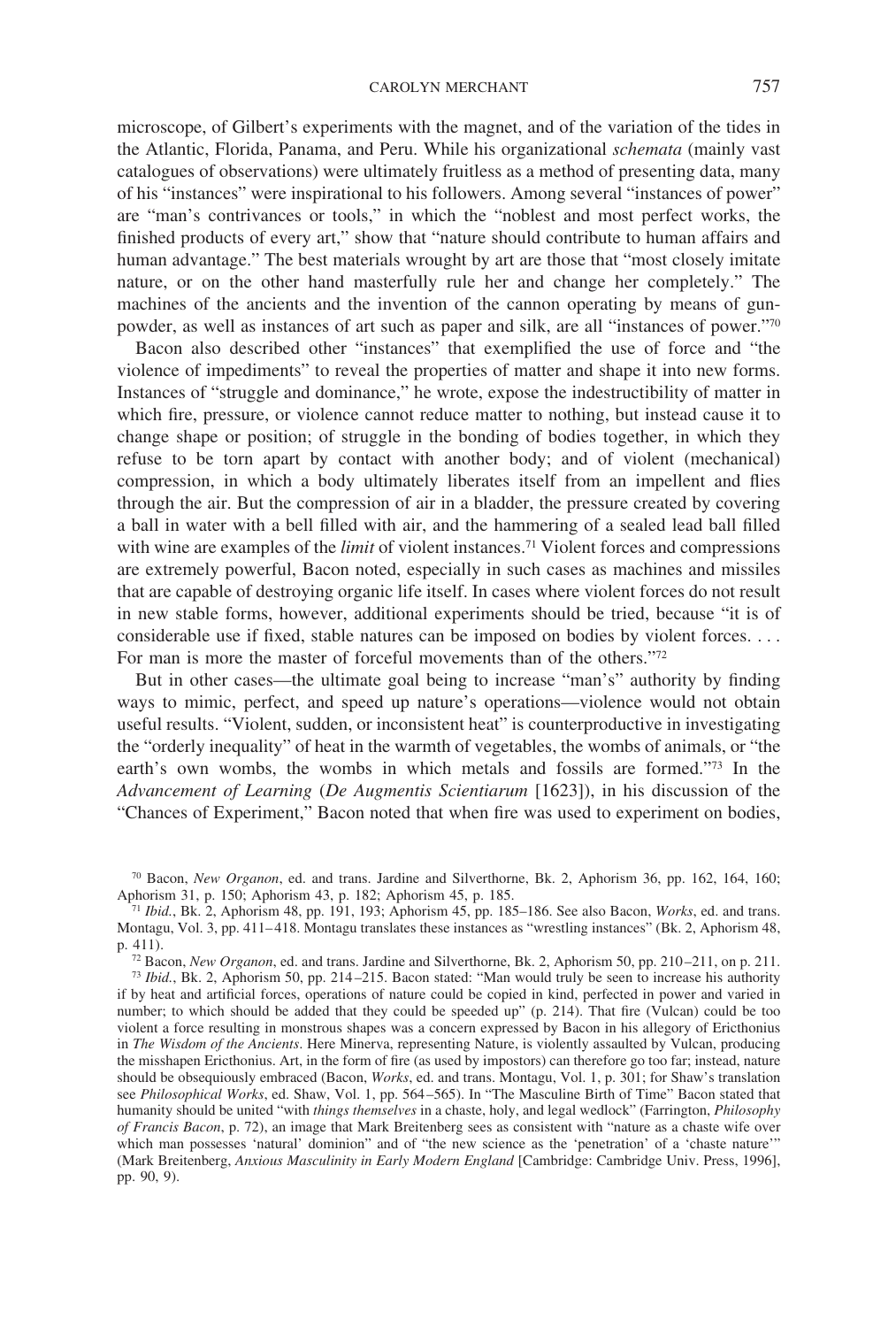the parts were separated and lost in combustion; similarly, in distillations the dregs were separated from the vapors. If, however, someone could try what he called a "close distillation," in which the matter was confined in a vessel and the heat regulated so that the vessel did not crack, then the matter might be transformed into new and useful shapes. Here the matter was like Proteus, the vessel was like the handcuffs, and the heat caused Proteus to change into new shapes. A violent force such as fire would defeat the desired outcome, whereas an operation like the heat of the womb would preserve the body intact.74

The *New Atlantis* (written in 1624 and published posthumously in 1627) epitomized Bacon's most mature conception of the contained, controlled experiment. Here, in the visionary experiments conducted in Salomon's House, the workers all contributed to setting up "trials" and recording data. Separate "laboratories" (termed "preparations and instruments," including "perspective houses," "engine houses," "furnaces," "sound houses," "mathematical houses," "parks and inclosures," "chambers," and "orchards and gardens") existed for the study, speeding up, and modification of the activities of plants and animals, aquatic life, the metals, and the weather—all for the benefit of humankind. The parks, gardens, caves, deep mines, wells, pools, streams, and fountains were strategically sited to facilitate the conduction of investigations; likewise, "laboratories" were specifically organized for dissections and surgeries, experiments with medicines and poisons, and the creation of new species of plants and animals. The research and the recording of the results were undertaken by apprentices, novices, and scientists. "The end of our foundation," Bacon stated, "is the knowledge of causes, and secret motions of things; and the enlarging of the bounds of human empire, to the effecting of all things possible."75

<sup>74</sup> Bacon, *De Augmentis Scientiarum*, Bk. 5, Ch. 2 (*Works*, Vol. 4, pp. 420 – 421): "then it is one of the best ways, and plainly shakes out the folds of nature. . . . But what I may call *close distillation* no man has yet made trial. Yet it seems probable that the force of heat, if it can perform its exploits of alteration within the enclosure of the body, where there is neither loss of the body nor yet means of escape, will succeed at last in handcuffing this Proteus of matter, and driving it to many transformations; only the heat must be so regulated and varied, that there be no fracture of the vessels. For this operation is like that of the womb, where the heat works, and yet no part of the body is either emitted or separated." See also Bacon, *De Augmentis Scientiarum*, in *Works*, ed. Shaw, Vol. 1, p. 124: "this becomes an excellent instrument, and really enters the Bosom of Nature. . . . But no Man has hitherto tried *close Distillation*. Yet it seems probable, that if the Force of Heat may have its Action confined in the Cavities of a Body, without any possibility of loss or escape, this *Proteus* of Matter will be manacled, as it were, and forced to undergo numerous Transformations; provided only the Heat be so moderated and changed, as not to break the containing Vessel. For this is a kind of *natural Matrix*, where the Heat has its Effect without separating or throwing off the Parts of a Body*.*" In an explanatory note, Shaw states: "The thing meant here is . . . a *new Digestion*, practiced by means of the Digestor, or hollow metalline *Engine*, made so strong and firm, as to endure a great Violence of *Fire*: which is an Operation that had not, perhaps, been practiced at the time our Author wrote" (p. 124, note a). Pesic argues that this passage shows that Bacon's image of experimental procedures is "feminine and maternal" (Pesic, "Proteus Rebound," pp. 308, 309 n 17; and Pesic, "Wrestling with Proteus," p. 93). Yet Bacon's ultimate rationale for experimentation was to understand the way that nature works, the goal being to extend "the power and dominion of the human race itself over the universe" (Bacon, *Novum Organum*, Bk. 1, Aphorism 129 [*Works*, Vol. 4, p. 114]).

<sup>75</sup> Bacon, *New Atlantis* (*Works*, Vol. 3, pp. 129–166, on p. 156). Of the *New Atlantis*, Michèle Le Doeuff writes, "The gardens where new species are produced, the workshops where new sorts of heat are fabricated are presented in the *New Atlantis before* the description of the division of tasks proper to the process of knowledge, and under the following title: 'The Preparations and Instruments' are these. . . . The proliferation of artifacts creates things that procure greater well-being, of course, but these things are also necessary as instruments in the acquiring of knowledge concerning nature. Being 'instruments of science,' they are not just like the telescope or the microscope. They must be conceived of as objects which contain a phenomenon under a *tortured* form" (Le Doeuff, "Man and Nature in the Gardens of Science" [cit. n. 19], p. 132 [emphasis added in the last sentence]). *The New Atlantis* (written in 1624) and the *Sylva Sylvarum; or, A Natural History* (written in 1626, just before Bacon's death) were published together posthumously in 1627 by William Rawley. The *Sylva Sylvarum* is an inventory of natural phenomena presented in ten centuries (or chapters) under which are listed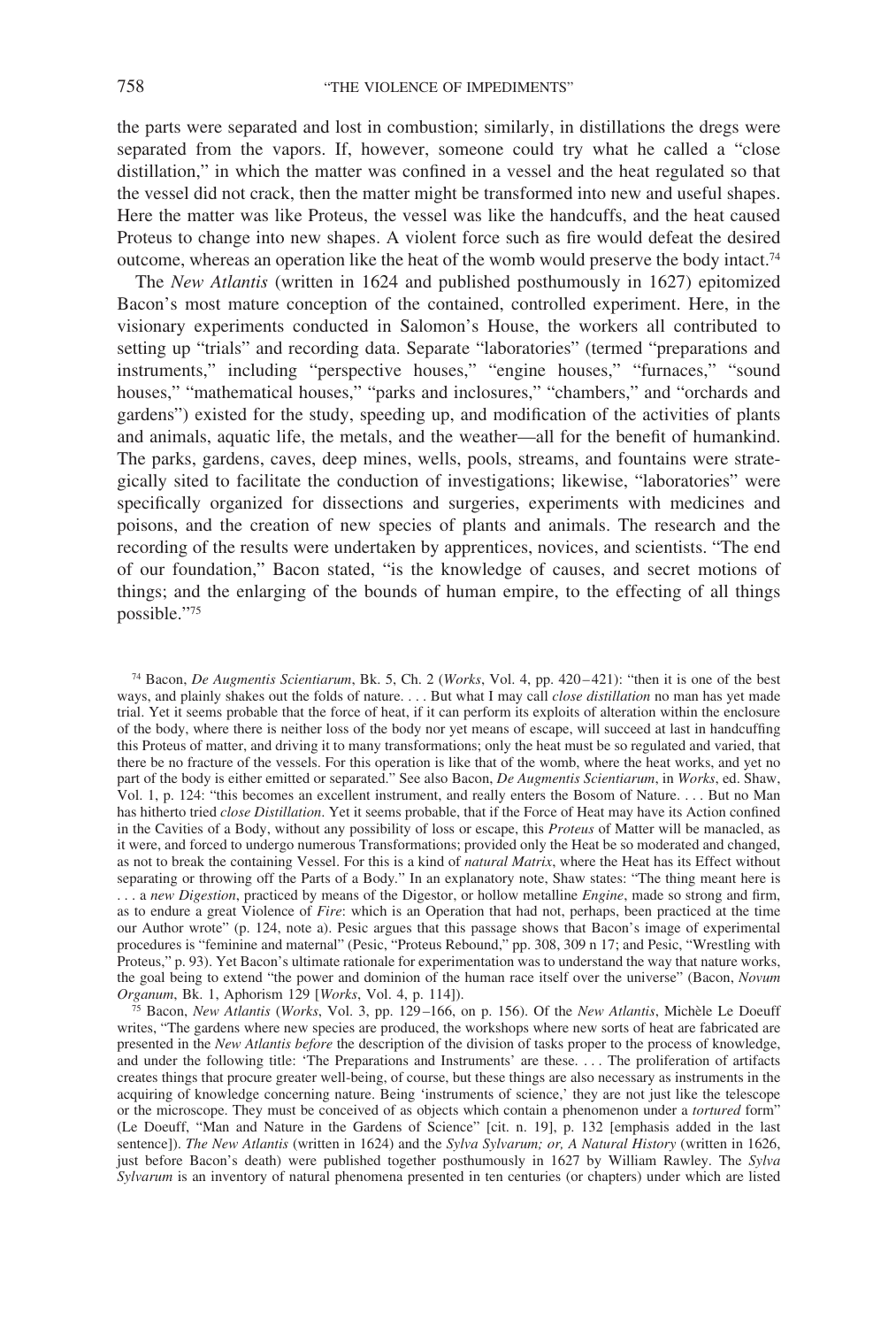## CAROLYN MERCHANT 759

In *Leviathan and the Air-Pump: Hobbes, Boyle, and the Experimental Life*, Steven Shapin and Simon Schaffer analyze the important role of witnessing in the rise of experimentation. They investigate the problem of the reliability of knowledge. Robert Boyle's experiments with the air-pump, in which living things were subjected to the vacuum produced by the evacuation of air from a bell jar, could be viewed by witnesses. The resulting truths were agreed upon by all witnesses and were replicable in other times and places. A reliable form of knowledge resulted, one that helped to reestablish the social and political order left in disarray by the English Civil War. The results exemplify the concept of the laboratory experiment toward which Bacon was tending. The bell jar is a confined, controlled space. The experimenter designs the "trials" to be made on nature in an effort to extract its secrets. Here living things are subjected to "the violence of impediments." Nature is in bonds. In Bacon's terms, "She is put in constraint, moulded, and made as it were new by art and the hand of man; as in things artificial." The new method was needed, stated Boyle (echoing Bacon), because "some men care only to know nature, others to command her."76

The confined, controlled experiment depends on the isolation of the factors under investigation from any environmental conditions that might interfere with the results, so that the question being asked of nature can actually be answered. Similarly, the mathematical method depends on the description of bodies in motion under closed, idealized conditions in which environmental factors (such as air resistance, friction, etc.) are abstracted away, so that the mathematical equation holds. Together, the experimental method and the mathematical method helped to define the mechanistic revolution as it evolved in the seventeenth century.

Bacon's concept of science that emerges from the contained, controlled experiment is explicated by his allegory of the Sphynx. The Sphynx represents science. It receives difficult questions and riddles that are to be solved freely by study and meditation, with knowledge as the end result. But if practice and action are the goals, then the enigmas are "troublesome and raging," the understanding is "racked and imprisoned," and the riddles "wonderfully torment and vex the minds of men." Bacon states, "Of Sphynx's riddles, they are generally two kinds; some concerning the nature of things, others touching the nature of man. So also there are two kinds of empires, as rewards to those that resolve them. The one over nature, the other over men; for the proper and chief end of the true natural philosophy is to command and sway over natural beings; as bodies, medicines, mechanical works, and infinite other things."77

<sup>&</sup>quot;experiments" that set out a vast and loose collection of observations, speculations, teachings, and experiments. It was apparently intended for Pt. 3 of the *Instauratio magna* but does not exemplify the concept of "laboratories" for experimentation under constrained conditions as envisioned in the *New Atlantis*, which immediately followed it in the printed volume.

<sup>76</sup> Bacon, *De Augmentis Scientiarum*, Bk. 2, Ch. 2 (*Works*, Vol. 4, p. 294); and Robert Boyle, *Works*, ed. Thomas Birch (Hildesheim: Olms, 1965), Vol. 1, p. 310. On the role of witnessing see Steven Shapin and Simon Schaffer, *Leviathan and the Air-Pump: Hobbes, Boyle, and the Experimental Life* (Princeton, N.J.: Princeton Univ. Press, 1985). On the role of Newtonian science in helping to reestablish social order after the English Civil War see Kubrin, "How Sir Isaac Newton Helped to Restore Law and Order to the West" (cit. n. 9).

<sup>77</sup> Bacon, *Wisdom of the Ancients*, in *Works*, ed. and trans. Montagu, Vol. 1, p. 310. Shaw's translation is "But after the Muses have given over their Riddle to *Sphinx*; that is, to *Practice*, which urges and impels to Action, Choice and Determination; then it is that they become *torturing*, severe, and trying; and unless solved and interpreted, strangely perplex and harass the human Mind; rend it every way, and perfectly tear it to pieces" (Bacon, *Philosophical Works*, ed. Shaw, Vol. 1, p. 572 [emphasis added to "torturing"]).